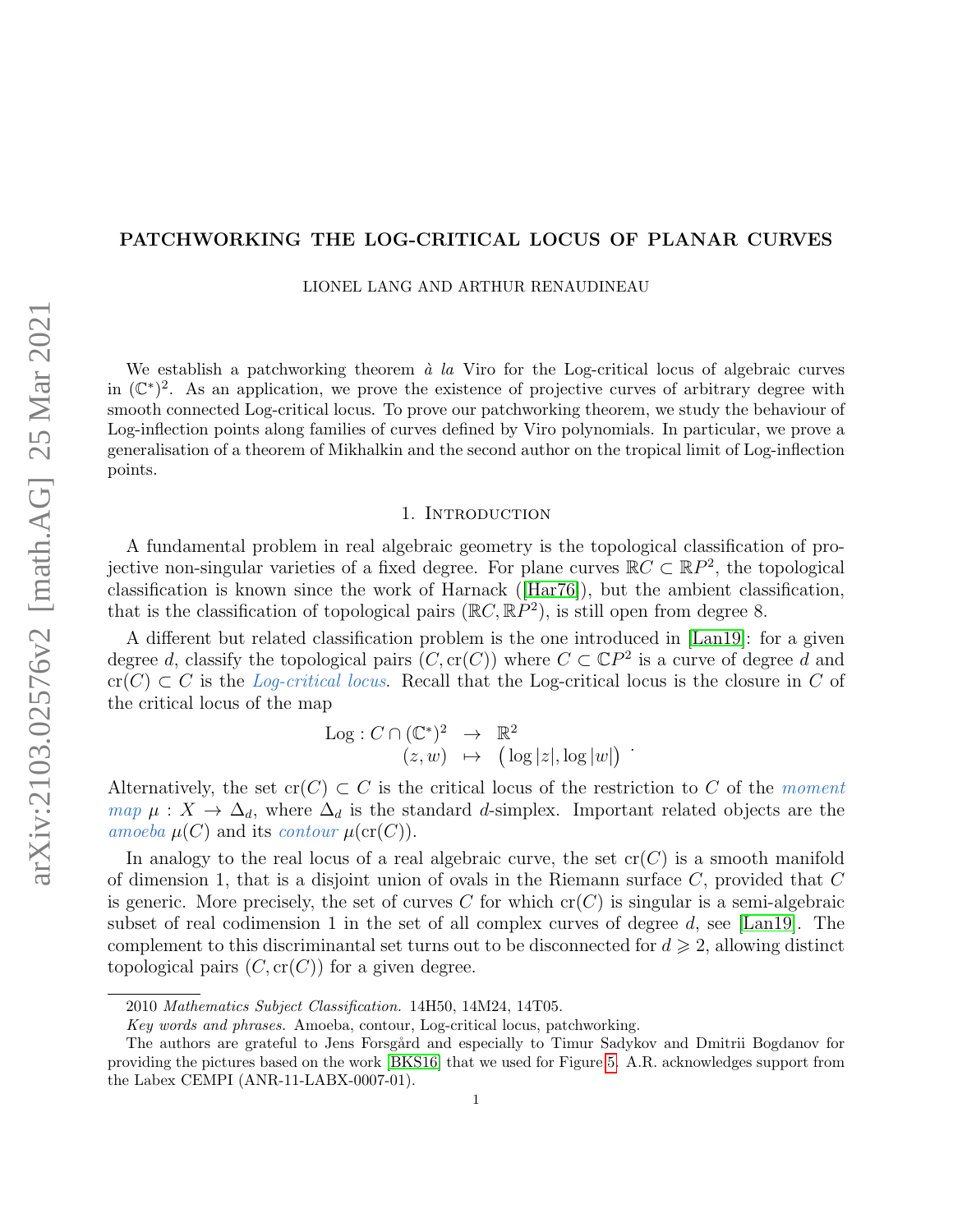## 2 LIONEL LANG AND ARTHUR RENAUDINEAU

There exist strong connections between the ambient classification problem in real algebraic geometry and the classification of Log-critical loci. Indeed, it was observed by Mikhalkin in [\[Mik00\]](#page-29-3) that for a real curve C, the real part  $\mathbb{R}C\subset C$  is a subset of cr(C). The inclusion  $\mathbb{R}C \subset \text{cr}(C)$  taking place in C gives valuable information on the inclusion  $\mathbb{R}C \subset \mathbb{R}P^2$ . A striking example is given by the simple Harnack curves introduced in [\[Mik00\]](#page-29-3): if the inclusion  $\mathbb{R}C \subset \text{cr}(C)$  is an equality, then the topological pair  $(\mathbb{R}C, \mathbb{R}P^2)$  is uniquely determined by the degree. We also refer to [\[Lan15\]](#page-29-4) for further results in this direction.

Up to now, not much is known on the classification of pairs  $(C, cr(C))$  for a given degree d. As observed in [\[Mik00\]](#page-29-3), the set  $cr(C)$  is the pullback of  $\mathbb{R}P<sup>1</sup>$  under the *logarithmic Gauss*  $map \gamma : C \to \mathbb{C}P^1$ . This implies that the number of connected components of cr(C) satisfies

$$
1 \leqslant b_0(\operatorname{cr}(C)) \leqslant d^2
$$

where  $d^2$  is the degree of  $\gamma$ . There are very few general constructions of curves C with prescribed values of  $b_0(\text{cr}(C))$ . The first example comes from the simple Harnack curves of [\[Mik00\]](#page-29-3): for such curves, the set  $\mathrm{cr}(C)$  has  $\left(\frac{d-1}{2}\right)+1$  connected components. In [\[Lan19\]](#page-29-1), it was shown that  $b_0(\text{cr}(C))$  can achieve all values between  $\binom{d+1}{2}$  and  $d^2$ . Besides the latter results, there is no general construction of pairs  $(C, cr(C))$ . In particular, there was no evidence up to now of the existence of a curve C with smooth Log-critical locus satisfying  $b_0(\text{cr}(C)) \leq (d-1)$ .

Coming back to the classification of real algebraic curves, the most powerful tool to construct pairs  $(\mathbb{R}C, \mathbb{R}P^2)$  is the Patchworking Theorem introduced by O. Viro, see [\[Vir84\]](#page-29-5). In its full generality, this theorem allows one to construct real algebraic hypersurfaces of a given degree in toric varieties by gluing a collection of hypersurfaces of smaller degrees using so-called Viro polynomials, see for instance the appendix of [\[GLS18\]](#page-29-6) or [\[Ris93\]](#page-29-7).

The main goal of the present paper is to prove an analogue of Viro's Patchworking Theorem for Log-critical loci and study its applications to the associated classification problem. We obtain a patchworking theorem in the name of Theorem [A](#page-10-0) that we use to construct curves whose Log-critical locus has a small number of connected components, see Theorem [B.](#page-10-1) In particular, we show that for any degree  $d \geq 2$ , there exists a smooth curve C such that  $cr(C)$ is smooth and connected. In particular, we disprove Conjecture 1 in [\[Lan19\]](#page-29-1).

The statement of Theorem [A](#page-10-0) requires some technicalities and is therefore postponed to Section [3.](#page-10-2) In the meantime, let us illustrate the latter results with some examples. To begin with, let us consider the patchworking of the real algebraic curves  $C_1$  and  $C_2$  defined respectively by the polynomials

$$
f_1(z, w) = w(z + 2.6) + (z + 2.5)(z + 1)
$$
 and  $f_2(z, w) = w(z + 2.6) + w^2$ .

Here, we denote  $\Delta_j$  the Newton polygon of  $f_j$  and  $\mu_j$  the corresponding moment map,  $j = 1, 2$ . The real part  $\mathbb{R}C_j$  can be represented in 4 symmetric copies of  $\Delta_j$ , one copy per quadrant of  $(\mathbb{R}^*)^2$ . This representation, usually referred to as a *chart* of the curve, can be achieved by using an unfolding of  $\mu_j$  that remember the signs of each quadrant, see Figure [1.](#page-2-0) Since the polynomials  $f_1$  and  $f_2$  agree with each other on the common edge  $\Delta_1 \cap \Delta_2$ , the Patchworking Theorem states that there exists a curve C with Newton polygon  $\Delta_1 \cup \Delta_2$  and whose chart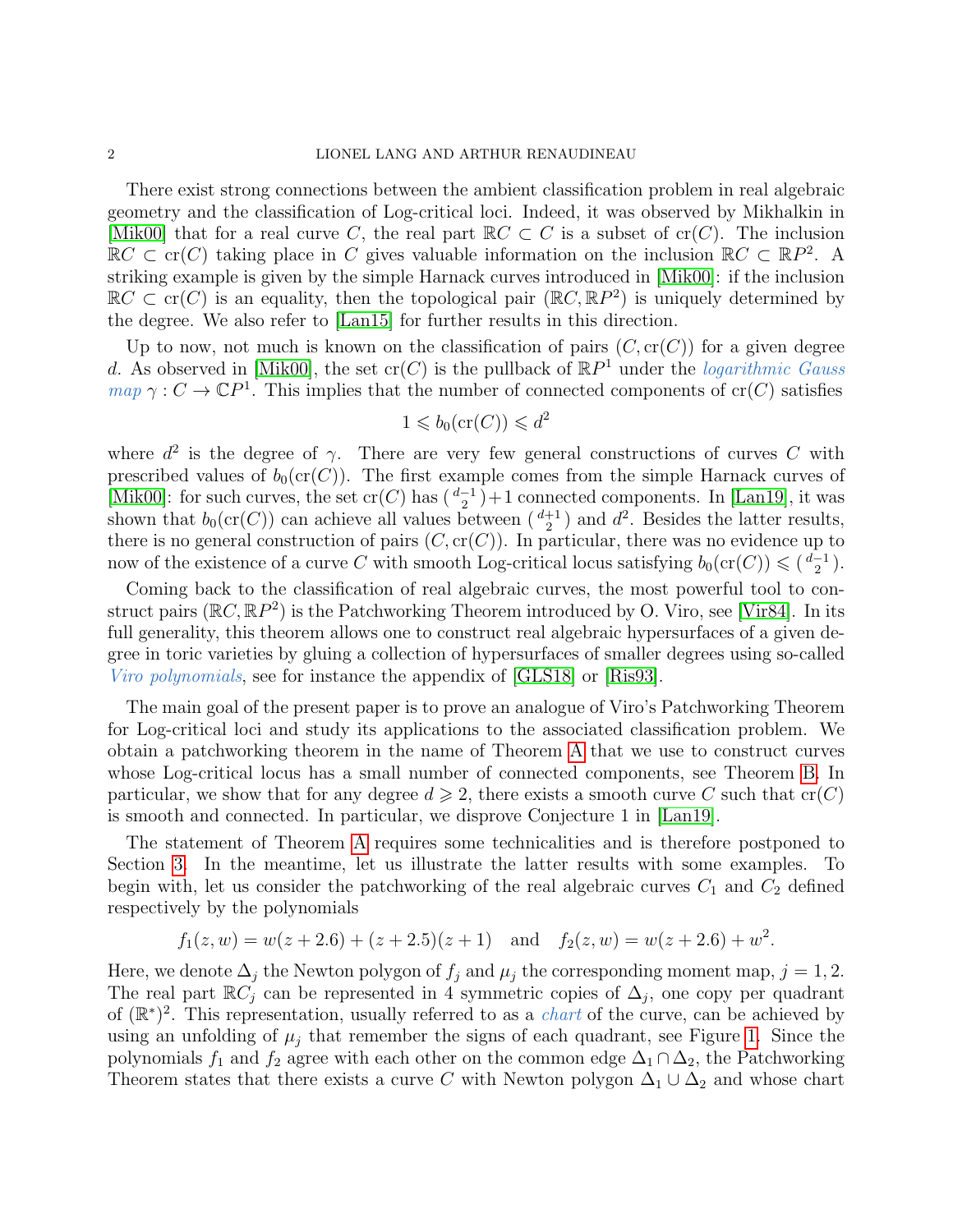is isotopic to the gluing of the charts of  $C_1$  and  $C_2$ , see again Figure [1.](#page-2-0) Moreover, the curve  $C$  can be defined as the zero set of the Viro polynomial

$$
f_t(z, w) = w(z + 2.6) + (z + 2.5)(z + 1) + tw^2
$$

for  $t > 0$  small enough.

<span id="page-2-0"></span>

FIGURE 1. The charts of  $\mathbb{R}C_1$  (left),  $\mathbb{R}C_2$  (middle) and  $\mathbb{R}C$  (right).

There is no direct generalisation of the charts of Figure [1](#page-2-0) if we perturb the polynomials  $f_1$ and  $f_2$  in a complex direction since the real parts of  $C_1$  and  $C_2$  cease to exist. To fix this, we can first fold the 4 copies of each Newton polygon to a single one, considering the set  $\mu_j(\mathbb{R}C_j)$  instead of the chart of  $C_j$ , see Figure [2.](#page-2-1) Secondly, we can trade the set  $\mu_j(\mathbb{R}C_j)$  for its superset  $\mu_j(\mathrm{cr}(C_j))$ , that is the contour of  $C_j$ . We can use such kind of representations for an arbitrary patchwork. This provides an indirect picture on how the Log-critical loci of the various curves involved in the patchwork eventually glue together along the families of curves defined by the underlying Viro polynomial.

<span id="page-2-1"></span>

FIGURE 2. The amoeba of  $\mathbb{R}C$  (right) obtained as the patchwork of the amoebas of  $\mathbb{R}C_1$  (left) and  $\mathbb{R}C_2$  (middle).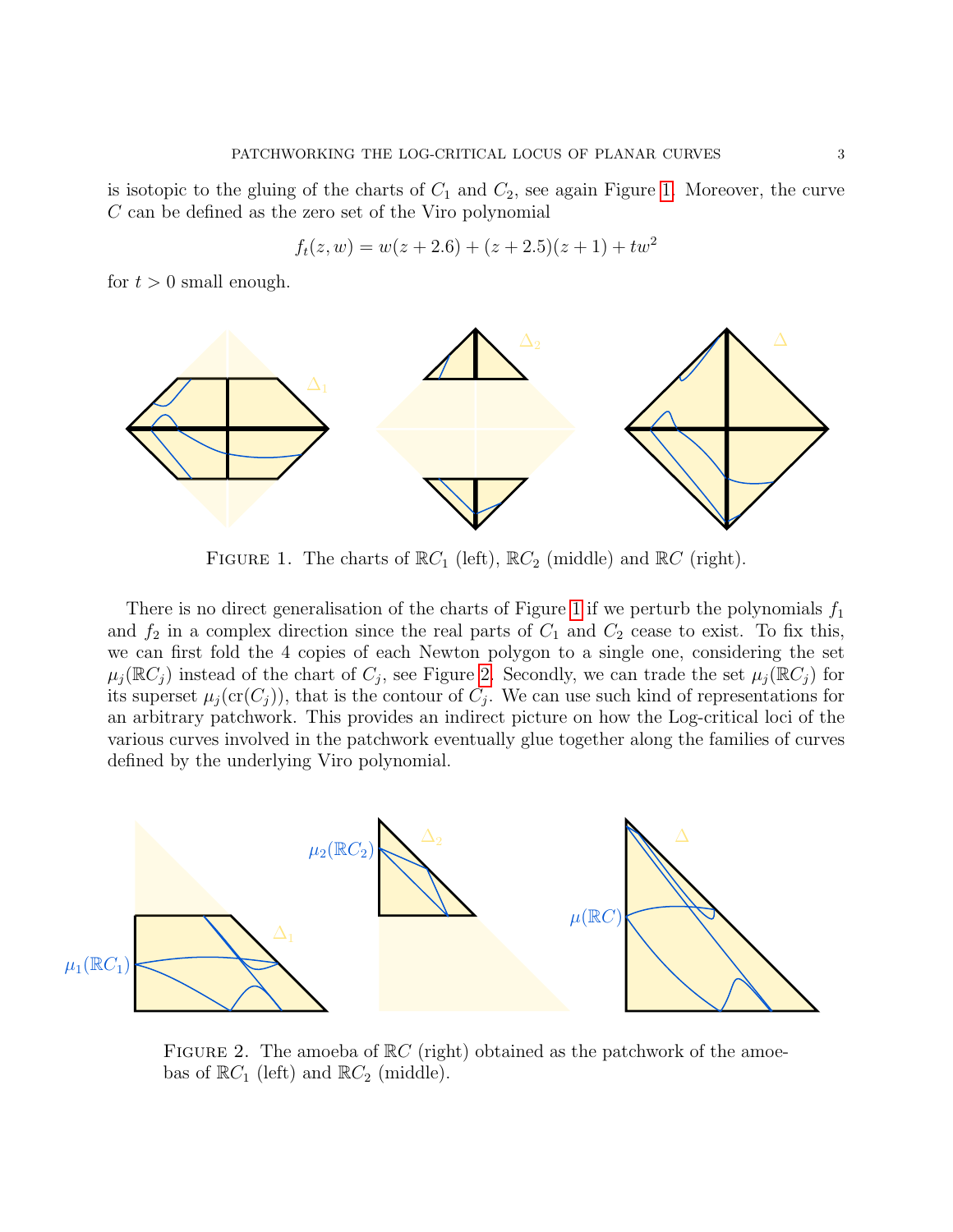Instead of the polynomials  $f_1$ ,  $f_2$  and  $f_t$  used above, consider now

 $\tilde{f}_1(z,w) = w(z+2.6+0.5i) + (z+2.5+0.5i)(z+1+0.5i), \quad \tilde{f}_2(z,w) = w(z+2.6+0.5i) + w^2$ and the Viro polynomial

$$
\tilde{f}_t(z, w) = w(z + 2.6 + 0.5i) + (z + 2.5 + 0.5i)(z + 1 + 0.5i) + tw^2
$$

and add a tilde to every piece of notation. Then, Theorem [A](#page-10-0) describe the set  $\mathrm{cr}(\widetilde{C})$  for a generic choice of the complex parameter t, provided that  $|t|$  is small. In Figure [3,](#page-3-0) we picture the patchworking procedure at the level of contour as well as the amoeba  $Log(C)$  for the parameter  $t = 0.003$ . In the present case, Theorem [A](#page-10-0) implies that  $b_0(\text{cr}(\tilde{C})) = 2$ , a fact that can be read from Figure [3.](#page-3-0) To our knowledge, this is the first instance of a curve whose Newton polygon is the 2-simplex and such that its critical locus is smooth and has exactly 2 connected components. An additional patchwork using the latter curve leads to a cubic curve  $\widehat{C}$  whose Log-critical locus is smooth and connected. Concretely, if  $\tilde{f}$  is the defining polynomial of  $\tilde{C}$ , then the curve  $\widehat{C}$  can be defined by the polynomial  $\widehat{f} = z\widetilde{f} - 8 \cdot 10^{-7}(w+1)(w+10)(w+100)$ , see Firgure [4.](#page-4-0)

<span id="page-3-0"></span>

FIGURE 3. The contour of  $\tilde{C}$  (middle) obtained as the patchwork of the contours of  $\widetilde{C}_1$  and  $\widetilde{C}_2$  (left). On the right, we represent the non-compact amoeba  $Log(\widetilde{C})$  together with its contour.

The efficiency of Theorem [A](#page-10-0) for constructing curves with prescribed Log-critical locus relies on the variety of building blocks that are already at our disposal. In Section [5,](#page-19-0) we provide a collection of such building blocks that we use later on to prove Theorem [B.](#page-10-1) Those blocks are curves in the Hirzebruch surface  $\Sigma_1$ . If we denote  $(z, w)$  the coordinates of  $(\mathbb{C}^*)^2 \subset \Sigma_1$ , these curves intersect the divisor  $z = 0$  exactly once. More importantly, they have the remarkable property that each intersection point with the divisor  $w = \infty$  is contained in a single component of the Log-critical locus. The latter phenomenon can be observed in Figure [5](#page-5-0) where the contour of such curves is depicted. There, we can observe the "birth" of each of the tentacles going upwards, involving exactly one component of the Log-critical locus.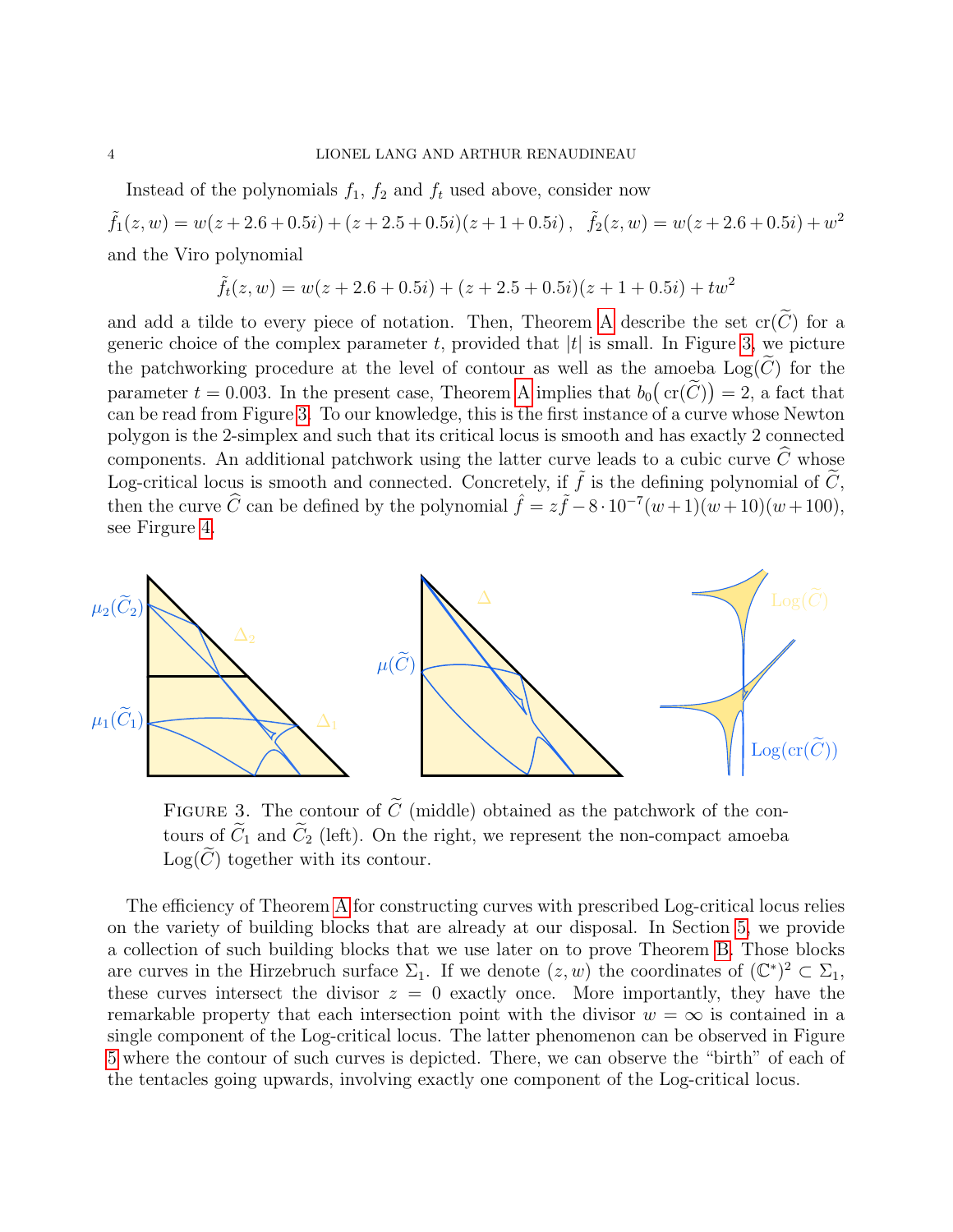<span id="page-4-0"></span>

FIGURE 4. The amoeba (yellow) and the contour (blue) of the curve  $\widehat{C}$ .

To obtain Theorem [A,](#page-10-0) we study the behaviour of *Log-inflection points* along families of curves defined by Viro polynomials. Recall that a Log-inflection point is a ramification point for the the Logarithmic Gauss map  $\gamma$ . The relative position with  $\mathbb{R}P<sup>1</sup>$  of the corresponding branching points in  $\mathbb{C}P^1$  governs the topology of the pair  $(C, \text{cr}(C))$  since  $\text{cr}(C) = \gamma^{-1}(\mathbb{R}P^1)$ . While patchworking a collection of curves  $C_1, \cdots, C_k$ , the 1-parameter family of curves defined by the underlying Viro polynomial can be compactified with the reducible curve  $C_1 \cup \cdots \cup C_k$  at  $t = 0$ , using an appropriate toric 3-fold. When t tends to 0, some of the Log-inflection points of the generic curve concentrate at the nodal points of the central curve  $C_1 \cup \cdots \cup C_k$ . We describe the asymptotic of these points in Theorem [D,](#page-11-0) see Section [4.](#page-11-1) The latter result is the cornerstone of the proof of Theorem [A.](#page-10-0) It also leads to a generalisation of a theorem of Mikhalkin and the second author (see [\[MR18\]](#page-29-8)) in the name of Theorem [C.](#page-10-3) The latter theorem describes the tropical limit of the Log-inflection points along families of curves defined by generic Viro polynomials. The original statement [\[MR18,](#page-29-8) Theorem 3] asserts that Log-inflection points accumulate by pairs at the midpoint of every bounded edge of a tropical curve, if the tropical curve is non-singular. We prove that the same phenomenon occurs for families of curves defined by generic Viro polynomials associated to arbitrary subdivisions. In particular, the limiting tropical curve may be singular in this context. Eventually, we show in the appendix that the genericity assumption on the Viro polynomial is necessary. To do so, we exhibit Viro polynomials for which the tropical limit of some Log-inflection points is located at 1/3 of a bounded edge of the tropical limit.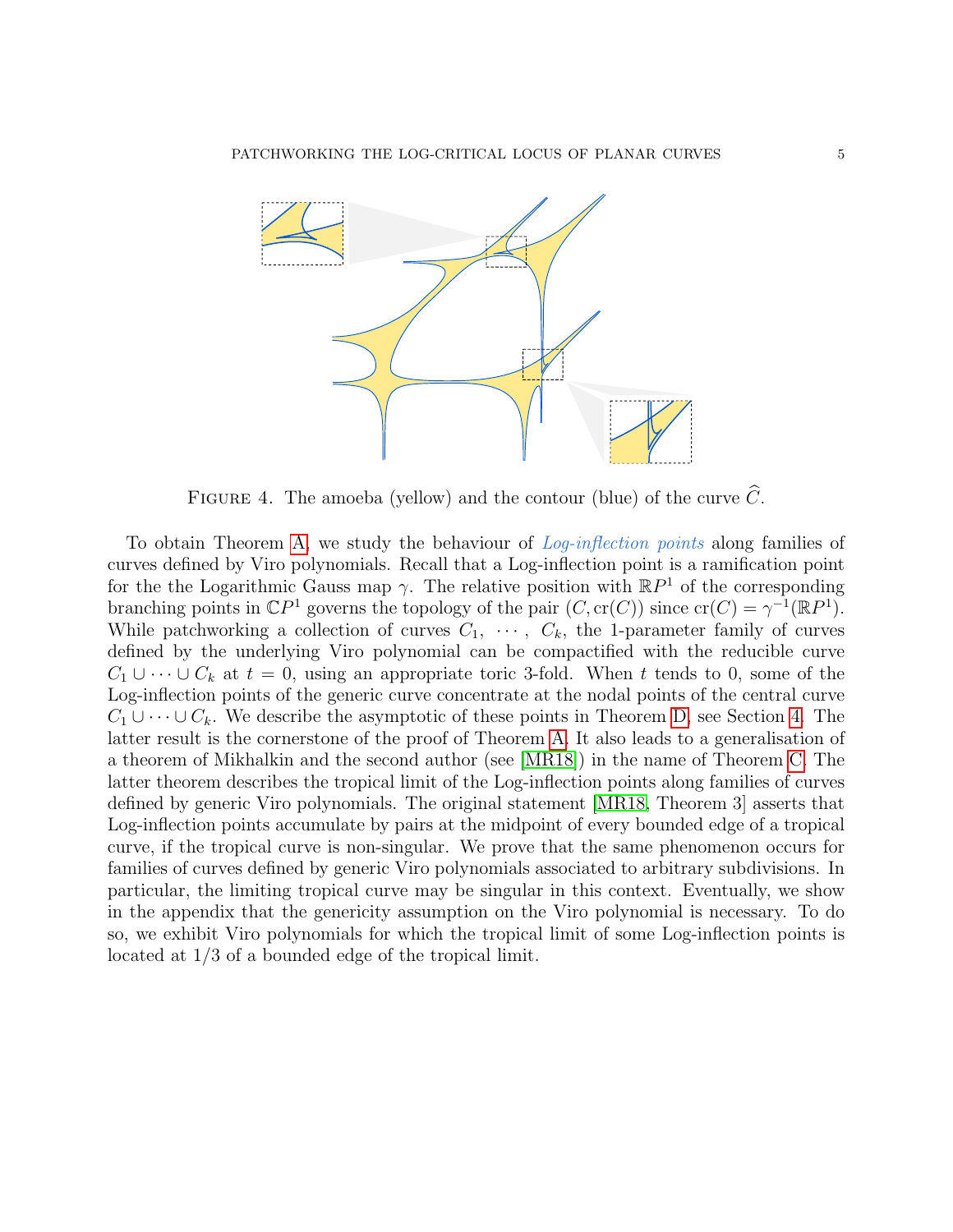<span id="page-5-0"></span>

Figure 5. The amoeba (yellow) and the contour (blue) of the polynomials  $w(z+17-5i) + (z+15-5i)(z+10-5i)$  (left) and  $w(z+37-5i)(z+17-5i)$  $5i) + (z + 35 - 5i)(z + 15 - 5i)(z + 10 - 5i)$  (right).

## **CONTENTS**

| Introduction                                    |    |
|-------------------------------------------------|----|
| Setting<br>2.                                   | 6  |
| Viro polynomial<br>2.1.                         | 6  |
| Logarithmic Gauss map<br>2.2.                   | 7  |
| Log-critical locus<br>2.3.                      | 8  |
| Tropical limit of Viro polynomials<br>2.4.      | 10 |
| 2.5. Newton-Puiseux Theorem                     | 10 |
| Main results<br>3.                              | 11 |
| Proofs of Theorems A and C<br>4.                | 12 |
| Curves with prescribed Log-critical locus<br>5. | 20 |
| Proof of Theorem B<br>6.                        | 26 |
| Appendix<br>7.                                  | 28 |
| References                                      | 30 |

# 2. SETTING

<span id="page-5-2"></span><span id="page-5-1"></span>2.1. Viro polynomial. Throughout this text, the symbol  $\Delta$  refers to a *lattice polygon*, that is the convex hull in  $\mathbb{R}^2$  of a finite set of points in  $\mathbb{Z}^2$ . We denote by  $\text{New}(f)$  the Newton polyhedron of any Laurent polynomial f. We denote by  $(X_\Delta, \mathcal{L}_\Delta)$  the polarized toric surface associated to  $\Delta$ , see [\[GKZ08,](#page-29-10) Chapter 5]. The monomial embedding (1.2) of the latter reference allows to identify the space of section  $|\mathcal{L}_\Delta|$  with the projectivisation of the space of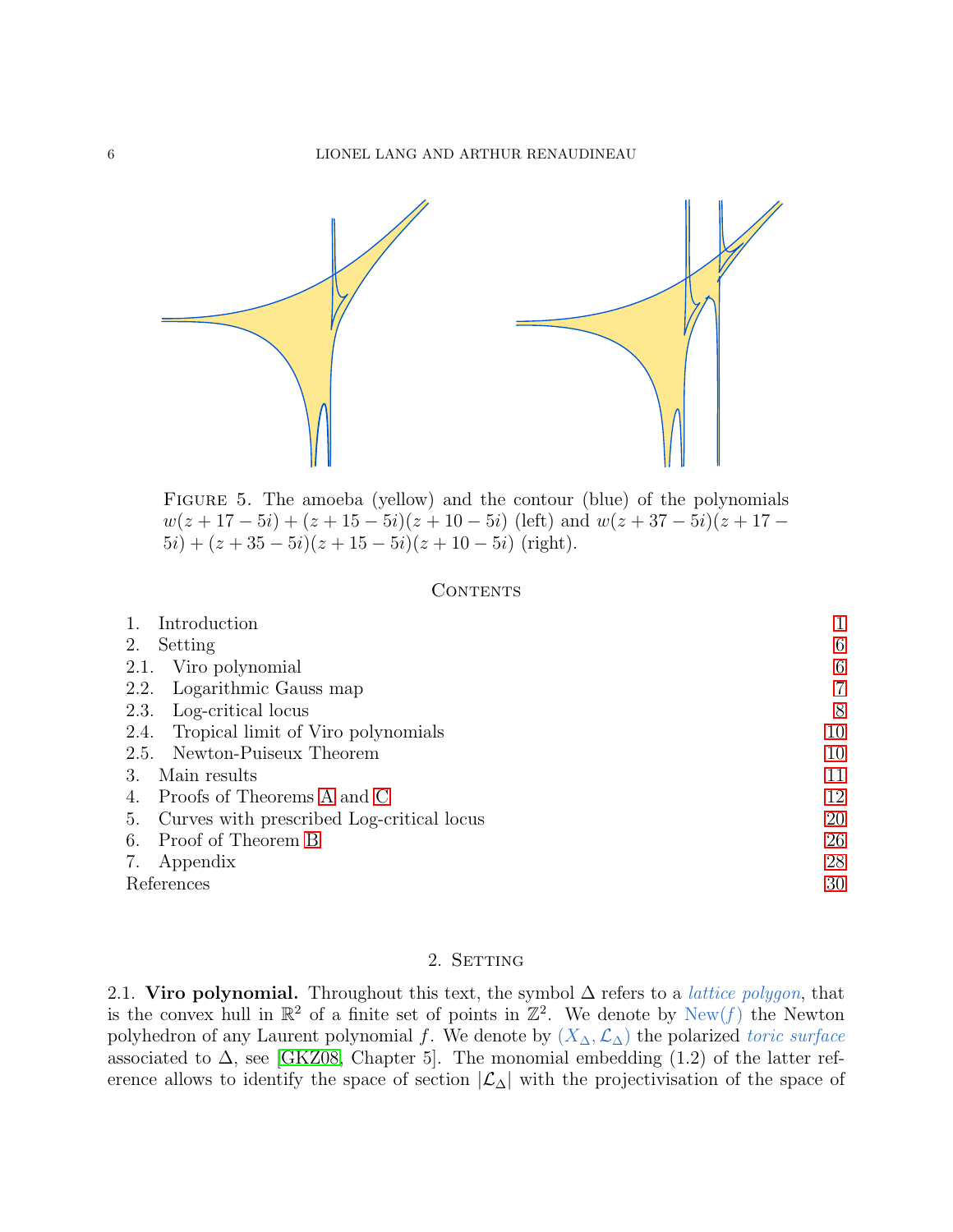Laurent polynomials whose Newton polygon is contained in  $\Delta$ . The toric surface  $X_{\Delta}$  provides a compactification of  $(\mathbb{C}^*)^2$  with a chain of toric divisors. Each such divisor is isomorphic to  $\mathbb{C}P^1$  and correspond to an edge of  $\Delta$  via the moment map.

<span id="page-6-1"></span>**Definition 2.1.** A subdivision of a lattice polygon  $\Delta$  is a set of lattice polygons  $\{\Delta_k\}_{k\in I}$  such that:

- $\cup_{k\in I}\Delta_k=\Delta,$
- if  $k, l \in I$ , then the intersection  $\Delta_k \cap \Delta_l$  is a common face to  $\Delta_k$  and  $\Delta_l$ .

A subdivision  $\{\Delta_k\}_{k\in I}$  of  $\Delta$  is said to be convex if there exists a convex piecewise-linear function  $\nu : \Delta \to \mathbb{R}$  whose domains of linearity coincide with the polygons  $\Delta_k$ . If such a function exists, then it can be taken in such a way that  $\nu(\Delta \cap \mathbb{Z}^2) \subset \mathbb{Z}^2$ . We call such a function  $\mathbb{Z}$ -convex.

For any Z-convex function  $\nu : \Delta \to \mathbb{R}$  and any Laurent polynomial

$$
f(z, w) = \sum_{(i,j)\in\Delta\cap\mathbb{Z}^2} a_{i,j} z^i w^j,
$$

we define the associated *Viro polynomial* to be the Laurent polynomial

$$
f_t(z, w) := f_{t, \nu}(z, w) := \sum_{(i,j) \in \Delta \cap \mathbb{Z}^2} a_{i,j} t^{\nu(i,j)} z^i w^j
$$

.

For any  $k \in I$ , we denote by  $f^{\Delta_k} := \sum_{(i,j) \in \Delta_k \cap \mathbb{Z}^2} a_{i,j} z^i w^j$  the truncation of f to  $\Delta_k$ . The Viro polynomial  $f_t$  is said to be *non-degenerate* if for any  $k \in I$ , the curve  $Z(f^{\Delta_k})$  is smooth and transverse to every toric divisor of  $X_{\Delta_k}$ .

Recall that the function  $\nu$  induces a toric compactification of  $(\mathbb{C}^*)^3$  in which all the curves  $Z(f_t) := \{f_t = 0\} \subset (\mathbb{C}^*)^2$  coexist. Indeed, consider the lattice polyhedron

$$
\Delta_{\nu} := \left\{ (j_1, j_2, j_3) \in \mathbb{R}^3 \middle| (j_1, j_2) \in \Delta, \nu(j_1, j_2) \leq j_3 \leq \max \nu \right\}
$$

and the corresponding toric 3-fold  $X_{\Delta_{\nu}} \supset (\mathbb{C}^*)^3$  with coordinates  $(z, w, t)$ . The closure of each horizontal section  $\{t = constant\}$  in  $X_{\Delta_{\nu}}$  is isomorphic to  $X_{\Delta}$  except for the section  $\{t = 0\}$ which is a reducible toric surface  $\cup_{k\in I} X_{\Delta_k}$ , where  $\{\Delta_k\}_{k\in I}$  is the subdivision of  $\Delta$  induced by  $\nu$ .

For a Viro polynomial  $f_t$  associated to  $\nu$  and a fixed constant  $s \in \mathbb{C}^*$ , the curve  $C_s :=$  $Z(f_s) \subset X_\Delta$  can be seen as the compactification of the intersection of the surface  $\{f_t = 0\} \subset$  $(\mathbb{C}^*)^3$  with  $\{t = s\}$  in  $X_{\Delta_{\nu}}$ . The family  $C_s \subset X_{\Delta_{\nu}}$  admits a limit  $C_0$ : this is the reducible curve in  $\cup_{k\in I} X_{\Delta_k}$  whose intersection with  $X_{\Delta_k}$  is defined by the truncation  $f_t^{\Delta_k}$ .

<span id="page-6-0"></span>2.2. Logarithmic Gauss map. Let f be a Laurent polynomial with Newton polygon  $\Delta$  and denote by  $C \subset X_\Delta$  the compactification of  $Z(f) \subset (\mathbb{C}^*)^2$ . Provided that C is smooth, we can define the logarithmic Gauss map by

$$
\gamma_f : C \to \mathbb{C}P^1
$$
  
(z, w)  $\mapsto [z \cdot \partial_z f(z, w) : w \cdot \partial_w f(z, w)]$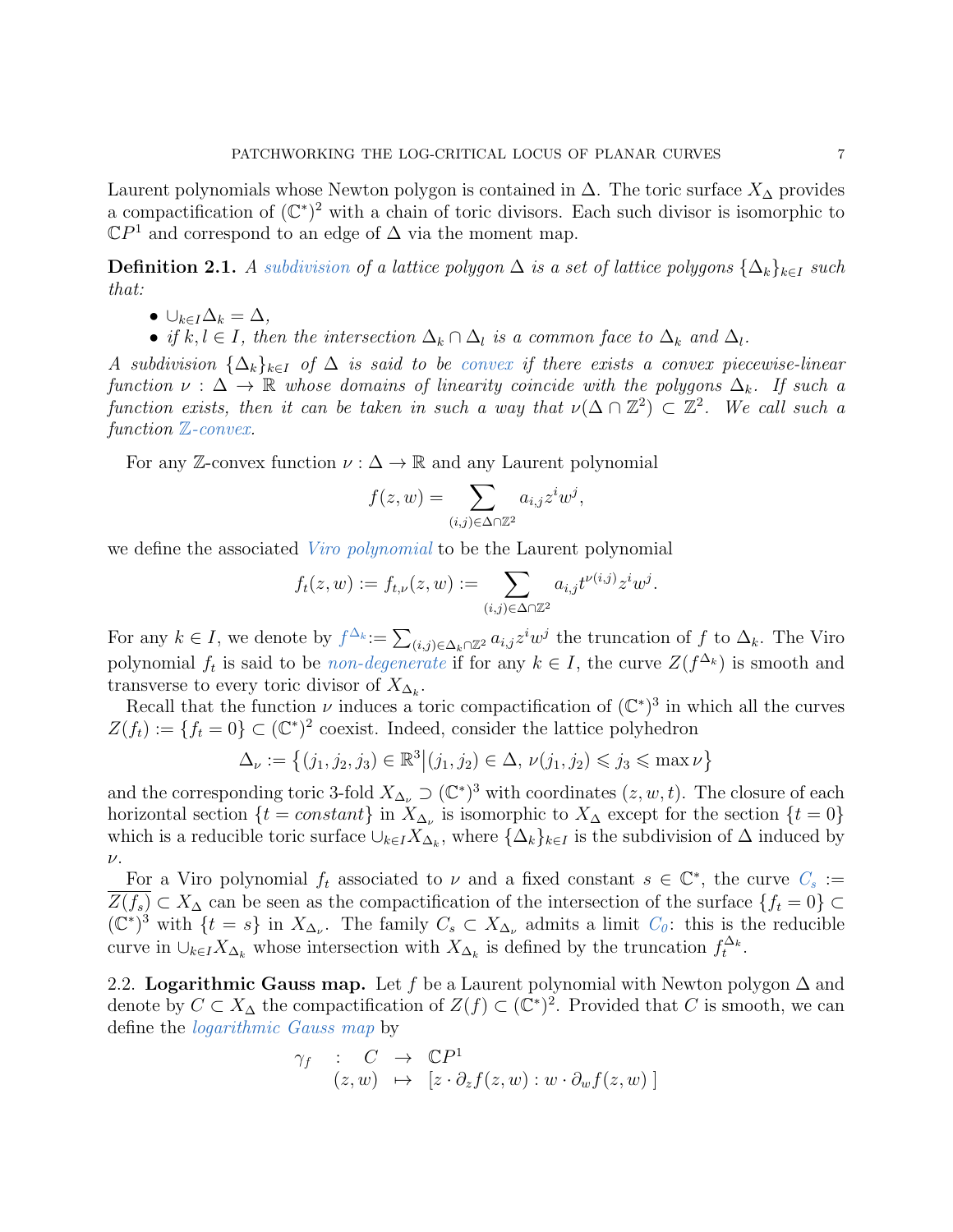where  $(z, w)$  are the coordinates on  $(\mathbb{C}^*)^2$ . Locally, the map  $\gamma$  is the composition of any branch of the coordinate-wise logarithm with the usual Gauss map that associates the normal direction to an hypersurface at a smooth point. If a local parametrisation  $s \mapsto (z(s), w(s))$  of C is given, the composition of  $\gamma$  with the latter is

<span id="page-7-1"></span>(1) 
$$
s \mapsto \left[ -\frac{d}{ds} \log(w(s)) : \frac{d}{ds} \log(z(s)) \right].
$$

The degree of  $\gamma_f$  is 2 vol( $\Delta$ ) where vol is the Euclidean area, provided that C is transverse to every toric divisor. Following [\[MR18\]](#page-29-8), we refer to the ramification points of  $\gamma_f$  as the Log-inflection points of C.

Let now  $f_t$  be a Viro polynomial associated to a Z-convex function  $\nu : \Delta \to \mathbb{R}$  and  $\{C_t\}_{t \in \mathbb{C}}$ the corresponding family of curves defined in Section [2.1.](#page-5-2) For  $\varepsilon > 0$  small enough and any non zero t such that  $|t| < \varepsilon$ , the curve  $C_t$  is smooth and the corresponding logarithmic Gauss map  $\gamma_t := \gamma_{f_t}$  is well define. The family of maps  $\{\gamma_t\}_{|t|<\varepsilon,t\neq 0}$  extends to a map  $\gamma_0$  on  $C_0$ . To see this, observe that if  $\nu = 0$  on one of the polygons  $\Delta_k$  of the subdivision induced by  $\nu$ , then the family of maps

$$
\gamma_t(z,w) = [z \cdot \partial_z f_t(z,w) : w \cdot \partial_w f_t(z,w)]
$$

converges to

$$
\gamma_0(z, w) = [z \cdot \partial_z f_0(z, w) : w \cdot \partial_w f_0(z, w)]
$$

which is the logarithmic Gauss map of the curve  $Z(f_0) \subset X_{\Delta_k}$ . By applying a toric change of coordinates of the form  $(z, w, t) \mapsto (z, w, tz^a w^b)$ , we can make any of the faces  $\Delta_k \subset \Delta_{\nu}$ horizontal. It amounts to replace  $\nu$  with  $\nu - \ell$  where  $\ell$  is the linear function that coincide with  $\nu$  on  $\Delta_k$ . Therefore, we can apply the above reasoning to any element  $\Delta_k$  of the subdivision of ∆. This proves the claim. A different viewpoint on the above computation is that the coordinates  $(z, w, t)$  induce well defined coordinates  $(z, w)$  on the torus  $(\mathbb{C}^*)^2$  of each divisors  $X_{\Delta_k} \subset X_{\Delta_{\nu}}$ . These coordinates allows us to define compatible logarithmic Gauss maps on each of the irreducible components of  $C_0$ .

If the Viro polynomial  $f_t$  is non-degenerate in the sense of Section [2.1,](#page-5-2) then the map  $\gamma_0$  has maximal degree  $2 \text{ vol}(\Delta)$  and so does  $\gamma_t$  for  $|t|$  small.

<span id="page-7-0"></span>2.3. Log-critical locus. Recall that for any lattice polygon  $\Delta$ , the moment map  $\mu: X_{\Delta} \to \Delta$ is the quotient map of the action of  $(S<sup>1</sup>)<sup>2</sup>$  on  $X_{\Delta}$ . After applying a diffeormorphism on  $int(\Delta)$ , the restriction of  $\mu$  to the torus  $(\mathbb{C}^*)^2 \subset X_\Delta$  is given by

$$
\begin{array}{rcl}\n\text{Log} : (\mathbb{C}^*)^2 & \to & \mathbb{R}^2 \\
(z, w) & \mapsto & (\log |z|, \log |w|) \n\end{array}.
$$

For a smooth algebraic curve  $C \subset X_{\Delta}$  given by a Laurent polynomial f, the Log-critical locus cr(C)  $\subset C$  (denoted alternatively cr(f)) refers to the critical locus of the restriction  $\mu: C \to \Delta$ . It was observed in [\[Mik00\]](#page-29-3) that

$$
\mathrm{cr}(f) = \gamma_f^{-1}(\mathbb{R}P^1).
$$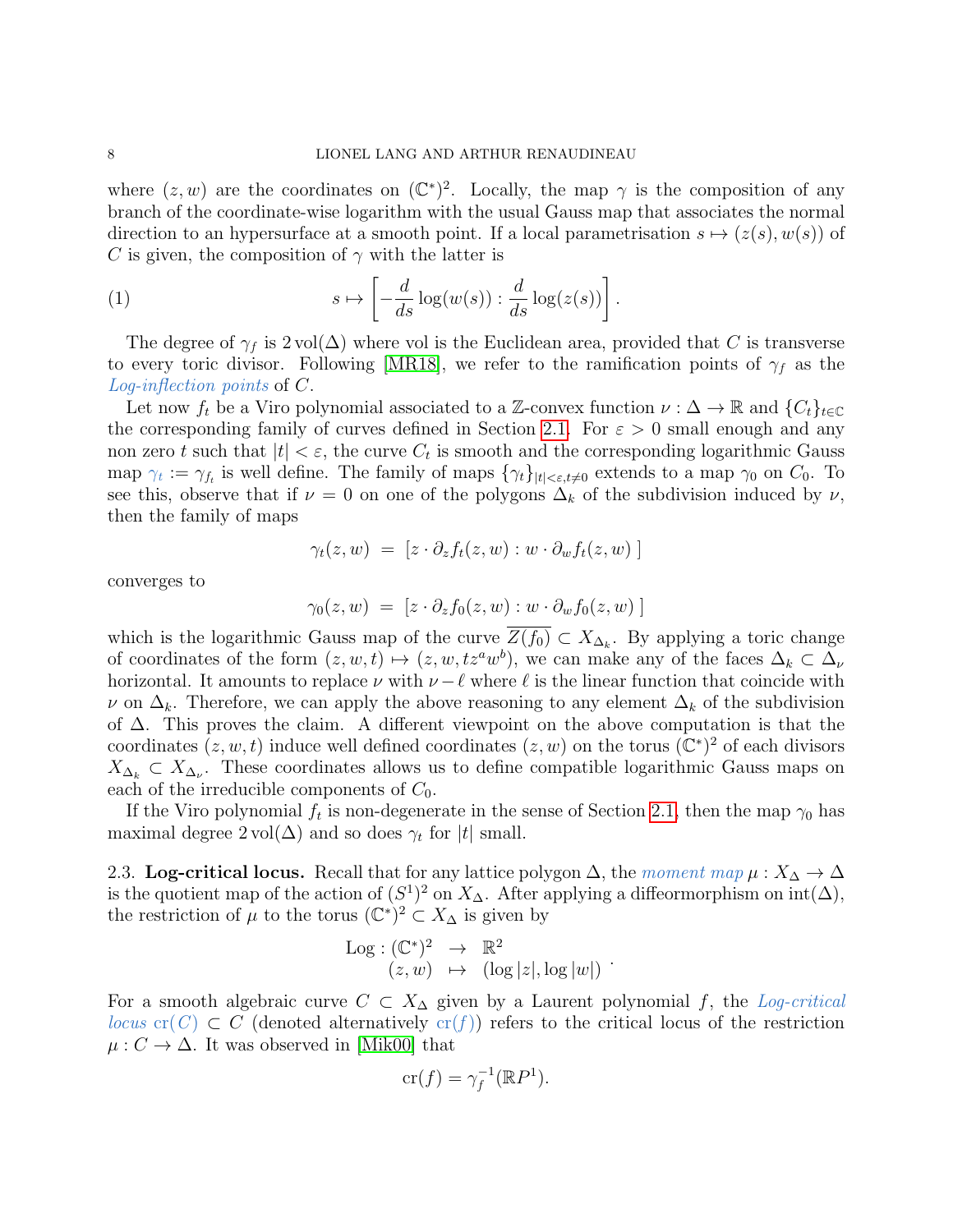It was shown in [\[Lan19\]](#page-29-1) that  $cr(f)$  is smooth for a generic polynomial f within the linear system  $|\mathcal{L}_\Delta|$ . We fix once and for all an orientation on  $\mathbb{R}P^1$  so that  $\text{cr}(f)$  inherits an orientation from  $\mathbb{R}P^1$  whenever it is smooth.

Let  $f_t$  be a Viro polynomial and let  $C_t$ ,  $t \in \mathbb{C}$ , be defined as in the previous section. We define

$$
\operatorname{cr}(C_0) := \gamma_0^{-1}(\mathbb{R}P^1).
$$

Equivalently, the locus  $cr(C_0)$  is the Hausdorff limit of the family of Log-critical loci  $cr(C_t)$ .

Observe that for any curve  $C \subset X_{\Delta}$ , the set  $\text{cr}(C)$  always contains the intersection points of C with the toric divisors of  $X_{\Delta}$ , see for instance [\[Lan15,](#page-29-4) Lemma 1.10]. As a consequence, the set of nodes of  $C_0$  is a always a subset of  $cr(C_0)$ .

We say that the Viro polynomial  $f_t$  is Log non-degenerate if it is non-degenerate and if the intersection of  $cr(C_0)$  with any irreducible component of  $C_0$  is smooth. In particular, every such piece of  $cr(C_0)$  inherits an orientation from  $\mathbb{R}P^1$ . As observed in Section [2.2,](#page-6-0) the maps  $\gamma_t$  have degree 2 vol( $\Delta$ ) for |t| small, included for  $t = 0$ . Therefore, the number of connected components of  $\operatorname{cr}(C_t)$  is constant in a neighbourhood of  $0 \in \mathbb{C}$ .

In a small neighbourhood of any node  $p \in C_0$ , the topological pair  $(C_0, cr(C_0))$  is as pictured in Figure [6](#page-8-0) (center). For small t, the deformation  $(C_t, cr(C_t))$  of  $(C_0, cr(C_0))$  is said to be smooth if both  $C_t$  and  $cr(C_t)$  are smooth manifolds. At the topological level, there are several possible smooth deformations  $(C_t, cr(C_t))$  of  $(C_0, cr(C_0))$  that are compatible with the orientation of  $cr(C_0)$  and that preserve the number of connected components  $b_0(\text{cr}(C_0))$ . However, there is only one such deformation that connects the Log-critical loci of the two branches of  $C_0$  meeting at the node p. This deformation is pictured on the left-hand side of Figure [6](#page-8-0) and will be referred to as the *connected deformation*. Our interest in this specific deformation will be motivated in Theorem [A.](#page-10-0) Similarly, there are several possible deformations that are not smooth. There will be only one such deformation that will be of interest to us. This deformation is pictured on the right-hand side of Figure [6](#page-8-0) and will be referred to as the singular deformation.

<span id="page-8-0"></span>

FIGURE 6. The connected deformation (left) and the singular deformation (right) of the pair  $(C_0, cr(C_0))$  (center)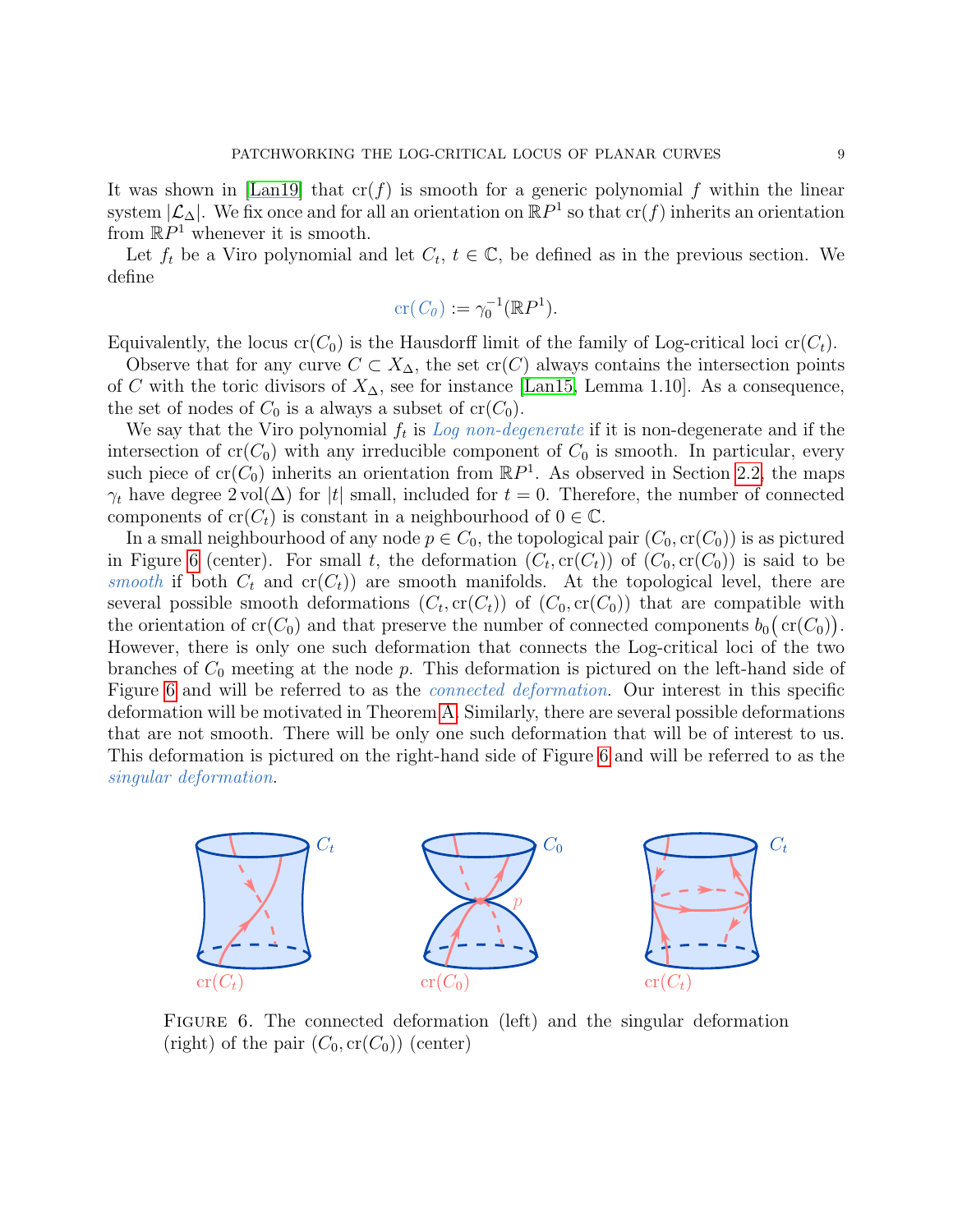<span id="page-9-0"></span>2.4. Tropical limit of Viro polynomials. Let  $\nu$  be a Z-convex function on the lattice polygon  $\Delta$  and let  $\{\Delta_k\}_{k\in I}$  be the associated subdivision. Let

$$
f(z, w) = \sum_{(i,j)\in\Delta\cap\mathbb{Z}^2} a_{i,j} z^i w^j,
$$

be a Laurent polynomial and let  $f_t$  be the Viro polynomial associated to f and  $\nu$ , see Section [2.1.](#page-5-2) Then the image of  $Z(f_t)$  under the map

$$
\begin{array}{rcl}\n\text{Log}_t: (\mathbb{C}^*)^2 & \to & \mathbb{R}^2 \\
(z, w) & \mapsto & \left(\frac{-\log|z|}{\log(t)}, \frac{-\log|w|}{\log(t)}\right)\n\end{array}
$$

admits a limit  $\Gamma$  in the Hausdorff sense when t goes to 0. This limit is usually referred to as the tropical limit of  $\{Z(f_t)\}_{t\in\mathbb{C}}$ . The set  $\Gamma\subset\mathbb{R}^2$  is a tropical curve, a rectilinear graph which is dual to the subdivision  $\{\Delta_k\}_{k\in I}$  of  $\Delta$ , see for instance [\[BIMS15\]](#page-29-11). Moreover, any edge e of  $\Gamma$  is equipped with a positive integer weight given by the integer length of the edge dual to  $e$ in the subdivision  $\{\Delta_k\}_{k\in I}$ .

If  $p \in \Gamma$ , we say that a sequence of points  $z_t \in C_t$  tropically converges to p (or admits p as tropical limit) if  $\lim_{t\to 0} Log_t(z_t) = p$ . It is a classical fact that any sequence  $z_t \in C_t$  that converges to a smooth point of  $C_0$  tropically converges to a vertex of Γ. It can be checked by hand, using appropriate coordinate systems.

Eventually, we say that  $\Gamma$  is non-singular if it is a trivalent graph and if any edge is of weight 1. By duality, it means that each  $\Delta_k$ ,  $k \in I$ , is a triangle with area  $\frac{1}{2}$ . Again, We refer to [\[BIMS15\]](#page-29-11) for further details.

<span id="page-9-1"></span>2.5. Newton-Puiseux Theorem. The material of this section will be used exclusively to prove Theorem [D.](#page-11-0) The reader may skip this section at her/his own convenience. Below, we state a simple version of the Newton-Puiseux Theorem for space curves as in [\[Mau80,](#page-29-12) Theorem, Section 3]. In order to do so, we need to recall some terminology from the latter reference.

Let  $v = (v_1, v_2, v_3) \in (\mathbb{Z}_{\geq 0})^3$  be non-zero. A polynomial  $g(z, w, t)$  is homogeneous of v-order d if  $g(s^{v_1}, s^{v_2}, s^{v_3})$  is a monomial of degree d in the variable s. Every polynomial  $g(z, w, t)$ can be uniquely written as  $g := \sum_{j \in \mathbb{Z}_{\geq 0}} g_j$  where  $g_j$  is homogeneous of v-order j. We refer to  $d := \min\{j \in \mathbb{Z}_{\geqslant 0} | g_j \neq 0\}$  as the *initial v-order* of g and define the *v-initial form* of g by  $\text{in}_v g := g_d$ . By extension, we define the v-initial form of an ideal  $I \in \mathbb{C}[z, w, t]$  by  $\lim_{v} I := (\{\n\lim_{v} g \mid g \in I\})$ . A tropism of an ideal I is a primitive vector  $v \in (\mathbb{Z}_{\geq 0})^3$  such that  $\text{in}_{v} I$  does not contain any monomial. Geometrically, this is equivalent to require that  $-v$ belongs to the dual fan of the Newton polyhedron  $\text{New}(q)$  for any  $q \in I$ .

**Example 1.** Let  $g(z, w, t) = 1 + z + w + t$ . Then  $\text{in}_{(2,1,1)} g = 1$  and  $\text{in}_{(0,1,1)} g = 1 + z$ . In fact  $(0, -1, -1)$  belongs to the face of the dual fan generated by  $(-1, -1, -1)$  and  $(1, 0, 0)$ , and  $(-2,-1,-1)$  does not belong to the dual fan.

The statement below is a simpler version of the Newton-Puiseux Theorem as stated in [\[Mau80,](#page-29-12) Theorem, Section 3].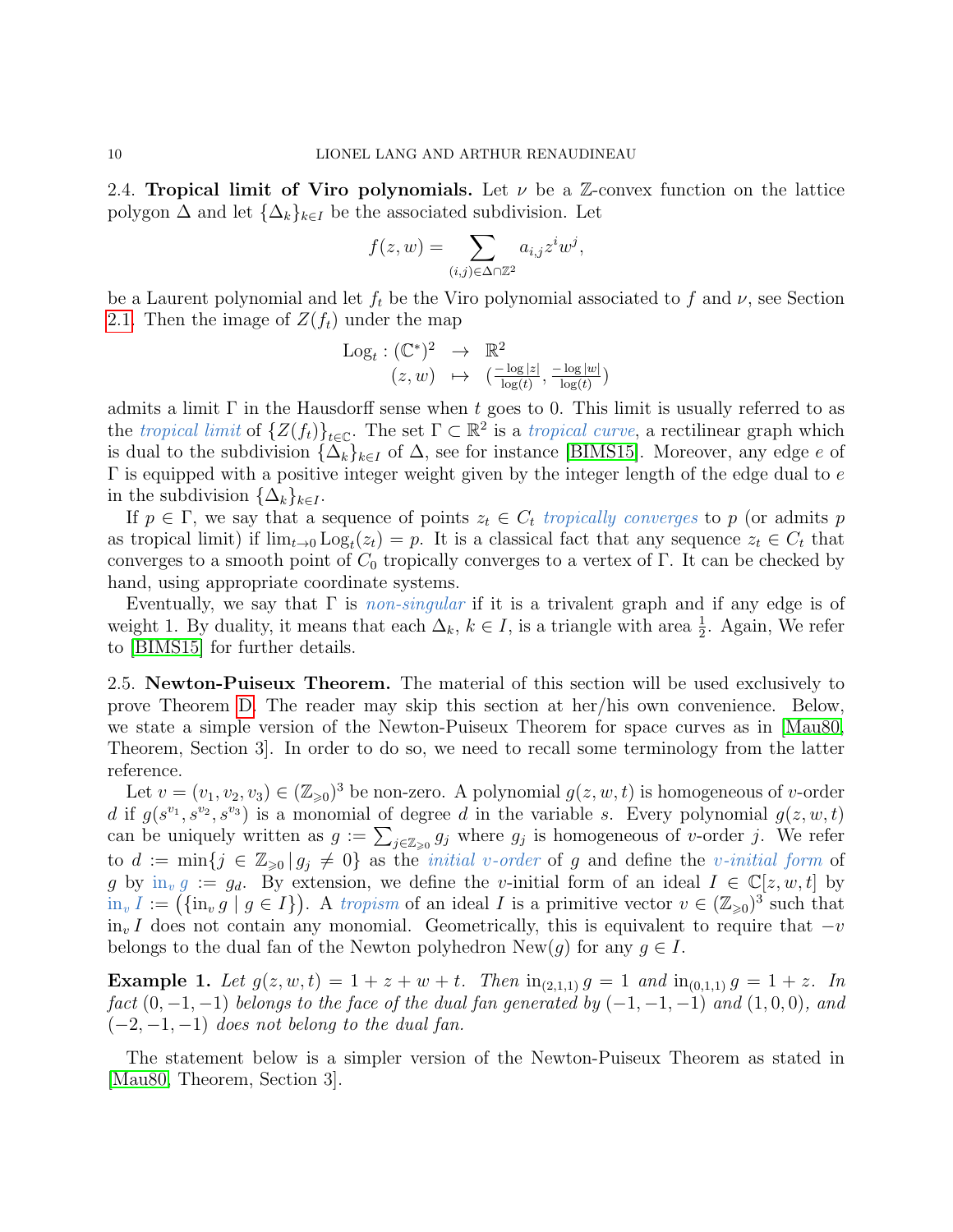**Theorem 2.2.** Let  $f_1(z, w, t)$  and  $f_2(z, w, t)$  be two polynomials such that  $X := \{f_1 = f_2 =$  $0\} \subset \mathbb{C}^3$  is one-dimensional. Then, any irreducible component of the reduction of X that passes through  $0 \in \mathbb{C}^3$  and that is not contained in a coordinate hyperplane can be parametrised as follows

$$
z = \alpha s^{v_1} + o(s^{v_1}), \quad w = \beta s^{v_2} + o(s^{v_2}) \quad and \quad t = s^{v_3} + o(s^{v_3})
$$

where  $(\alpha, \beta) \in (\mathbb{C}^*)^2$  and  $(v_1, v_2, v_3)$  is a tropism of the ideal  $(f_1, f_2)$ .

## 3. Main results

<span id="page-10-2"></span>The following theorem is a patchworking theorem for the Log-critical locus of curves  $\{C_t\}_{t\in\mathbb{C}}$ defined by a Viro polynomial  $f_t$  as defined in Section [2.1.](#page-5-2) Recall that we only consider Viro polynomials  $f_t(z, w)$  that are polynomial in t, according to Definition [2.1.](#page-6-1)

<span id="page-10-0"></span>**Theorem A.** Let  $f_t$  be a Log non-degenerate Viro polynomial, see section [2.3.](#page-7-0) Then, there exist  $\varepsilon > 0$  and a dense open subset  $U \subset \{t \in \mathbb{C}^*\mid |t| < \varepsilon\}$  such that for any  $t \in U$ , the topological pair  $(C_t, \text{cr}(C_t))$  is obtained from  $(C_0, \text{cr}(C_0))$  by replacing the neighbourhood of every node of  $C_0$  with the connected deformation of Figure [6.](#page-8-0) In particular, the locus  $cr(C_t)$ is smooth for any  $t \in U$ .

**Remark 3.1.** For  $t \notin U$ , there is at least one node of  $C_0$  whose neighbourhood is replaced by the singular deformation pictured in Figure [6.](#page-8-0) In general, it follows from the asymptotic formula [\(9\)](#page-18-0) that the connected and the singular deformations are the only deformations possible for a Log non-degenerate Viro polynomial. If the latter polynomials is real, it follows again from [\(9\)](#page-18-0) that at any given node of  $C_0$ , one of the deformations appear for  $t > 0$  and the other deformation appear for  $t < 0$ .

Using the above theorem, we are able to construct projective curves  $C$  of any degree such that the Log-critical Locus  $cr(C)$  is smooth and has a small number of connected components. Below, we denote by  $\Delta_d$  the standard d-simplex, that is  $\Delta_d := \text{conv}((0,0), (d,0), (0,d)).$ 

<span id="page-10-1"></span>**Theorem B.** For any integer  $d \geq 3$  and any integer  $1 \leq b \leq {d-1 \choose 2}+1$ , there exists a smooth Laurent polynomial f with Newton polygon  $\Delta_d$  such that the Log-critical locus cr(f) is smooth and has exactly b connected components.

**Remark 3.2.** The above theorem disprove [\[Lan19,](#page-29-1) Conjecture 1] and points out a missing assumption in [\[Lan19,](#page-29-1) Proposition 6.3]: using the notations of [\[Lan19\]](#page-29-1), we should assume that A restricts to an immersion on the Log-critical locus  $S(f)$  for the statement to hold.

In order to prove Theorem [A,](#page-10-0) we need to study the asymptotical behaviour of Log-inflection points along families of curves defined by Viro polynomials. Theorem [A](#page-10-0) relies principally on Theorem [D,](#page-11-0) stated and proven in Section [4.](#page-11-1) As a by product of the latter study, we obtain the theorem below which generalises [\[MR18,](#page-29-8) Theorem 3].

<span id="page-10-3"></span>**Theorem C.** Let  $f_t$  be a Log non-degenerate Viro polynomial and let  $\Gamma \subset \mathbb{R}^2$  be the tropical limit of  $\{C_t\}_{t\in\mathbb{C}}$ . Then, for any bounded edge  $\varepsilon \subset \Gamma$  with multiplicity  $m \geq 1$  and midpoint  $p \in \varepsilon$ , there are exactly  $2m$  ramification point for  $\gamma_t$  in  $C_t$  whose tropical limit is p. The tropical limit of the remaining ramification points are distributed among the vertices of  $\Gamma$ .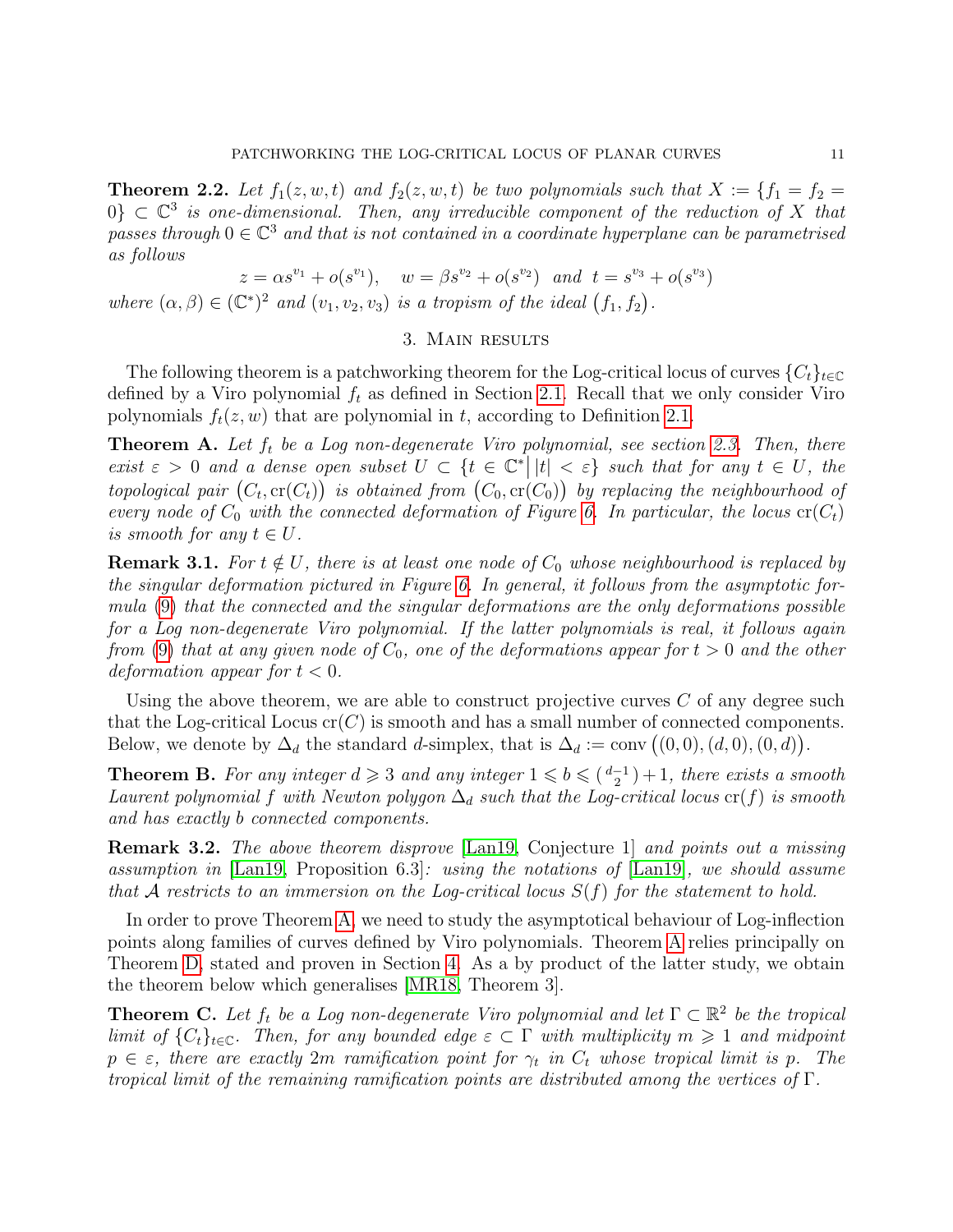**Remark 3.3.** The applications of the asymptotic formulas obtained in Section [4](#page-11-1) reach further than the above statement. Indeed, it allows us to determine the phase-tropical limit of the Log-inflection points. A detailed treatment of this aspect would lead us too far from the main subject here. Let us at least mention the following. Assume that  $\Gamma$  is non-singular (and therefore  $m = 1$  for any bounded edge) and that we consider a continuous path of parameters  $t \in \mathbb{C}$  ending at 0. Then, we can define the phase-tropical limit  $\Gamma_{\mathbb{C}} \subset (\mathbb{C}^*)^2$  of  $C_t$  along this path, see for instance [\[Lan20\]](#page-29-13) for some background on phase-tropical curves. The phasetropical limit  $\Gamma_{\mathbb{C}} \subset (\mathbb{C}^*)^2$  is mapped to  $\Gamma$  under Log and the fiber in  $\Gamma_{\mathbb{C}}$  over any non-vertex point in  $\Gamma$  is a geodesic in the argument torus  $(S^1)^2$ . Then, it follows from the asymptotic formula [\(7\)](#page-17-0) that the two Log-inflection points tropically converging to the midpoint p of a given edge  $\varepsilon \in \Gamma$  also converges phase-tropically. Moreover, the two limit points in  $(\mathbb{C}^*)^2$  are equi-distributed on the geodesic fiber over p. Eventually, let us point out that the computation carried in the proof of Theorem [D](#page-11-0) could be extended to non-generic Viro polynomials and lead to a generalisation of Theorem [C,](#page-10-3) as illustrated in the appendix.

## 4. Proofs of Theorems [A](#page-10-0) and [C](#page-10-3)

<span id="page-11-1"></span>In this section, we assume that  $f_t(z, w)$  is a Log non-degenerate Viro polynomial constructed from a Z-convex function  $\nu : \Delta \to \mathbb{R}$ , see Sections [2.1](#page-5-2) and [2.3.](#page-7-0) For  $U_{\varepsilon} := \{ t \in \mathbb{C} \mid |t| < \varepsilon \},\$ we denote by  $\mathscr{C} \to U_{\varepsilon}$  the family of curve whose fiber over  $t \in U_{\varepsilon}$  is  $C_t := Z(f_t) \subset X_{\Delta_{\nu}}$ , see Section [2.1.](#page-5-2) The parameter  $\varepsilon > 0$  is assumed to be arbitrarily small. In particular, every curve  $C_t$  is smooth for  $t \in U_{\varepsilon}$ .

Under the above assumptions, the Log-Gauss map  $\gamma_t := \gamma_{f_t} : C_t \to \mathbb{C}P^1$  has constant degree  $2 \text{ vol}(\Delta)$  for any  $t \in U_{\varepsilon}$ , see Section [2.2.](#page-6-0) Moreover, the collection of maps  $\gamma_t, t \in U_{\varepsilon}$ , induces a globally defined algebraic map  $\Gamma: \mathscr{C} \to \mathbb{C}P^1$ . It follows from the Riemann-Hurwitz formula that for any node  $p \in C_0$ , there exists a small neighbourhood  $\mathcal{V} \subset \mathscr{C}$  of p which is onto  $U_{\varepsilon}$ and such that  $C_t \cap V$  contains exactly 2 ramification points of  $\gamma_t$  for any  $t \neq 0$ . Indeed, since  $f_t$  is Log non-degenerate, the set  $cr(C_0)$  does not contain any Log-inflection point. Therefore, there exists an arbitrarily small neighbourhood  $\mathcal{U} \subset \mathbb{C}P^1$  of  $\gamma_0(p)$  such that the connected component of  $\gamma_0^{-1}(\mathcal{U})$  containing p does not contain any Log-inflection point. Define  $\mathcal{V} \subset \mathscr{C}$ to be the connected component of  $\Gamma^{-1}(\mathcal{U})$  that contains p. Now that V is defined, let us compare the Riemann-Hurwitz formula applied to  $\gamma_t: C_t \cap \mathcal{V} \to \mathbb{C}P^1$  for  $t \neq 0$  to the same formula applied to the pullback of  $\gamma_0$  to the normalisation of  $C_0 \cap \mathcal{V}$ . The degrees of the maps do not change while the Euler characteristic of the source increases by 2 at  $t = 0$  (a cylinder versus the disjoint union of two discs). Therefore, there has to be two distinct Log-inflection points in  $C_t \cap \mathcal{V}$  that collide at the node p when t tends to 0.

Our main goal in this section is to prove the following theorem.

<span id="page-11-0"></span>**Theorem D.** Let  $f_t$  be a Log non-degenerate Viro polynomial, see section [2.3.](#page-7-0) For any node  $p \in C_0$ , there exist  $\lambda \in \mathbb{C}^*$  and an integer  $\kappa$  such that the image under  $\gamma_t$  of each of the two Log-inflection points in  $C_t \cap \mathcal{V}$  is equal to

$$
\pm \lambda t^{\kappa/2} + o(t^{\kappa/2})
$$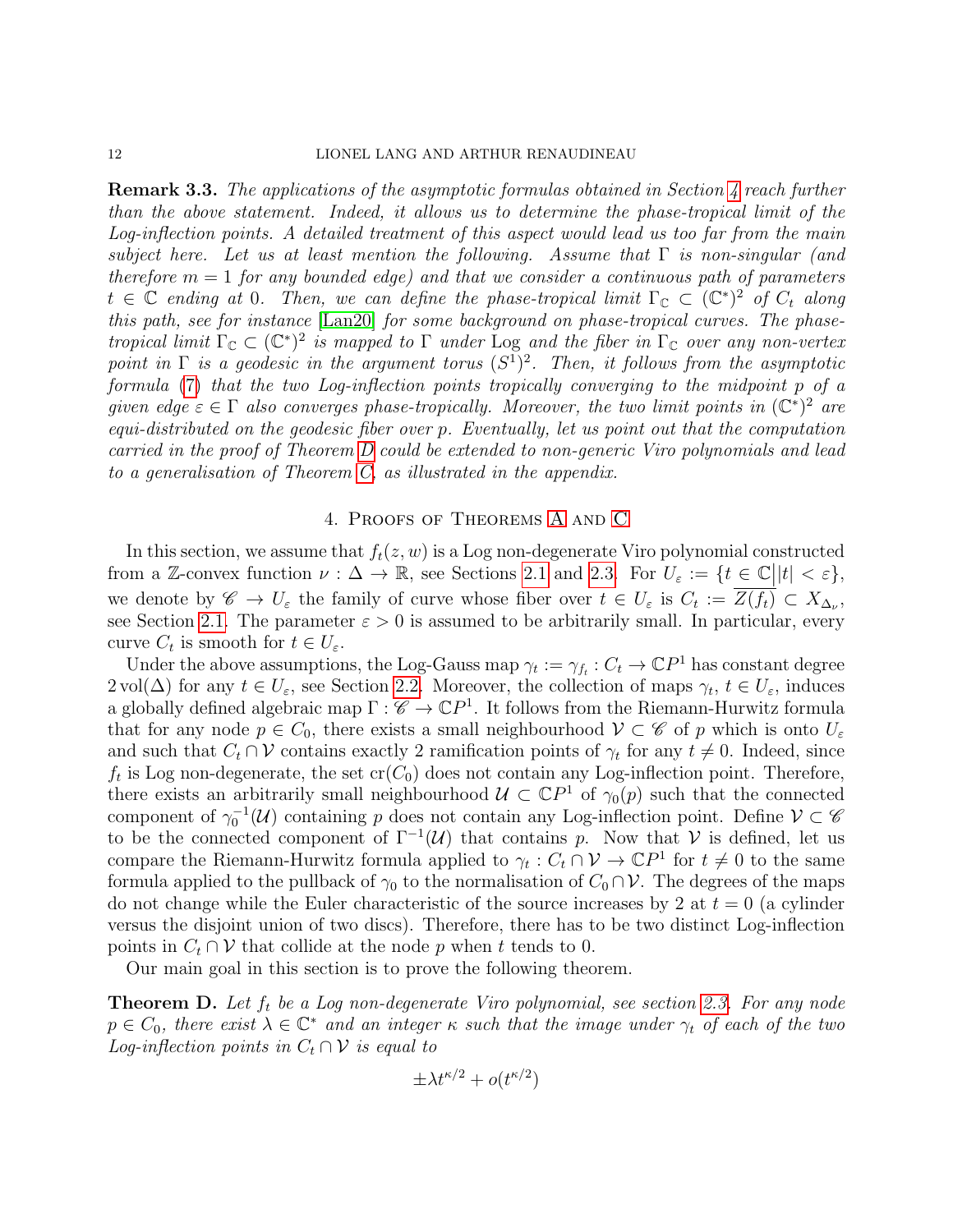# in the appropriate affine chart of  $\mathbb{C}P^1$ .

In the above statement, the integer  $\kappa$  can be either even or odd. In the odd case, the choice of the determination of  $t^{\kappa/2}$  is irrelevant.

In order to prove the above theorem, we will compute a parametrisation of the curve described by the position of the Log-inflections points in  $C_t \cap \mathcal{V}$  when t varies in  $U_{\varepsilon}$ . It follows from the method of Lagrange multipliers that, for a fixed  $t$ , the Log-inflections points in  $C_t$ are exactly the solutions of the system  $\{f_t(z, w) = P(z, w, t) = 0\}$  where

$$
P(z, w, t) := \det \left( \begin{array}{cc} \partial_z f_t & \partial_z \gamma_t \\ \partial_w f_t & \partial_w \gamma_t \end{array} \right).
$$

Since  $\gamma_t$  is a rational function, so is P. If we denote by N the numerator of P, then the system  ${f_t = P = 0}$  is locally equivalent to the system  ${f_t = N = 0}$  provided that the denominator of  $P$  does not vanish. This will be the case in the application below. We will obtain the parametrisation of the position of the Log-inflection points by applying the Newton-Puiseux Theorem to the system  $\{f_t(z, w) = N(z, w, t) = 0\}.$ 

For the sake of computation, we first proceed to some changes of coordinates. The node  $p \in C_0$  lies on the intersection of two irreducible components of the section  $\{t = 0\}$  in  $X_{\Delta_{\nu}}$ . The latter intersection corresponds to an edge  $e = \Delta_i \cap \Delta_k$  where  $\Delta_i$  and  $\Delta_k$  are polygons of the subdivision of  $\Delta$  induced by  $\nu$ . Using a toric change of coordinates, we can assume without loss of generality that e is directed by  $(0, 1)$  and that  $\nu = 0$  on the polygon of the subdivision of  $\Delta$  to the right of e, say  $\Delta_k$ . We denote by  $\ell$  the integer such that e lies in  $\{j_1 = \ell\}$  (recall that  $(j_1, j_2, j_3)$  are the coordinates on the lattice of monomials  $\mathbb{Z}^3$ ). The restriction of  $\nu$  to  $\Delta_j$  is of the form  $-\kappa j_1 + \ell \kappa$  where  $\kappa \in \mathbb{N}^*$ . Furthermore, we can multiply  $f_t$  by a monomial  $z^{\alpha}w^{\beta}$  to ensure that  $\Delta_{\nu}$  lies in the positive octant, that is  $f_t$  is an honest polynomial in  $z, w, t$ , and furthermore that  $\ell \geq 2$ .

Applying a toric translation  $w \mapsto \alpha w$ ,  $\alpha \neq 0$ , if necessary, we can ensure that any sequence of points in  $C_t$  that converges to  $p \in X_{\Delta_{\nu}}$  when t tends to 0 converges to  $(0, 1, 0)$  in the naive partial compactification  $\mathbb{C}^3 \supset (\mathbb{C}^*)^3$ . Therefore, we will work with the coordinates  $(z, \tilde{w}, t)$ where  $\tilde{w} = w - 1$  on  $\mathbb{C}^3$ .

We now define the polynomial  $f_t(z, \tilde{w}) := f_t(z, \tilde{w}+1) = f_t(z, w)$  in the variable  $(z, \tilde{w}, t)$  and denote by  $\widetilde{\Delta}$  the Newton polyhedron of  $\widetilde{f}_t$ . By a slight abuse of notation, we denote again by  $(j_1, j_2, j_3)$  the coordinates on the space of monomials  $\mathbb{Z}^3$  associated to  $(z, \tilde{w}, t)$ . In the proof of Theorem [D,](#page-11-0) we will use the Newton-Puiseux Theorem on a pair of polynomials, one of which is  $\tilde{f}_t$ . Therefore, we need to gather some information on the polyhedron  $\tilde{\Delta}$ . Below, we denote

$$
H_1 := \{ j_3 \geq -\kappa j_1 + \ell \kappa \}, \quad H_2 := \{ j_2 \geq 0 \}, \quad H_3 := \{ j_3 \geq 0 \}
$$

$$
q_0 := (\ell, 0, 0) = \partial H_1 \cap \partial H_2 \cap \partial H_3, \ q_1 := (\ell, 1, 0), \ q_2 := (\ell + 1, 0, 0) \text{ and } q_3 := (\ell - 1, \kappa, 0).
$$

<span id="page-12-0"></span>**Lemma 4.1.** The polyhedron  $\overline{\Delta}$  has the following properties:

- (a)  $\tilde{\Delta}$  is contained in each of the half spaces  $H_1$ ,  $H_2$  and  $H_3$ ,
- (b)  $\Delta$  contains the lattice point  $q_1$  but not the lattice point  $q_0$ ,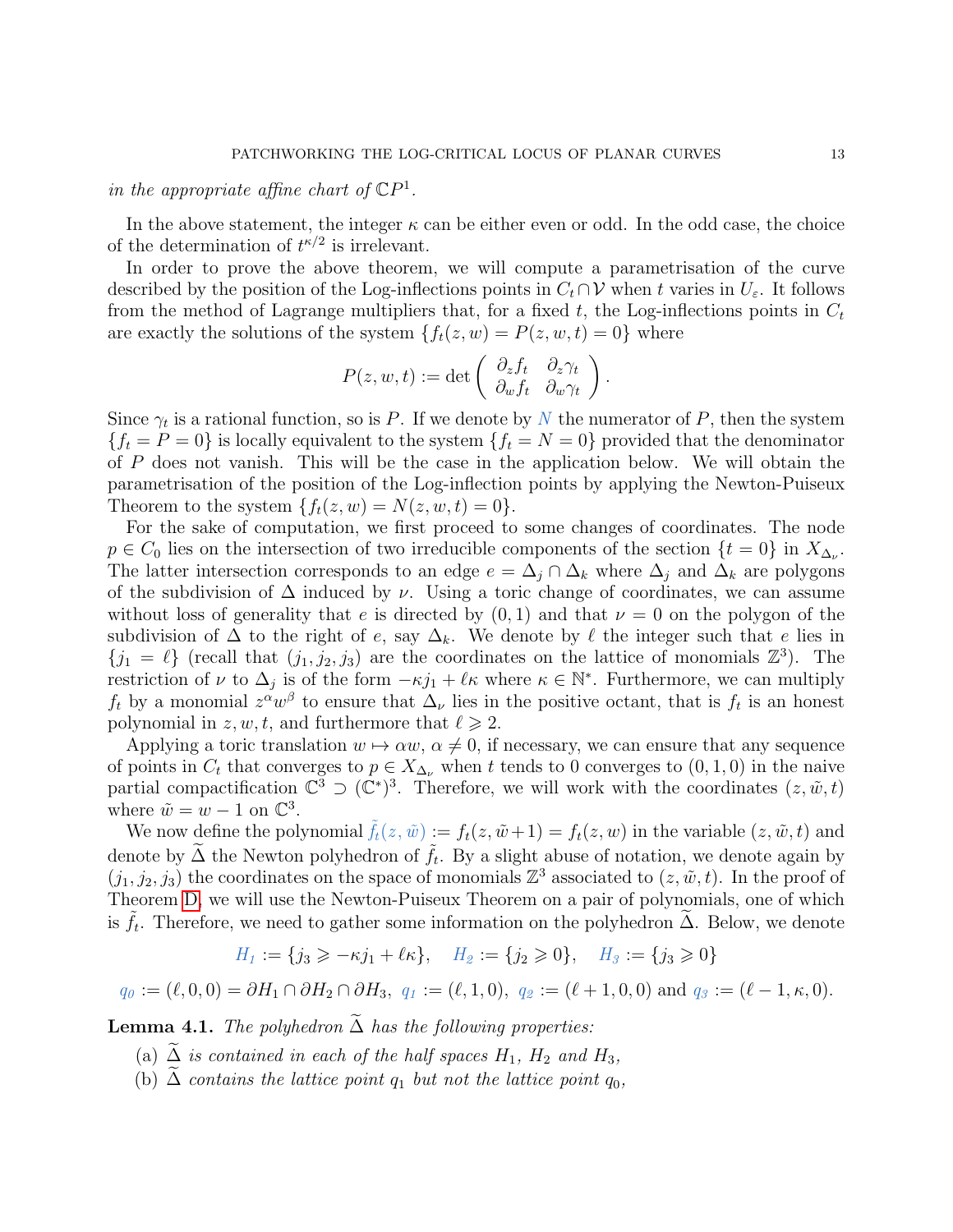(c)  $\Delta$  contains the lattice points  $q_2$  and  $q_3$ .

In particular, the only facets of  $\tilde{\Delta}$  whose outer normal vector lies in  $(\mathbb{R}_{<0})^3$  are contained in  $conv(q_0, q_1, q_2, q_3)$  and there are at most two of them.

*Proof.* (a) Since  $\Delta$  is obtained from the Newton polyhedron New( $f_t$ ) after the change of variable  $\tilde{w} = w - 1$ , it suffice to show that New(f<sub>t</sub>) is contained in each of the half spaces  $H_1$ ,  $H_2$  and  $H_3$ . This is clear for  $H_2$  and  $H_3$  since  $f_t$  is a polynomial. The facet of New( $f_t$ ) over  $\Delta_j$  lies in  $H_1$  according to the above choice of coordinates. It follows from convexity that New( $f_t$ ) is contained in  $H_1$ .

(b) By hypothesis, the truncation of  $f_t$  to e has a simple zero at  $w = 1$ . Equivalently, the truncation of  $f_t$  to the line  $\{j_1 = \ell, j_3 = 0\}$  has a simple zero at  $\tilde{w} = 0$ . In turn, this is equivalent to say that  $\Delta$  contains  $q_1$  but not  $q_0$ .

(c) Let us first show that there exists a point  $q = (\ell + m, 0, 0), m \geq 1$ , in  $\Delta$ . Assume towards the contradiction that the intersection of  $\Delta$  with the first coordinate axis is empty. Thus, the truncation of  $f_t$  to the facet  $\Delta_k$  is divisible by  $(w-1)$ , that is the component of  $C_0$  lying in  $X_{\Delta_k}$  is reducible and contains the curve  $\{w=1\}$  as an irreducible component. It contradicts the fact that  $f_t$  is non-degenerate. Therefore, the point q exists. Take now m as small as possible. Our aim is to show that  $m = 1$ . To do so, observe that in a neighbourhood of p, the curve  $C_0 \cap X_{\Delta_k}$  can be parametrised in the coordinate  $(z, w)$  by

$$
s \mapsto (s + o(s), 1 + as^m + o(s^m))
$$

with  $a \in \mathbb{C}^*$ . By [\(1\)](#page-7-1), the composition of  $\gamma_0$  with the latter parametrisation is

$$
s \mapsto \left[ -\frac{d}{ds} \log(1 + as^m + o(s^m)) : \frac{d}{ds} \log(s + o(s)) \right] = \left[ -\frac{ams^{m-1} + o(s^{m-1})}{1 + as^m + o(s^m)} : \frac{1}{s + o(s)} \right]
$$

$$
= \left[ -\frac{ams^m + o(s^m)}{1 + as^m + o(s^m)} : 1 \right].
$$

The latter map has a critical point at  $s = 0$  if and only if  $m > 1$ . Equivalently, the point p is a ramification point of the restriction of  $\gamma_0$  to  $C_0 \cap X_{\Delta_k}$  if and only if  $m > 1$ . The point p cannot be such a ramification point since  $f_t$  is Log non-degenerate. We conclude that  $m = 1$ and that  $q = q_2$ . Since  $\Delta_k$  and  $\Delta_j$  play a symmetric role, the same arguments apply to  $q_3$ .  $\Box$ 

We now define the polynomial  $N(z, \tilde{w}, t) := N(z, \tilde{w} + 1, t) = N(z, w, t)$  in the variable  $(z, \tilde{w}, t)$ . Since we aim to apply the Newton-Puiseux Theorem to the system  $\{\tilde{f}_t(z, \tilde{w})\}$  $\widetilde{N}(z,\tilde{w}, t) = 0$ , we need now to gather some information on  $\widetilde{N}$ . Below, we denote by a, b and c the coefficients such that  $az^{\ell+1}$ ,  $bz^{\ell}\tilde{w}$  and  $cz^{\ell-1}t^{\kappa}$  are monomials of  $\tilde{f}_t$ . Since those monomials correspond respectively to the lattice point  $q_2$ ,  $q_1$  and  $q_3$ , we know by Lemma [4.1](#page-12-0) that  $abc \in \mathbb{C}^*$ . Furthermore, denote  $\delta := \min \left\{ \kappa/2, \left\{ d \in \mathbb{N} \middle| \frac{\partial^{\ell+d}}{\partial x^{\ell} \partial t} \right\} \right\}$  $\frac{\partial^{\ell+d}}{\partial z^{\ell} \partial t^d} \tilde{f}_t(0,0,0) \neq 0$ }. Then, the polyhedron  $\tilde{\Delta}$  has exactly two facets whose outer normal vector lies in  $(\mathbb{R}_{<0})^3$  if and only if  $\delta < \kappa/2$ . If  $\delta = \{d \in \mathbb{N} | \frac{\partial^{\ell+d}}{\partial s^{\ell} \partial t}$  $\frac{\partial^{\ell+d}}{\partial z^{\ell} \partial t^d} \tilde{f}_t(0,0,0) \neq 0$ , we denote by d the coefficient of the monomial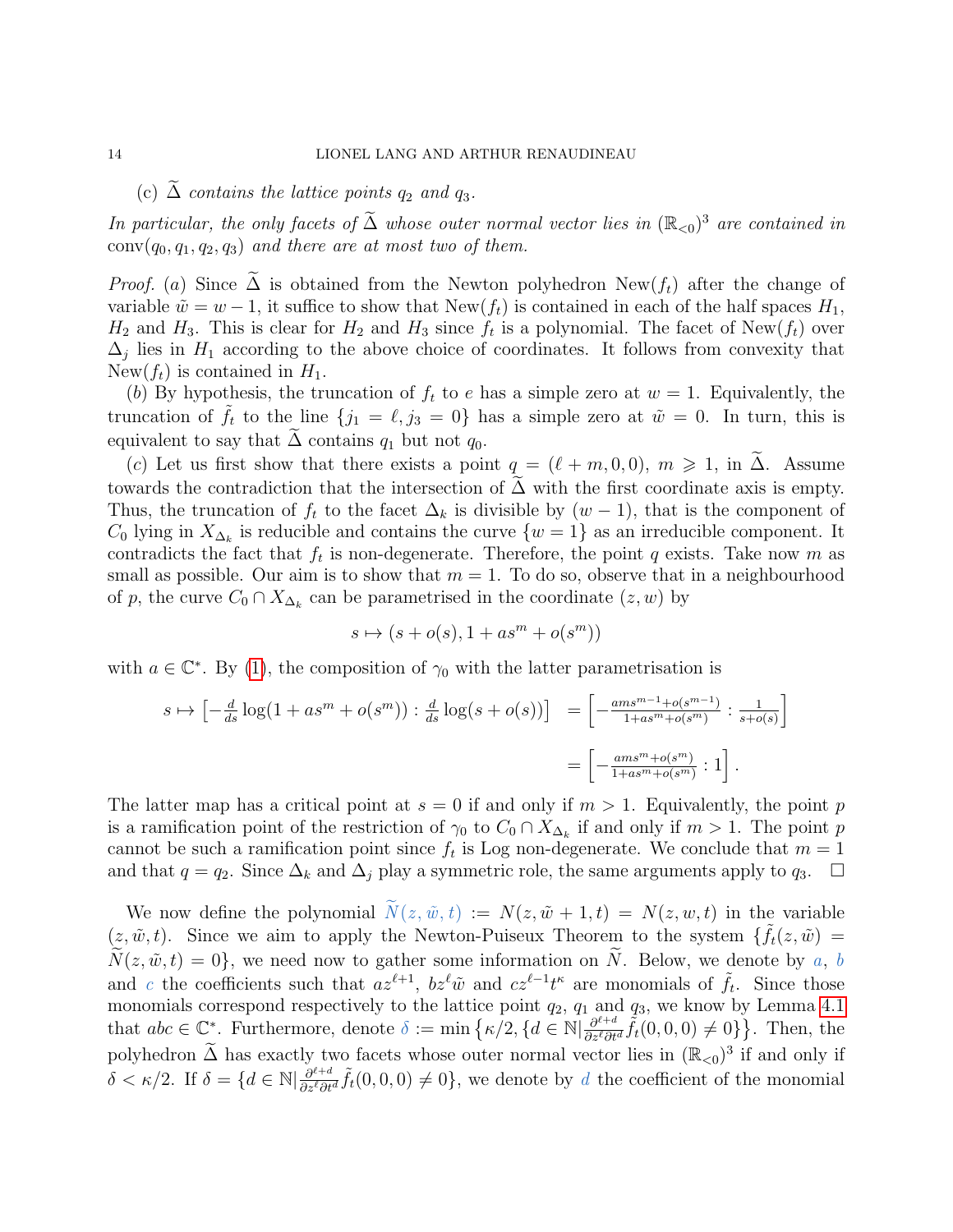<span id="page-14-0"></span>

FIGURE 7. The polyhedron  $\tilde{\Delta}$  for  $\kappa = 3$  with  $\delta = 3/2$  (left) and  $\delta = 1$  (right).

 $z^{\ell}t^{\delta}$  of  $\tilde{f}_t$  and declare  $d=0$  otherwise. In particular, we have  $d=0$  if  $\delta=\kappa/2$  and  $\kappa$  is odd. We refer to Figure [7.](#page-14-0)

Recall the terminology of Section [2.5.](#page-9-1) We say that a polynomial  $g \in \mathbb{C}[z,\tilde{w},t]$  is  $o_v(d)$  if its initial  $v$ -order is strictly larger than  $d$ . Plainly, we have the properties

<span id="page-14-2"></span> $o_v(d_1) + o_v(d_2) = o_v(\min\{d_1, d_2\})$  and  $g \cdot o_v(d) = o_v(d + d')$ 

where  $d'$  is the initial v-order of  $g$ .

<span id="page-14-1"></span>**Lemma 4.2.** Assume that  $f_t$  is as in Theorem [D](#page-11-0) and define  $v := (\kappa, 2\delta, 2)$ . Then, there exists a non-zero polynomial h such that

(2) 
$$
z \cdot \widetilde{N} + h \cdot \widetilde{f}_t = -(cz^{\ell-1}t^{\kappa} + az^{\ell+1})b^2z^{2\ell} + o_v(\kappa(3\ell+1)).
$$

Moreover, the polynomial  $\tilde{N}$  contains the monomial  $\ell^2 b^3 z^{3\ell-1} \tilde{w}$  and contains additionally the monomial  $\ell^2 b^2 dz^{3\ell-1} t^{\delta}$  if d is non-zero.

*Proof.* Recall that in the affine chart  $[u : v] \mapsto u/v$  of  $\mathbb{C}P^1$ , the map  $\gamma_t$  is given by

$$
\gamma_t(z,w) = \frac{z \cdot \partial_z f_t(z,w)}{w \cdot \partial_w f_t(z,w)}.
$$

Denote  $\Gamma_z$  and  $\Gamma_w$  the respective numerators of the rational functions  $\partial_z \gamma_t$  and  $\partial_w \gamma_t$ , that is

$$
\Gamma_z := \partial_z(z\partial_z f_t) \cdot w\partial_w f_t - z\partial_z f_t \cdot \partial_z (w\partial_w f_t)
$$

and

$$
\Gamma_w := \partial_w(z\partial_z f_t) \cdot w\partial_w f_t - z\partial_z f_t \cdot \partial_w(w\partial_w f_t).
$$

In turn, we have that the numerator  $N$  of  $P$  is given by

$$
N = \partial_z f_t \cdot \Gamma_w - \partial_w f_t \cdot \Gamma_z.
$$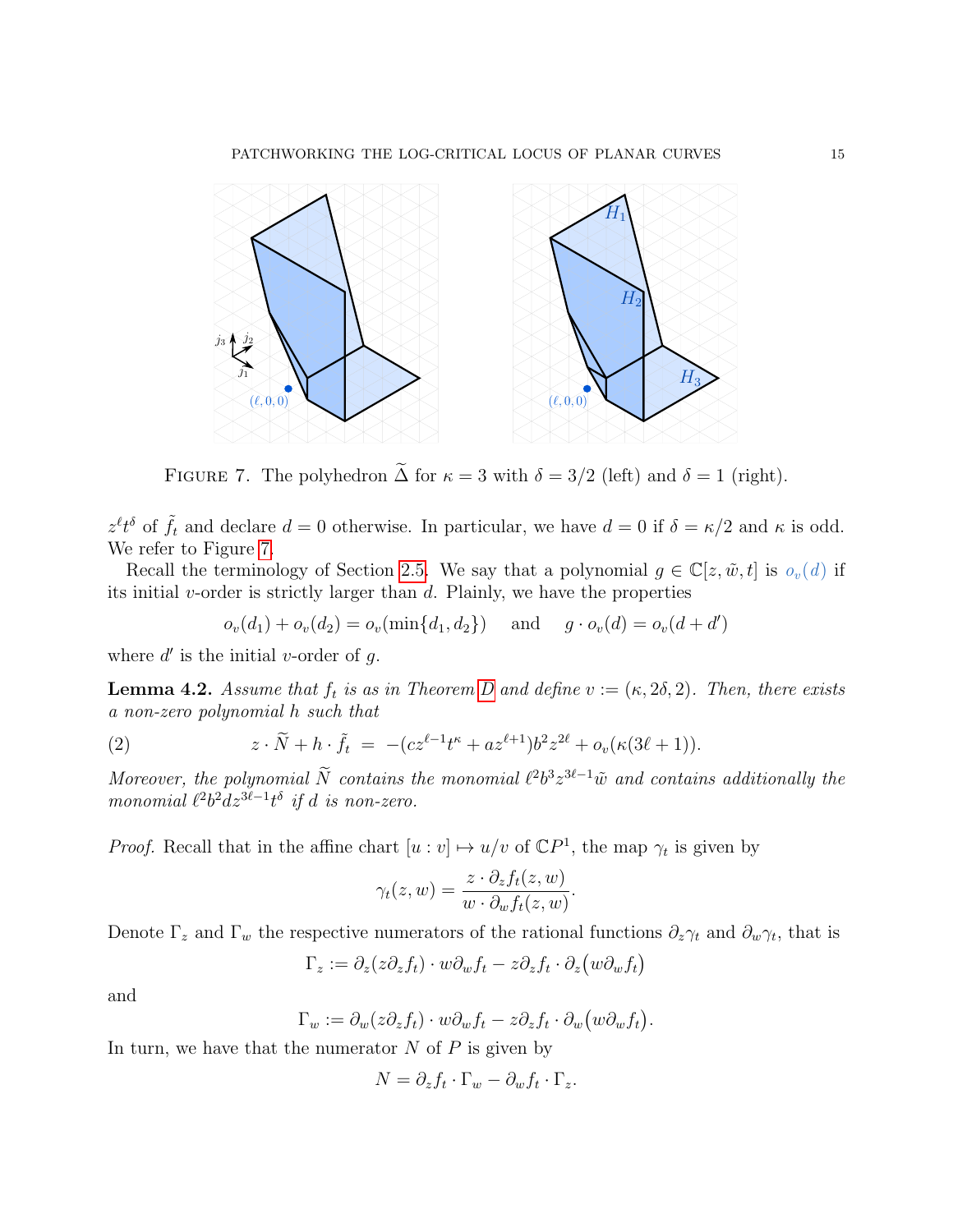If we rewrite  $\Gamma_z$  and  $\Gamma_w$  in the variables  $(z, \tilde{w}, t)$  as we did for N, that is

$$
\widetilde{\Gamma}_z(z,\tilde{w},t) := \Gamma_z(z,\tilde{w}+1,t) \quad \text{and} \quad \widetilde{\Gamma}_w(z,\tilde{w},t) := \Gamma_w(z,\tilde{w}+1,t),
$$

then we obtain the formulas

$$
\widetilde{\Gamma}_z := \partial_z(z\partial_z \widetilde{f}_t) \cdot (\tilde{w} + 1)\partial_{\tilde{w}} \widetilde{f}_t - z\partial_z \widetilde{f}_t \cdot \partial_z((\tilde{w} + 1)\partial_{\tilde{w}} \widetilde{f}_t),
$$
  

$$
\widetilde{\Gamma}_w := \partial_{\tilde{w}}(z\partial_z \widetilde{f}_t) \cdot (\tilde{w} + 1)\partial_{\tilde{w}} \widetilde{f}_t - z\partial_z \widetilde{f}_t \cdot \partial_{\tilde{w}}((\tilde{w} + 1)\partial_{\tilde{w}} \widetilde{f}_t)
$$

and

$$
\widetilde{N} := \partial_z \widetilde{f}_t \cdot \widetilde{\Gamma}_w - \partial_{\tilde{w}} \widetilde{f}_t \cdot \widetilde{\Gamma}_z.
$$

Below, we will compute  $z \cdot \tilde{N}$  modulo  $\tilde{f}_t$ . To do so, let us first observe that we can write

$$
\tilde{f}_t = cz^{\ell-1}t^{\kappa} + Q(\tilde{w}, t)z^{\ell} + az^{\ell+1} + o_v(\kappa(\ell+1))
$$

where  $Q \in \mathbb{C}[\tilde{w}, t]$ . This is a consequence of Lemma [4.1.](#page-12-0) Recall that  $\ell \geq 2$  by assumption. Then, we have that

<span id="page-15-0"></span>(3)  
\n
$$
z\partial_z \tilde{f}_t = c(\ell - 1)z^{\ell - 1}t^{\kappa} + \ell Q(\tilde{w}, t)z^{\ell} + a(\ell + 1)z^{\ell + 1} + o_v(\kappa(\ell + 1))
$$
\n
$$
\equiv -cz^{\ell - 1}t^{\kappa} + az^{\ell + 1} + o_v(\kappa(\ell + 1)) \mod \tilde{f}_t,
$$

that

<span id="page-15-2"></span>(4) 
$$
z\partial_z(z\partial_z \tilde{f}_t) \equiv c(1-2\ell)z^{\ell-1}t^{\kappa} + a(2\ell+1)z^{\ell+1} + o_v(\kappa(\ell+1)) \mod \tilde{f}_t,
$$

<span id="page-15-1"></span>(5) 
$$
\partial_{\tilde{w}}(z \partial_z \tilde{f}_t) = \ell \partial_{\tilde{w}} \tilde{f}_t + o_v(\kappa(\ell+1) - 2\delta)
$$

and eventually that

<span id="page-15-3"></span>(6) 
$$
z\partial_z((\tilde{w}+1)\partial_{\tilde{w}}\tilde{f}_t) = \ell(\tilde{w}+1)\partial_{\tilde{w}}\tilde{f}_t + o_v(\kappa(\ell+1)-2\delta).
$$

In order to compute  $z \cdot \tilde{N}$ , we compute separately  $z \partial_z \tilde{f}_t \cdot \tilde{\Gamma}_w$  and  $z \partial_{\tilde{w}} \tilde{f}_t \cdot \tilde{\Gamma}_z$ . Using [\(3\)](#page-15-0) and [\(5\)](#page-15-1), we obtain

$$
z\partial_z \tilde{f}_t \cdot \tilde{\Gamma}_w = z\partial_z \tilde{f}_t \big( \partial_{\tilde{w}} (z\partial_z \tilde{f}_t) \cdot (\tilde{w} + 1) \partial_{\tilde{w}} \tilde{f}_t - z\partial_z \tilde{f}_t \cdot \partial_{\tilde{w}} \big( (\tilde{w} + 1) \partial_{\tilde{w}} \tilde{f}_t \big) \big)
$$
  
\n
$$
\equiv \left( -cz^{\ell-1}t^{\kappa} + az^{\ell+1} + o_v(\kappa(\ell+1)) \right) \left( (\ell \partial_{\tilde{w}} \tilde{f}_t + o_v(\kappa(\ell+1) - 2\delta)) (\tilde{w} + 1) \partial_{\tilde{w}} \tilde{f}_t \big) \big)
$$
  
\n
$$
- \left( -cz^{\ell-1}t^{\kappa} + az^{\ell+1} + o_v(\kappa(\ell+1)) \right) \partial_{\tilde{w}} \big( (\tilde{w} + 1) \partial_{\tilde{w}} \tilde{f}_t \big) \big)
$$
  
\n
$$
\equiv \left( -cz^{\ell-1}t^{\kappa} + az^{\ell+1} \right) \ell(\tilde{w} + 1) (\partial_{\tilde{w}} \tilde{f}_t)^2 + o_v(\kappa(3\ell+1)) \mod \tilde{f}_t.
$$

Observe that the product of the orange term with  $z\partial_z \tilde{f}_t$  has initial v-order  $\kappa(3\ell+2)$  at least. Hence, it is  $o_v(\kappa(3\ell + 1))$  and does not contribute to the last formula obtained above. Using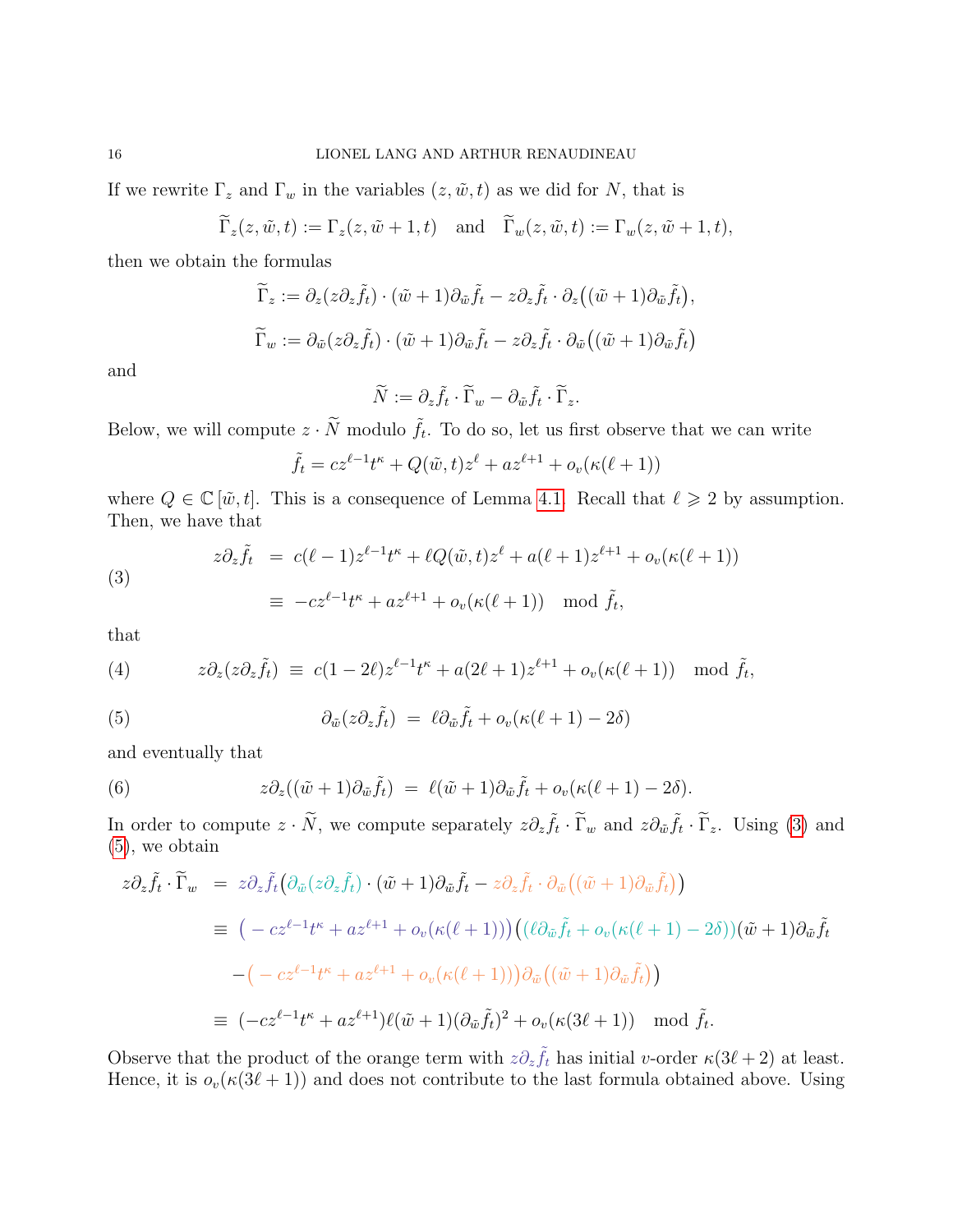$$
(3)
$$
,  $(4)$  and  $(6)$ , we obtain

$$
z\partial_{\tilde{w}}\tilde{f}_t \cdot \tilde{\Gamma}_z = \partial_{\tilde{w}}\tilde{f}_t \big(z\partial_z(z\partial_z\tilde{f}_t) \cdot (\tilde{w}+1)\partial_{\tilde{w}}\tilde{f}_t - z\partial_z\tilde{f}_t \cdot z\partial_z((\tilde{w}+1)\partial_{\tilde{w}}\tilde{f}_t)\big)
$$
  
\n
$$
\equiv \partial_{\tilde{w}}\tilde{f}_t \big((c(1-2\ell)z^{\ell-1}t^{\kappa} + a(2\ell+1)z^{\ell+1} + o_v(\kappa(\ell+1))) \cdot (\tilde{w}+1)\partial_{\tilde{w}}\tilde{f}_t
$$
  
\n
$$
-(-cz^{\ell-1}t^{\kappa} + az^{\ell+1} + o_v(\kappa(\ell+1))) \cdot (\ell(\tilde{w}+1)\partial_{\tilde{w}}\tilde{f}_t + o_v(\kappa(\ell+1) - 2\delta))\big)
$$
  
\n
$$
\equiv (c(1-\ell)z^{\ell-1}t^{\kappa} + a(\ell+1)z^{\ell+1})\ell(\tilde{w}+1)(\partial_{\tilde{w}}\tilde{f}_t)^2 + o_v(\kappa(3\ell+1)) \mod \tilde{f}_t.
$$

Eventually, since  $\partial_{\tilde{w}} \tilde{f}_t = bz^{\ell} + o_v(\kappa \ell) = (\tilde{w} + 1)(\partial_{\tilde{w}} \tilde{f}_t)$ , we conclude that

$$
z \cdot \widetilde{N} \equiv -(cz^{\ell-1}t^{\kappa} + az^{\ell+1})(\tilde{w} + 1)(\partial_{\tilde{w}}\tilde{f}_t)^2 + o_v(\kappa(3\ell+1)) \mod \tilde{f}_t
$$
  

$$
\equiv -(cz^{\ell-1}t^{\kappa} + az^{\ell+1})b^2z^{2\ell} + o_v(\kappa(3\ell+1)) \mod \tilde{f}_t.
$$

For the second part of the statement, we compute  $\tilde{N}$  up to  $o_{v'}(\kappa(3\ell-1)+1)$  with  $v' :=$  $(\kappa, 1, 2)$ . Since  $2\delta > 1$ , we have that  $\partial_z \tilde{f}_t = \ell b z^{\ell-1} \tilde{w} + o_{v'}(\kappa(\ell-1) + 1)$  and  $\partial_{\tilde{w}} \tilde{f}_t = b z^{\ell-1} +$  $o_{v'}(\kappa(\ell-1))$ . In turn, we obtain that

$$
\begin{aligned}\n\widetilde{N} &= \ell b z^{\ell-1} \widetilde{w} \big( (\ell b z^{\ell})(b z^{\ell}) - (\ell b z^{\ell} \widetilde{w}) \partial_{\widetilde{w}} ((\widetilde{w} + 1) \partial_{\widetilde{w}} \widetilde{f}_t) \big) \\
&\quad - b z^{\ell} \big( (\ell^2 b z^{\ell-1} \widetilde{w})(b z^{\ell}) - (\ell b z^{\ell} \widetilde{w})(\ell b z^{\ell-1}) \big) + o_{v'}(\kappa (3\ell - 1) + 1) \\
&= \ell^2 b^3 z^{3\ell - 1} \widetilde{w} + o_{v'}(\kappa (3\ell - 1) + 1)\n\end{aligned}
$$

where the last equality comes from the fact that the terms in orange cancel each other and that the final contribution of the green term is  $o_{v'}(\kappa(3\ell-1)+1)$ . This implies that N contains the monomial  $\ell^2 b^3 z^{3\ell-1} \tilde{w}$  and in turn that  $z^{-1} \cdot h$  contains the monomial  $\ell^2 b^2 z^{2\ell-1}$ . In particular, the polynomial h is non-zero. The multiplication of  $\ell^2 b^2 z^{2\ell-1}$  with the monomial  $dz^{\ell}t^{\delta}$  of  $\tilde{f}_t$ leads to the monomial  $\ell^2 b^2 z^{3\ell - 1} t$  $\delta$  of  $\widetilde{N}$ .

<span id="page-16-0"></span>**Corollary 4.3.** The polyhedron  $\widetilde{N}$  is contained in the translation by  $(2\ell - 1, 0, 0)$  of each of the half spaces  $H_1$ ,  $H_2$  and  $H_3$ . The only facets of  $\widetilde{N}$  whose outer normal vector lies in  $(\mathbb{R}_{\leq 0})^3$ are obtained by translation by  $(2\ell - 1, 0, 0)$  from the facets of  $\widetilde{\Delta}$  having the same property.

*Proof.* This follows from the Lemmas [4.1](#page-12-0) and [4.2](#page-14-1) and the fact that  $z^{-1} \cdot h$  contains the monomial  $\ell^2 b^2 z^{2\ell-1}$ .

Proof of Theorem [D.](#page-11-0) In order to prove the theorem, we will find a parametrisation of the branches of the curve  $\mathcal{C} := \{ \tilde{f}_t = \tilde{N} = 0 \}$  that pass through  $0 \in \mathbb{C}^3$ .

Let us first consider the case when  $\delta < \kappa/2$ , that is, there exists an extra vertex  $q_4$  of  $\widetilde{\Delta}$ in conv( $q_0, q_2, q_3$ ). According to Lemma [4.1,](#page-12-0) the polyhedron  $\tilde{\Delta}$  has exactly two facets whose outer normal vector lies in  $(\mathbb{R}_{<0})^3$ , namely  $F_1 := \text{conv}(q_1, q_2, q_4)$  and  $F_2 := \text{conv}(q_1, q_3, q_4)$ with respective normal vectors  $-(\delta, \delta, 1)$  and  $-(\kappa - \delta, \delta, 1)$ . By Corollary [4.3,](#page-16-0) the polyhedron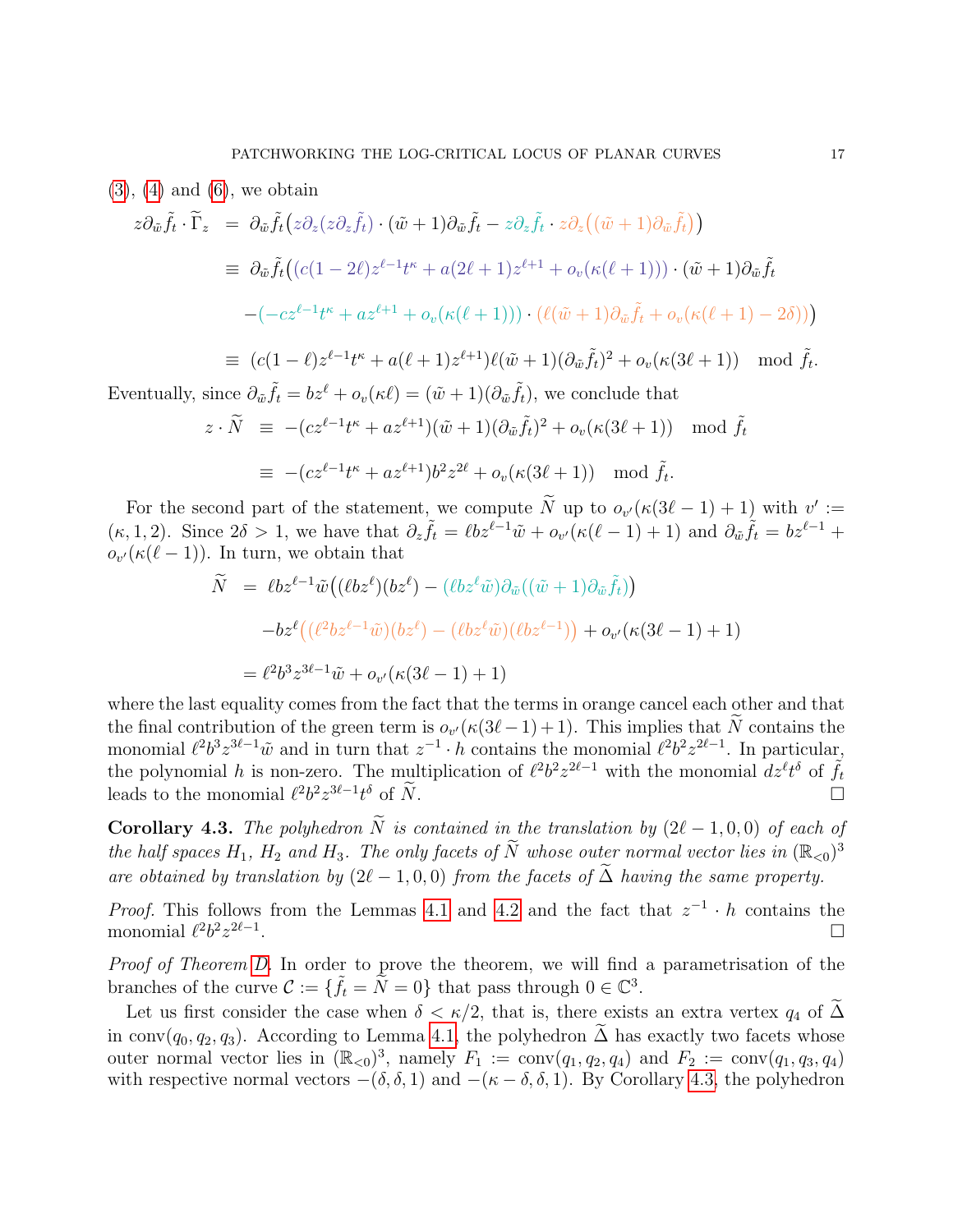New(N) contains the facets  $F_1' := F_1 + (2\ell - 1, 0, 0)$  and  $F_2' := F_2 + (2\ell - 1, 0, 0)$ . Consider now the partial toric compactification  $X_D \supset (\mathbb{C}^*)^3$  given by the non-compact polyhedron D that is the positive cone over  $q_0$  of the facets  $F_1$  and  $F_2$ . The latter are the only compact facets of D and the remaining 3 facets are supported on  $H_1$ ,  $H_2$  and  $H_3$ . Therefore, the branches of C that pass through  $0 \in \mathbb{C}^3$  are exactly the branches whose closure in  $X_D$  intersects the union of toric divisors  $X_{F_1} \cup X_{F_2} \subset X_D$ .

The intersection of C with  $X_{F_1}$  (respectively  $X_{F_2}$ ) is given by  $S_1 := \{ \tilde{f}_t^{F_1} = \tilde{N}^{F'_1} \}$  (respectively  $S_2 := \{ \tilde{f}_t^{F_2} = \tilde{N}^{F_2} \}$ . By the Bernstein-Kushnirenko Theorem, both  $S_1$  and  $S_2$  consists of a single point. By Lemma [4.2,](#page-14-1) we have that  $\tilde{f}_t^{F_1 \cap F_2} = b^2 \ell^2 z^{2\ell - 1} \cdot \tilde{N}^{F'_1 \cap F'_2}$ . Therefore, we have that  $S_1 = S_2 := S$  and that  $S \in X_{F_1} \cap X_{F_2}$ .

By the Newton-Puiseux Theorem [\[Mau80,](#page-29-12) Theorem, Section 3], we can parametrise each branch of  $\mathcal C$  passing through  $S$  by an auxiliary parameter  $s$  as follows

<span id="page-17-0"></span>(7) 
$$
s \mapsto (\alpha s^{v_1} + o(s^{v_1}), \beta s^{v_2} + o(s^{v_2}), s^{v_3})
$$

where  $\alpha, \beta \in \mathbb{C}^*$  and  $(v_1, v_2, v_3) \in \mathbb{N}^3$  is primitive. We claim that there are exactly two such branches with  $(v_1, v_2, v_3) = (\kappa/2, \delta, 1)$  if  $\kappa$  is even and that there is exactly one such branch with  $(v_1, v_2, v_3) = (\kappa, 2\delta, 2)$  if  $\kappa$  is odd. To see this, let us perturb slightly C into a curve C' such that the corresponding points  $S'_1$  and  $S'_2$  becomes distinct points living in the respective tori  $(\mathbb{C}^*)^2$  of  $X_{F_1}$  and  $X_{F_2}$ . In this case, each of  $S'_1$  and  $S'_2$  corresponds to a single branch of  $\mathcal{C}'$  parametrised respectively by

$$
(\alpha_1 s^{\delta} + o(s^{\delta}), \beta_1 s^{\delta} + o(s^{\delta}), s) \text{ and } (\alpha_2 s^{\kappa-\delta} + o(s^{\kappa-\delta}), \beta_2 s^{\delta} + o(s^{\delta}), s)
$$

where the vectors of exponents are the inner normal to the corresponding facets, see for instance [\[Til05,](#page-29-14) Section 2]. Thus, the sum of vector of exponents of over all the branches of  $\mathcal C$  passing through S should be equal to the sum of the above vectors of exponents, namely  $(\kappa, 2\delta, 2)$ . Indeed, each coordinate of the sum is the total intersection number of C with a given coordinate hyperplane in a neighbourhood of  $0 \in \mathbb{C}^3$  and is therefore invariant by small perturbation of  $\mathcal C$ . Since the vector of exponent of a single branch of  $\mathcal C$  has to be primitive, there is a single branch with exponent vector  $(\kappa, 2\delta, 2)$  if  $\kappa$  is odd and two branches with exponent vector  $(\kappa/2, \delta, 1)$  otherwise. The claim follows.

Whether  $\kappa$  is odd or even, the composition of the parametrisation [\(7\)](#page-17-0) with  $\tilde{f}_t$  has to be identically zero as a power series in the variable s. This applies to the coefficient of the monomial with lowest degree, coming from  $bz^{\ell}\tilde{w} + dt^{\delta}$ , that is  $\alpha^{\ell}(b\beta + 1)$ . We deduce that  $\beta = -1/d$ . Applying the same reasoning to the polynomial  $z \cdot \tilde{N} + h \cdot \tilde{f}_t$  of Lemma [4.2,](#page-14-1) we deduce that

<span id="page-17-1"></span>
$$
(8) \t\t\t c + a\alpha^2 = 0.
$$

We now compute the composition of  $\gamma_t(z,w) = \gamma_t(z,\tilde{w} + 1) = \frac{z \partial_z \tilde{f}_t(z,\tilde{w})}{(\tilde{w} + 1) \partial_{\tilde{w}} \tilde{f}_t(z,\tilde{w})}$  with the parametrisation [\(7\)](#page-17-0). Below, we use [\(3\)](#page-15-0) in the first equality together with the fact that the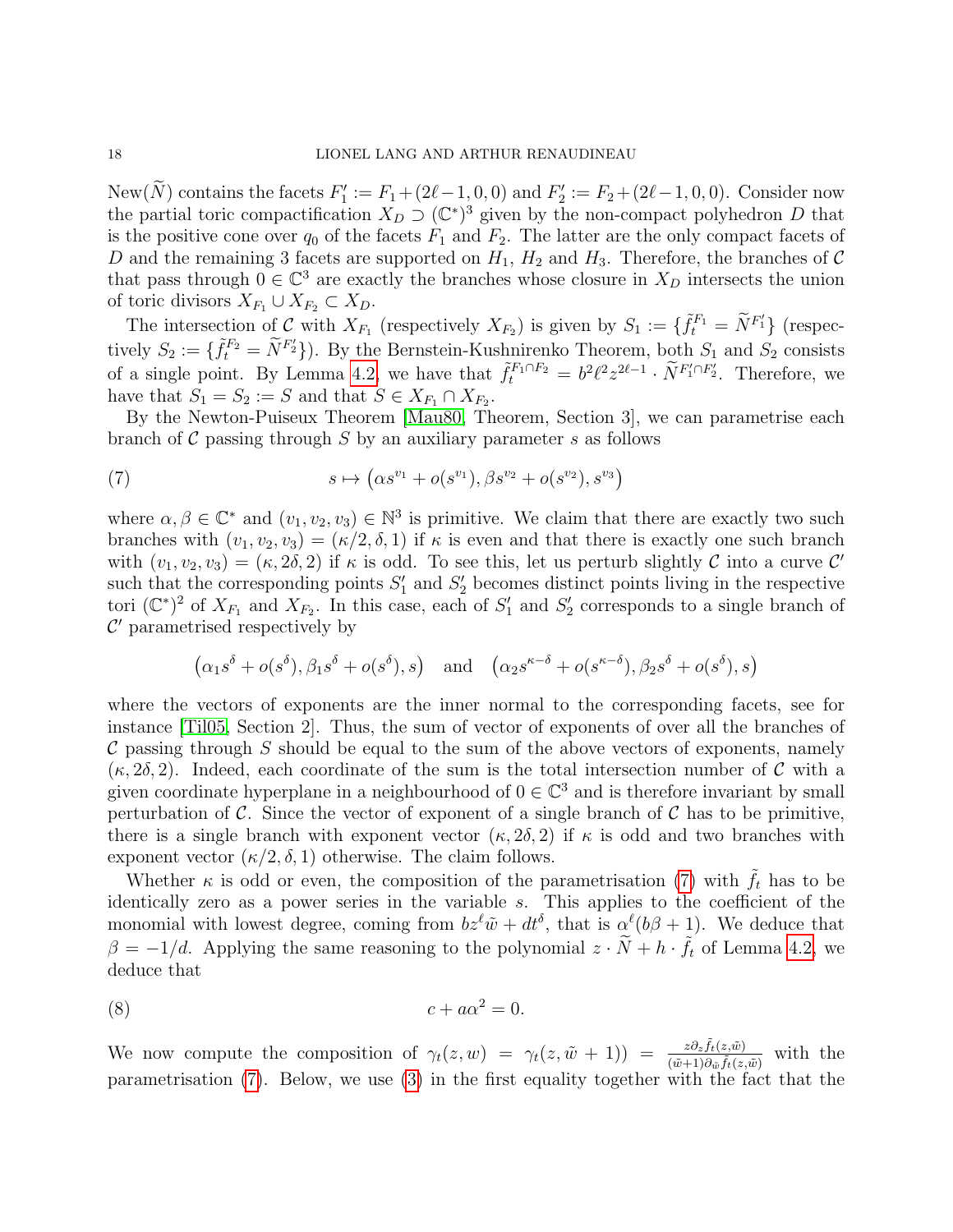composition of [\(7\)](#page-17-0) with  $\tilde{f}_t$  is identically 0, then we use [\(8\)](#page-17-1) in the third equality to obtain

<span id="page-18-0"></span>
$$
\gamma_t(z(s), \tilde{w}(s) + 1)) = \frac{c(\ell - 1)(\alpha s^{v_1})^{\ell - 1}(s^{v_3})^{\kappa} + a(\ell + 1)(\alpha s^{v_1})^{\ell + 1} + o(s^{(\ell + 1)v_1})}{(1 + \beta s^{v_2} + o(s^{v_2}))(b(\alpha s^{v_1})^{\ell} + o(s^{v_1}))}
$$
\n
$$
= s^{v_1} \frac{c(\ell - 1)\alpha^{-1} + a(\ell + 1)\alpha}{b} + o(s^{v_1}) = s^{v_1} \frac{2a\alpha}{b} + o(s^{v_1})
$$
\n
$$
= s^{v_1} \frac{2\sqrt{ac}}{b} + o(s^{v_1}) = t^{\kappa/2} \frac{2\sqrt{ac}}{b} + o(t^{\kappa/2}).
$$

When  $\kappa$  is even, the two determinations of  $\sqrt{ac}$  gives the two branches. When  $\kappa$  is odd, the when  $\kappa$  is even, the two determinations of  $\sqrt{ac}$  gives the two branches. When  $\kappa$  is odd, the two determinations of  $\sqrt{ac}$  are compensated by the determinations of  $t^{\kappa/2}$  and gives only one branch, as expected. The result follows.

It remains to prove the statement when  $\delta = \kappa/2$ . In that case, it follows from Corollary [4.3](#page-16-0) that  $F := \text{conv}(q_1, q_2, q_3)$  is the only facet of  $\widetilde{\Delta}$  whose outer normal vector lies in  $(\mathbb{R}_{<0})^3$ and that  $F + (2\ell - 1, 0, 0)$  is a facet of New(N). As above, we can consider the partial toric compactification of  $(\mathbb{C}^*)^3$  given by the cone D of F over  $q_0$ . It follows now from [\(2\)](#page-14-2) that the system  $\{\tilde{f}_t^F = \tilde{N}^F\}$  has two distinct solutions inside the torus  $(\mathbb{C}^*)^2 \subset X_D$ . We deduce as before that the branches of  $C$  passing through these solution are parametrised as in  $(7)$  with  $(v_1, v_2, v_3) = (\kappa/2, \delta, 1)$  if  $\kappa$  is even and  $(v_1, v_2, v_3) = (\kappa, 2\delta, 2)$  if  $\kappa$  is odd. The rest of the proof is identical to the one of the previous case.  $\Box$ 

As in Section [2.1,](#page-5-2) we denote by  $|\mathcal{L}_\Delta|$  the linear system of curves given by a Laurent polynomial with Newton polygon included in  $\Delta$ . Before we prove Theorem [A,](#page-10-0) let us recall that the space  $\mathcal{D} \subset |\mathcal{L}_{\Delta}|$  of Laurent polynomial f such that  $cr(f)$  is singular is a semi-algebraic set of real codimension 1, see [\[Lan19,](#page-29-1) Theorem 1]. Recall also that the locus  $\mathcal D$  corresponds to those curves having at least one Log-inflection point p such that  $\gamma(p) \in \mathbb{R}P^1$ , see [\[Lan19,](#page-29-1) Proposition 1.1].

*Proof of Theorem [A.](#page-10-0)* In order to prove the theorem, we will study the pullback to  $U_{\varepsilon}$  of  $\mathcal{D}$ under the map  $F: U_{\varepsilon} \to |\mathcal{L}_{\Delta}|$  sending t to  $f_t$ .

For any node  $p \in C_0$ , denote by  $\ell \ell : U_{\varepsilon} \to \text{Sym}_2(\mathbb{C}P^1)$  the map that associates to any t the image under  $\gamma_t$  of the two Log-inflection points in  $C_t \cap \mathcal{V}$ . In turn, define  $\mathcal{D}_p :=$  $\ell\ell^{-1}(\mathrm{Sym}_2(\mathbb{R}P^1)) \subset U_{\varepsilon}.$ 

We claim that  $F^{-1}(\mathcal{D}) = \bigcup_p \mathcal{D}_p$  where the union runs over all the nodes  $p \in C_0$ . To see this, observe first that we have the obvious inclusion  $F^{-1}(\mathcal{D}) \supset \cup_p \mathcal{D}_p$ . The fact that the latter inclusion is an equality relies on the assumption that  $f_t$  is Log non-degenerate. Indeed, all the ramification points of  $\gamma_t$  that do not converge to a node of  $C_0$  are away from  $\gamma_t^{-1}(\mathbb{R}P^1)$ for all  $t \in U_{\varepsilon}$ . Therefore, the only branches of  $F^{-1}(\mathcal{D})$  come from  $\mathcal{D}_p$  for some node  $p \in C_0$ .

By Theorem [D,](#page-11-0) the set  $\mathcal{D}_p$  is diffeomorphic to  $\{t \in U_\varepsilon \mid \arg(t^k) = 1\}$ , for  $\varepsilon$  small enough. This implies that the complement of  $F^{-1}(\mathcal{D}) = \bigcup_p \mathcal{D}_p$  is an open dense subset.

It remains to show that for any  $t \in U$ , the topological pair  $(C_t \cap V, cr(C_t) \cap V)$  is the connected deformation of  $(C_0 \cap V, cr(C_0) \cap V)$ . To see this, observe that for a given node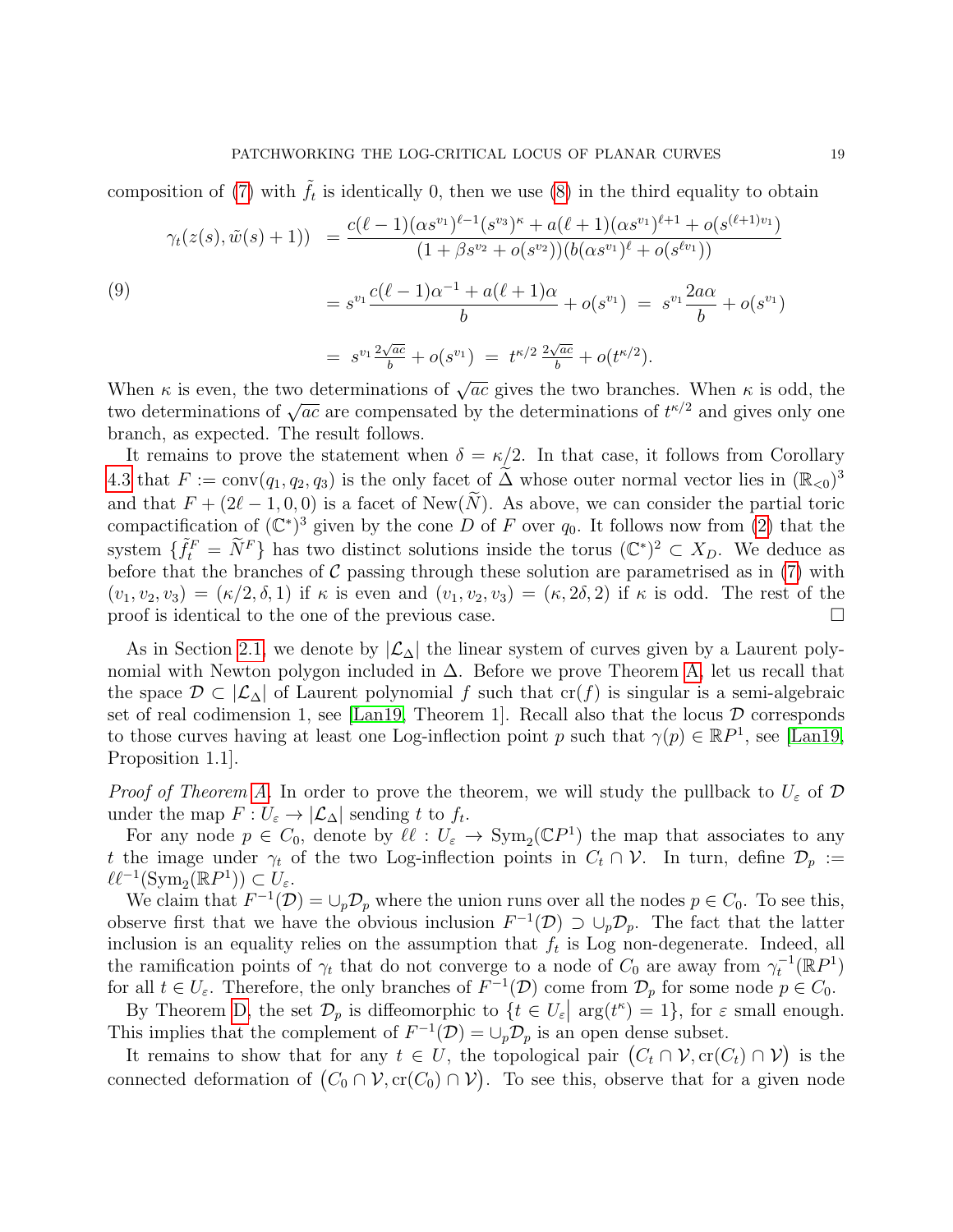$p \in C_0$ , the asymptotic formula of Theorem [D](#page-11-0) implies that for any  $t \in U_{\varepsilon} \setminus \mathcal{D}_p$ , the two branching points  $\ell\ell(t)$  are on distinct hemispheres of  $\mathbb{C}P^1 \setminus \mathbb{R}P^1$ . Therefore, any small simply connected neighbourhood of p deforms into a cylinder in  $C_t$  that is mapped under  $\gamma_t$  to a disc in  $\mathbb{C}P^1$ . This disc is cut into two pieces by  $\mathbb{R}P^1$ , each piece containing a simple branching point. The latter cylinder together with the pullback of  $\mathbb{R}P^1$  is therefore the connected deformation pictured in Figure [6.](#page-8-0) The result follows.

*Proof of Theorem [C.](#page-10-3)* Let  $p \in C_0$ ,  $e = \Delta_k \cap \Delta_j$ ,  $U_{\varepsilon}$  and  $\mathcal V$  be as above. We still work with the coordinate system introduced at the beginning of this section. In particular, the edge e is directed by  $(0, 1)$ . Then, the extremities of the bounded edge  $e^* \subset \Gamma$  dual to e have coordinates  $(0, 0)$  and  $(0, -\kappa)$ . This is a classical fact from tropical geometry: it follows from the duality between  $\Gamma$  and the subdivision of  $\Delta$  and from [\[BIMS15,](#page-29-11) Theorem 2.12]. According to the proof of Theorem [D,](#page-11-0) the two ramification points in  $C_t \cap \mathcal{V}$  have coordinates

$$
(\sqrt{-ac} \cdot t^{\kappa/2} + o(t^{\kappa/2}), 1 + o(1), t)
$$

in  $(\mathbb{C}^*)^3$ . It follows that the tropical limit of any of these two points is  $(-\kappa/2, 0) \in \mathbb{R}^2$ , that is the midpoint of  $e^*$ . Since  $f_t$  is non-degenerate, the multiplicity m of  $e^*$  coincides with the number of nodes of  $C_0$  on the toric divisor corresponding to e, by duality between  $\Gamma$  and  ${\{\Delta_k\}_{k\in I}}$ . Thus, there are 2m ramification points tropically converging to the midpoint of  $e^*$ . To see that there are exactly  $2m$  ramification points tropically converging to the midpoint of  $e^*$ , observe that all ramification points of  $\gamma_t$  converge either to a node of  $C_0$  or to a ramification point of  $\gamma_0$ . Eventually, recall that any family of point  $p_t \in C_t$  that converge to a point in  $C_0$ that is not a node tropically converges to a vertex of Γ.

To conclude the proof, it remains to see that the above computation does not depend on the choice of coordinates made at the beginning of this section. This follows from the following observations. First, we applied a toric change of coordinates on  $(z, w)$  to make the edge e vertical in the  $(j_1, j_2)$ -plane. This results in an integer affine transformation of the tropical plane  $\mathbb{R}^2$ . Then, we applied a transformation of the form  $(z, w, t) \mapsto (t^{\beta}z, w, t)$  to make the face of  $\Delta_{\nu}$  over  $\Delta_k$  horizontal in the  $(j_1, j_2, j_3)$ -space. This results in a translation along the first coordinate axis in the tropical plane. It is now clear that the conclusion of the above computations is not affected by the latter changes of coordinates. The result follows.  $\Box$ 

#### 5. Curves with prescribed Log-critical locus

<span id="page-19-0"></span>We aim to describe the Log-critical locus of curves defined by polynomials of the form

(10) 
$$
f(z, w) := w \cdot \prod_{j=1}^{d} (z - b_j) + \prod_{j=1}^{d+1} (z - a_j) =: w \cdot q(z) + p(z)
$$

for specific choices of the parameters  $a_1, \dots, a_{d+1}, b_1, \dots, b_d$ . The corresponding curve  $Z(f) \subset$  $(\mathbb{C}^*)^2$  can be naturally compactified in the Hirzebruch surface  $\Sigma_1$ . The projection onto the first coordinate gives the rational parametrization  $\rho: z \mapsto (z, -\frac{p(z)}{q(z)})$  $\frac{p(z)}{q(z)}$  of  $Z(f)$ . Recall that the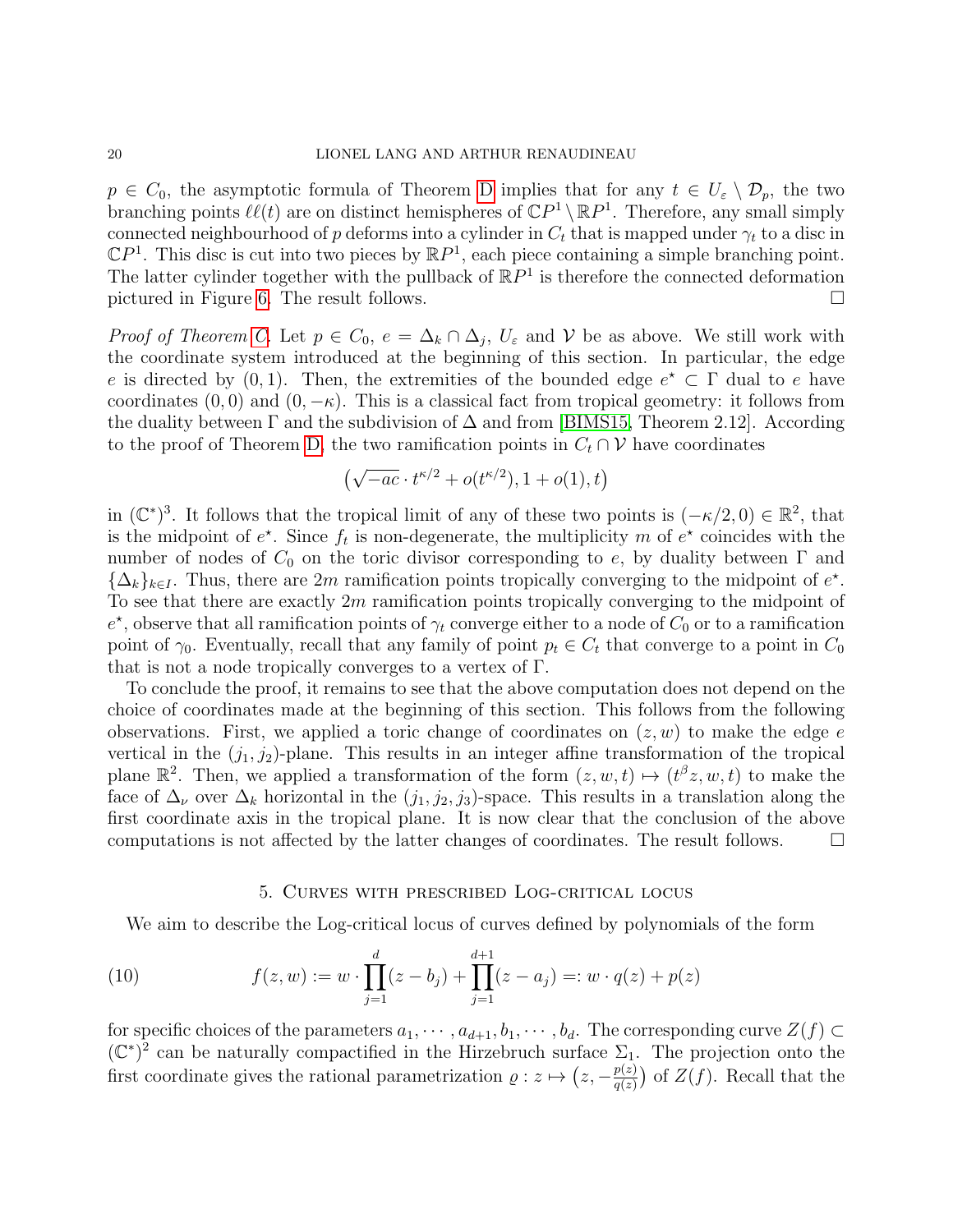Log-critical locus cr(f) is given by  $\operatorname{cr}(f) = \gamma_f^{-1}$  $f_f^{-1}(\mathbb{R}P^1)$  where  $\gamma_f$  is the logarithmic Gauss map

$$
\gamma_f(z,w) = [z \cdot \partial_z f(z,w) : w \cdot \partial_w f(z,w)] = [z \cdot (p'(z) + w \cdot q'(z)) : w \cdot q(z)].
$$

Denote by  $\tilde{\gamma}_f$  the composition of  $\gamma_f$  with the parametrization  $\varrho$ . In the affine chart  $[u : v] \mapsto$  $u/v$  of  $\mathbb{C}P^1$ , the map  $\tilde{\gamma}_f$  is given by

(11) 
$$
\widetilde{\gamma}_f(z) = z \cdot \left( \frac{q'(z)}{q(z)} - \frac{p'(z)}{p(z)} \right) = \frac{-z}{z - a_{d+1}} + \sum_{j=1}^d \frac{z}{z - b_j} - \frac{z}{z - a_j}
$$

$$
= -1 - \frac{a_{d+1}}{z - a_{d+1}} + \sum_{j=1}^d \frac{b_j}{z - b_j} - \frac{a_j}{z - a_j}.
$$

By definition, the pullback of cr(f) under  $\varrho$  is the set  $\widetilde{\gamma}_f^{-1}$  $f_f^{-1}(\mathbb{R}P^1)$ . In particular, the latter set contains the points  $a_1, \dots, a_{d+1}, b_1, \dots, b_d, 0$  and  $\infty$  since

<span id="page-20-0"></span>
$$
\widetilde{\gamma}_f(\{a_1,\dots,a_{d+1},b_1,\dots,b_d\})=\{\infty\},\quad \widetilde{\gamma}_f(0)=0\quad\text{and}\quad \widetilde{\gamma}_f(\infty)=-1.
$$

From now on, we take the coefficients  $a_1, \dots, a_{d+1}, b_1, \dots, b_d$  to be real and satisfying

(12) 
$$
b_1 < a_1 < b_2 < a_2 < \cdots < b_d < a_d < a_{d+1} < 0.
$$

Below, we describe  $\widetilde{\gamma}_f^{-1}$  $f_f^{-1}(\mathbb{R}P^1)$  (see Proposition [5.3\)](#page-22-0) and study how the latter set is affected by the change of variable  $z \mapsto z + \lambda i$  (see Proposition [5.5\)](#page-24-0). For convenience, let us introduce the following notations for any  $1 \leq j \leq d$ 

$$
\ell_j(z) := \frac{z}{z - b_j} - \frac{z}{z - a_j}, \; \ell(z) := \frac{-z}{z - a_{d+1}}, \; c_j := \frac{a_j + b_j}{2}, \; \varepsilon_j = a_j - b_j \text{ and } \varepsilon := \max_{1 \le j \le k} \varepsilon_j.
$$

<span id="page-20-1"></span>**Proposition 5.1.** The restriction of  $\tilde{\gamma}_f$  to  $\mathbb{R}P^1$  has  $2d+1$  zeroes and 2d simple critical points, provided that  $\varepsilon$  is small enough. Moreover, the value of  $\tilde{\gamma}_f$  at each real critical point is strictly provided that  $\varepsilon$  is small enough. Moreover, the value of  $\widetilde{\gamma}_f$  at each real critical point is strictly negative.

The graph of  $\tilde{\gamma}_f$  is represented in Figure [8,](#page-22-1) for  $d = 3$ .

*Proof.* Let us first show that  $\tilde{\gamma}_f$  has  $2d+1$  real zeroes. Since the limit of  $\tilde{\gamma}_f$  on both extremities of each interval  $(a_j, b_{j+1})$  is  $+\infty$  for  $1 \leq j < d$ , the inequality  $\tilde{\gamma}_f\left(\frac{a_j+b_{j+1}}{2}\right) < 0$  implies the existence of 2 real zeroes on each such interval. To ensure that these inequalities hold, observe that

$$
\ell_j(z) = \frac{b_j}{z - b_j} - \frac{a_j}{z - a_j} = \frac{(b_j - a_j)z}{(z - b_j)(z - a_j)} = \frac{-\varepsilon_j \cdot z}{(z - b_j)(z - a_j)}
$$

and consequently that for any  $1 \leq j, q \leq d$ , we have

$$
\lim_{\varepsilon_q \to 0} \ell_q\left(\frac{a_j + b_{j+1}}{2}\right) = 0.
$$

For  $1 \leq j < d$ , it implies that

$$
\lim_{\varepsilon \to 0} \widetilde{\gamma}_f\left(\frac{a_j + b_{j+1}}{2}\right) = \ell\left(\frac{a_j + b_{j+1}}{2}\right) < 0.
$$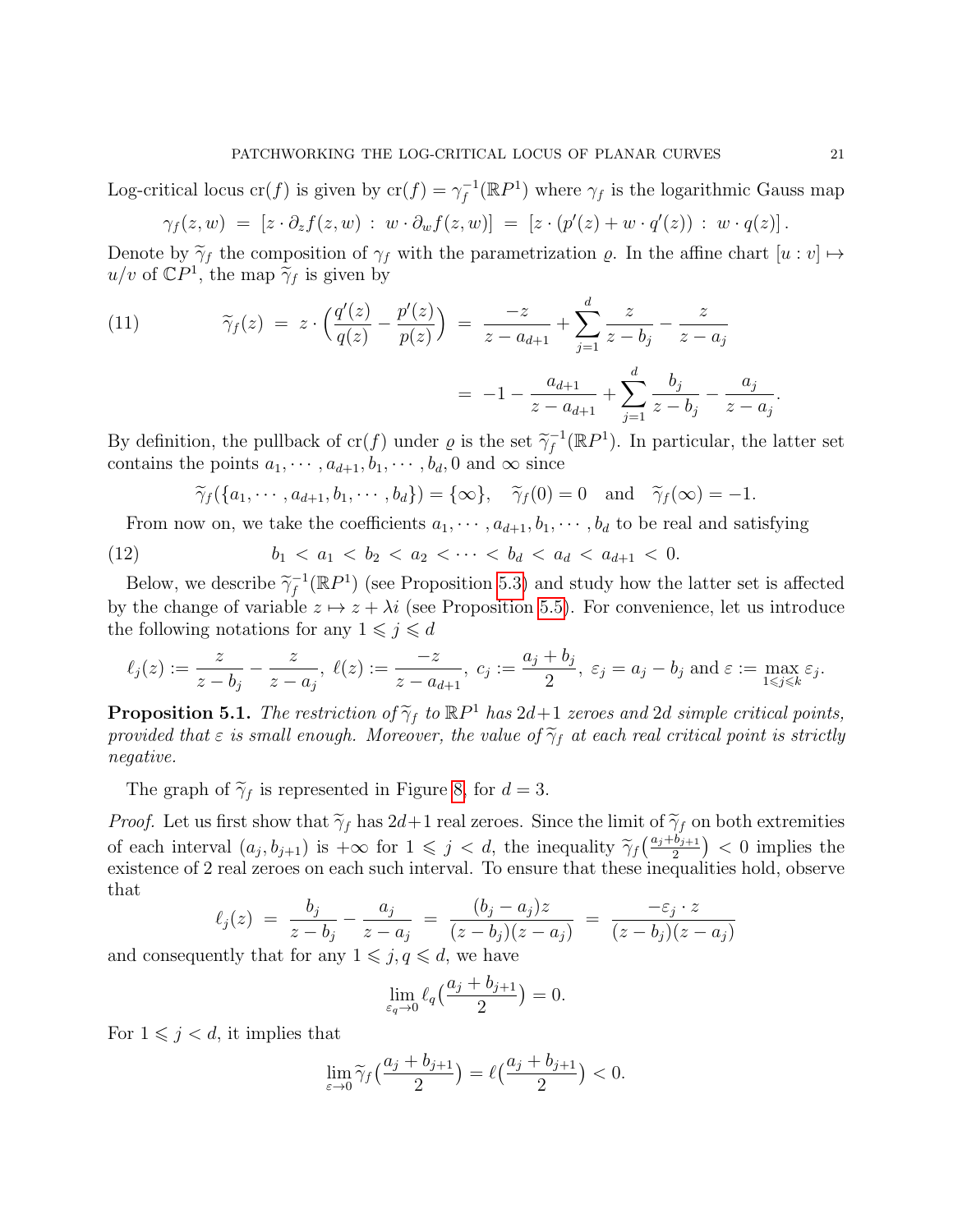and in turn that the value  $\tilde{\gamma}_f\left(\frac{a_j+b_{j+1}}{2}\right)$  satisfies the sought inequality, for  $\varepsilon$  small enough.<br>This provides us with  $2(d-1)$  many real zeroes. Each of the intervals  $(-\infty, b_1)$ ,  $(a_1, a_2)$ 

This provides us with  $2(d-1)$  many real zeroes. Each of the intervals  $(-\infty, b_1)$ ,  $(a_d, a_{d+1})$ contains a zero since

$$
\lim_{z \to -\infty} \widetilde{\gamma}_f(z) = -1, \lim_{z \to b_1^-} \widetilde{\gamma}_f(z) = +\infty, \lim_{z \to a_d^+} \widetilde{\gamma}_f(z) = +\infty \text{ and } \lim_{z \to a_{d+1}^-} \widetilde{\gamma}_f(z) = -\infty.
$$

The remaining zero is at 0. In total, it provides us with  $2d + 1$  real zeroes.

Let us now prove that  $\tilde{\gamma}_f$  has 2d real simple critical points. First, we claim that the restriction of  $\tilde{\gamma}_f$  to each of the 2d intervals of

$$
(-\infty, a_d) \setminus \{b_1, a_1, b_2, a_2, \cdots, b_{d-1}, a_{d-1}, b_d\}
$$

has a global extreme value which is strictly negative. For  $(-\infty, b_1)$ , the claim follows from the fact that

$$
\lim_{z \to -\infty} \widetilde{\gamma}_f(z) = 1^- \quad \text{and} \quad \lim_{z \to b_1^-} \widetilde{\gamma}_f(z) = +\infty.
$$

For each remaining interval  $(s, t)$ , the claim follows from the fact that

$$
\lim_{z \to s^+} \widetilde{\gamma}_f(z) = \lim_{z \to t^-} \widetilde{\gamma}_f(z) \in \{-\infty, +\infty\}
$$

and the location of the real zeroes determined above.

It remains to show that each such extreme point is simple and that  $\tilde{\gamma}_f$  has no other real critical point, for  $\varepsilon$  small enough. To see this, recall that by Riemann-Hurwitz formula, exactly 4 critical points of  $\tilde{\gamma}_f$  collapse at  $c_j$  when  $\varepsilon_j$  tends to 0, for  $1 \leq j \leq k$ . Indeed, the degree of  $\tilde{\gamma}_f$  drops by 2 since exactly two poles disappear, namely  $a_j$  and  $b_j$ , and the degree of the ramification divisor of  $\tilde{\gamma}_f$  drops therefore by 4. We claim that for s small enough, exactly two ramification divisor of  $\tilde{\gamma}_f$  drops therefore by 4. We claim that for  $\varepsilon$  small enough, exactly two of these ramification points are among the real critical points of  $\tilde{\gamma}_f$  exhibited above and the remaining two are complex conjugated. Moreover, there is no other real critical point since the function  $\tilde{\gamma}_f$  is 1-to-1 when  $\varepsilon = 0$ .

In order to prove the above claim, it suffices to let all the  $\varepsilon_q$ , with  $q \neq j$ , tend to 0 and study the distribution of the 4 remaining critical points. In other words, it amounts to consider the case  $d = 1$ , in particular  $\varepsilon_1 = \varepsilon$ . Then, we have

$$
\begin{array}{rcl}\n\widetilde{\gamma}'_f(z) &=& \frac{(a_1 - b_1)(z^2 - a_1 b_1)}{(z - a_1)^2 (z - b_1)^2} + \ell'(z) \\
&=& \frac{\varepsilon (h^2 + 2c_1 h - \varepsilon^2 / 4) + (h^2 - \varepsilon^2 / 4)^2 \cdot \ell'(z)}{(h^2 - \varepsilon^2 / 4)^2}\n\end{array}
$$

where we substituted  $z = h + c_1$ . In order to study the behaviour of the 4 ramification points of  $\tilde{\gamma}_f$  converging to  $c_1$  when  $\varepsilon$  tends to 0, we need to analyse the singularity of the numerator of  $\tilde{\gamma}_f$  in the variables  $(h, \varepsilon)$  at  $(0, 0)$ . Since  $\alpha := \ell'(c_1)$  is a strictly negative number,<br>we deduce that the latter singularity has Newton diagram with vertices  $(A, 0)$ ,  $(1, 1)$  and we deduce that the latter singularity has Newton diagram with vertices  $(4, 0)$ ,  $(1, 1)$  and  $(0, 3)$  and corresponding truncation  $\alpha h^4 - 2c_1h\varepsilon - \varepsilon^3/4$ . By the Newton-Puiseux theorem, we deduce that the singularity consists of two real branches parametrised respectively by  $\varepsilon \mapsto \big(-\frac{1}{8c}\big)$  $\frac{1}{8c_1} \varepsilon^2 + o(\varepsilon^2), \varepsilon$  and  $h \mapsto (h, \frac{\alpha}{2c_1} h^3 + o(h^3))$ . For  $t > 0$  and arbitrarily small, the line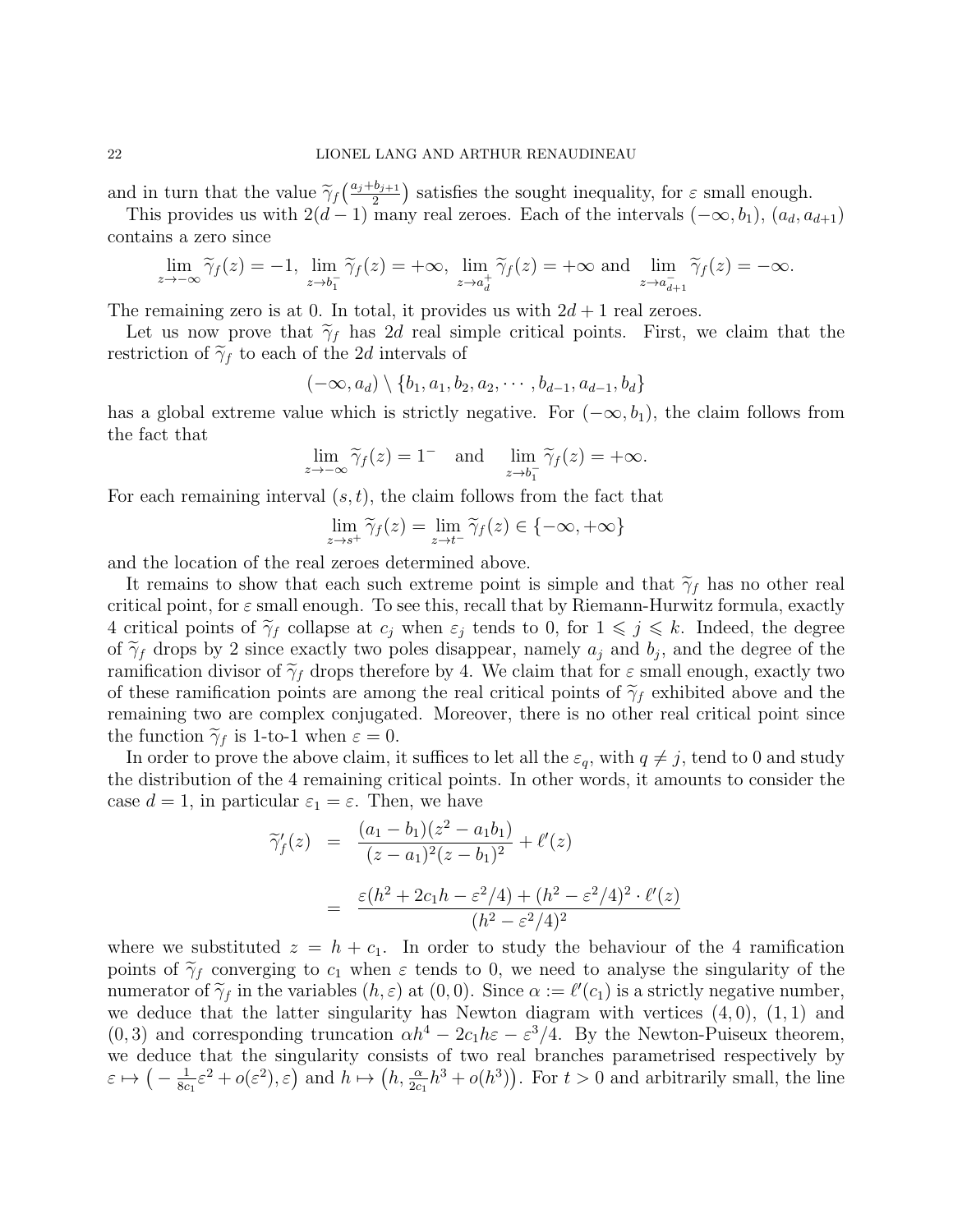<span id="page-22-1"></span> $\varepsilon = t$  intersects the first branch in one real point and the second branch in one real point and two complex conjugated points. The result follows.



FIGURE 8. The graph of  $\tilde{\gamma}_f$  for  $d = 2$ ,  $b_1 = -58$ ,  $a_1 = -48$ ,  $b_2 = -12$ ,  $a_2 = -8$ and  $a_3 = -1$ .

<span id="page-22-3"></span>**Remark 5.2.** As we have seen in the above proof, there are exactly two real critical points of  $\widetilde{\gamma}_f$  in an arbitrarily small neighbourhood of each point  $c_j$  for  $1 \leqslant j \leqslant d$ . Moreover, those two critical points, let us say  $p_j$  and  $q_j$ , are such that  $p_j < b_j < q_j < a_j$ , see Figure [8.](#page-22-1)

<span id="page-22-0"></span>**Proposition 5.3.** The preimage of  $\mathbb{R}P^1$  under  $\widetilde{\gamma}_f$  is the union of  $\mathbb{R}P^1$  with d pairwise disjoint smoothly embedded circles in  $\mathbb{C}P^1$  provided that  $\epsilon$  is small enough. Each such circle intersects smoothly embedded circles in  $\mathbb{C}P^1$ , provided that  $\varepsilon$  is small enough. Each such circle intersects  $\mathbb{R}P^1$  at the 2 real critical points  $p_j$  and  $q_j$  of  $\widetilde{\gamma}_f$  near  $c_j$ , for some  $1 \leqslant j \leqslant d$ .

<span id="page-22-2"></span>**Lemma 5.4.** Let  $g : \Sigma \to \mathbb{C}P^1$  be a real meromorphic function on a compact Riemann surface  $Σ.$  Then, the preimage  $g^{-1}(\mathbb{R}P^1) ⊂ Σ$  is a union of smoothly immersed circles such that each circle (respectively 2 circles) self-intersects (respectively intersect) at worst transversely. Moreover, the set  $g^{-1}(\mathbb{R}P^1)$  cannot contain a smooth open arc  $\alpha$  such that  $\overline{\alpha} \setminus \alpha$  is a single point which is critical for g.

*Proof.* Fix an arbitrarily chosen Riemannian metric on  $\Sigma$  and denote by  $UT \Sigma$  the unitary tangent bundle with respect to the latter metric. Fix on orientation on  $\mathbb{R}P^1$ . Then, the 1-fold  $g^{-1}(\mathbb{R}P^1) \subset \Sigma$  inherits an orientation on its smooth locus and therefore lifts to  $UT \Sigma$ . Since the local model of  $g^{-1}(\mathbb{R}P^1)$  at singular points is  $\{|z| < 1, z^n \in \mathbb{R}\}$ , the closure  $\mathscr{C}$  of this lift is a smooth compact oriented 1-fold covering  $\mathbb{R}P^1$ . Thus, the set  $\mathscr{C}$  is a disjoint union of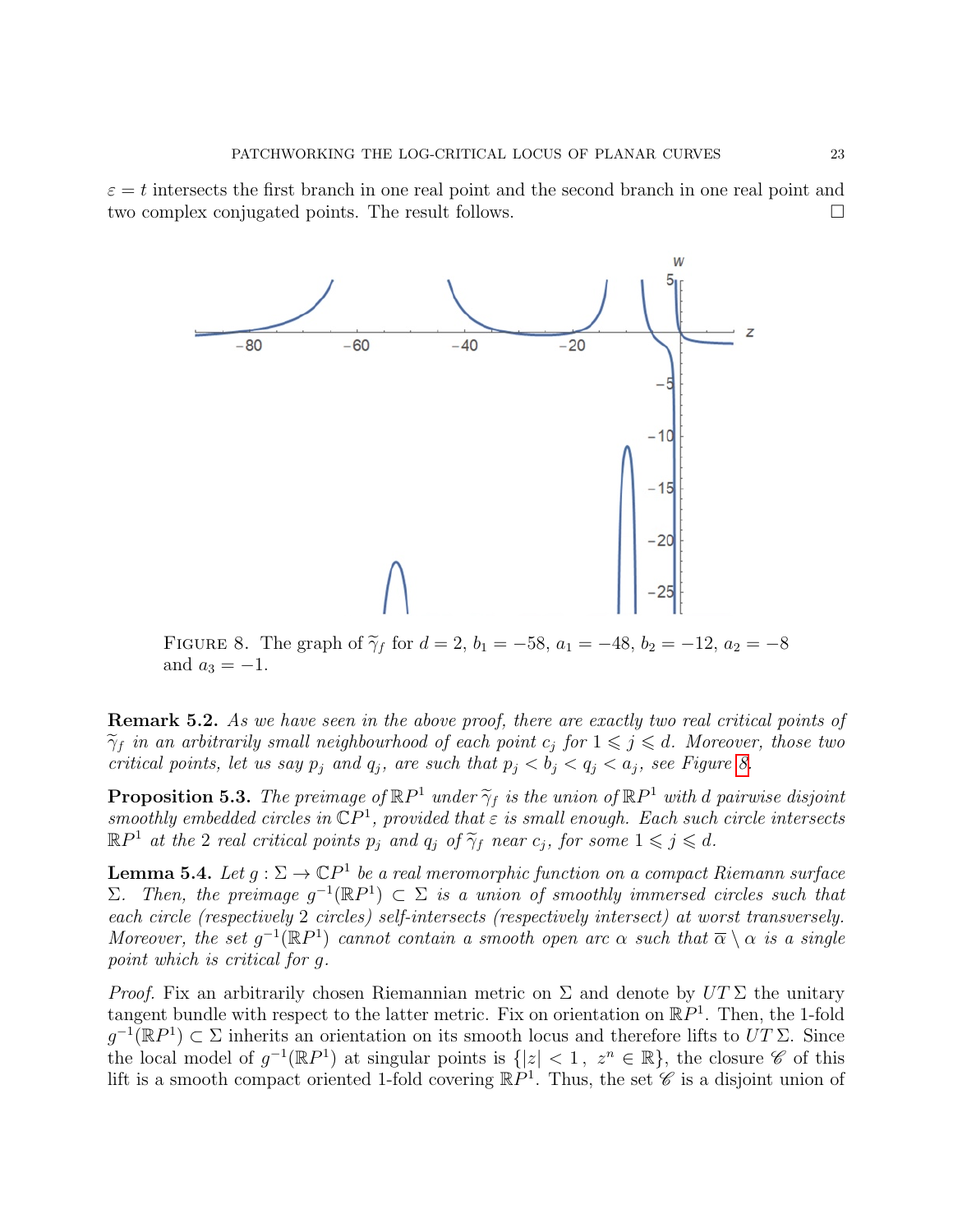smoothly embedded circles in  $UT \Sigma$ . The restriction of the projection  $UT \Sigma \rightarrow \Sigma$  from  $\mathscr{C}$  to  $g^{-1}(\mathbb{R}P^1)$  is a smooth immersion. The transversality property follows from the local models  ${|z| < 1, z^n \in \mathbb{R}|.$ 

For the second part of the statement, the function  $g$  is monotone on each smooth arc  $\alpha \subset g^{-1}(\mathbb{R}P^1)$ . In particular, the image under g of the two extremities of  $\alpha$  are necessarily distinct points in  $\mathbb{R}P^1$ . It prevents the existence of an arc  $\alpha$  as in the statement.

*Proof of Proposition [5.3.](#page-22-0)* For any small  $\delta > 0$ , we can choose  $\varepsilon$  small enough such that  $\widetilde{\gamma}_f^{-1}$  $f_f^{-1}(\mathbb{R}P) \setminus \mathbb{R}P^1$  is contained in

$$
\mathscr{B} := \bigcup_{1 \leq j \leq d} \left\{ z \in \mathbb{C} \mid |z - c_j| < \delta \right\}.
$$

Indeed, for any point  $z \in \mathbb{C}P^1 \setminus \mathcal{B}$ , the image  $\widetilde{\gamma}_f(z)$  depends continuously on the parameters  $\widetilde{\gamma}_f(z)$  when  $\widetilde{\gamma}_f(z)$  at  $\widetilde{\gamma}_f(z)$  satisfies  $\widetilde{\gamma}_f^{-1}(\mathbb{R}P^1) = \mathbb{R}P^1$  as we have  $\varepsilon_j$ . When  $\varepsilon_j = 0$  for all  $1 \leq j \leq d$ , the function  $\tilde{\gamma}_f(z)$  satisfies  $\tilde{\gamma}_f^{-1}$  $f_f^{-1}(\mathbb{R}P^1) = \mathbb{R}P^1$  as we have seen above. This proves the claim.

By the Riemann-Hurwitz formula, we showed above that we can also guarantee that there are exactly 4 simple critical points of  $\widetilde{\gamma}_f$  in each neighbourhood  $\mathscr{B}_j := \{ z \in \mathbb{C} \mid |z - c_j| < \delta \},$ <br> $1 \leq i \leq d$  taking  $\epsilon$  small enough. Moreover, exactly 2 simple critical points are located on  $1 \leq j \leq d$ , taking  $\varepsilon$  small enough. Moreover, exactly 2 simple critical points are located on  $\mathbb{R}P^1 \cap \mathscr{B}_j$  and the rest of the ramification consists of 2 simple critical points that are complex conjugate.

By Lemma [5.4,](#page-22-2) the set  $\widetilde{\gamma}_f^{-1}$  $f_f^{-1}(\mathbb{R}P^1)$  consists of a union of smoothly immersed circles. Since there are exactly 2 real simple critical points in  $\mathscr{B}_j$ , there is exactly one circle of  $\widetilde{\gamma}_f^{-1}$ <br>in  $\mathscr{B}_j$ , that intersects  $\mathbb{R}P^1$ . This simple connect ages through the remaining exities are  $f^{-1}(\mathbb{R}P^1)$ in  $\mathscr{B}_j$  that intersects  $\mathbb{R}P^1$ . This circle cannot pass through the remaining critical points in  $\mathscr{B}_j$ , otherwise it would contain the kind of smooth arc  $\alpha$  prohibited by Lemma [5.4.](#page-22-2) It follows that this circle is smoothly embedded. Eventually, we claim that there are no extra circles  $\sin \frac{\tilde{\gamma}_f^{-1}}{f}$  $f_f^{-1}(\mathbb{R}P^1)$ . Indeed, any extra circle should be contain in one of the halves of  $\mathscr{B}_j \setminus \mathbb{R}P^1$  for some  $1 \leq j \leq d$ . By Lemma [5.4,](#page-22-2) it cannot pass through the only critical point of  $\tilde{\gamma}_f$  in this half, otherwise it would contain an arc  $\alpha$ . It is therefore smooth and cover  $\mathbb{R}P^1$  at least once via  $\tilde{\gamma}_f$ . This is in contradiction with the fact that  $\tilde{\gamma}_f$  has only real zeroes.

For a given parameter  $\lambda \in \mathbb{R}$ , define  $g(z, w) := f(z + \lambda i, w)$ , that is

(13) 
$$
g(z, w) := w \cdot \prod_{j=1}^{d} (z - (b_j - \lambda i)) + \prod_{j=1}^{d+1} (z - (a_j - \lambda i))
$$

where the real parameters  $a_1, \dots, a_{d+1}, b_1, \dots, b_d$  are as in [\(12\)](#page-20-0). The curve  $Z(g)$  can be parametrised by

<span id="page-23-0"></span>
$$
\varrho_\lambda \; : \; t \mapsto \left( t - \lambda i, -\frac{p(t)}{q(t)} \right)
$$

and the logarithmic Gauss map  $\gamma_g$  is given by

$$
\gamma_g(z, w) = [z \cdot (p'(z + \lambda i) + w \cdot q'(z + \lambda i)) : w \cdot q(z + \lambda i)]
$$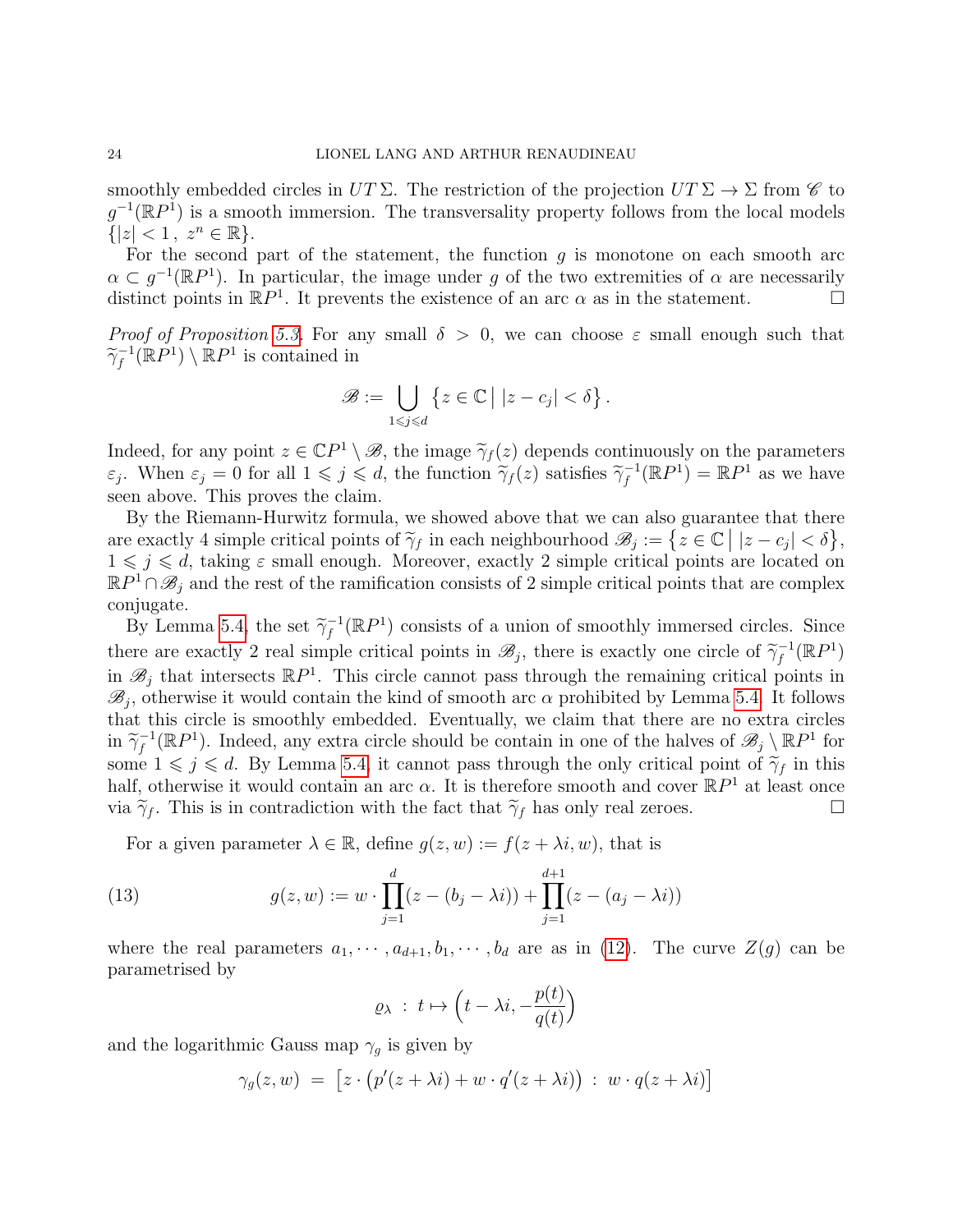<span id="page-24-1"></span>

FIGURE 9. The locus  $F = 0$  (on the left) and its deformations  $F = \lambda G$  for G positive (in the middle) and G negative (on the right) and  $\lambda > 0$ .

Let  $\tilde{\gamma}_g$  be the composition of  $\gamma_g$  with the parametrisation  $\varrho_\lambda$ . In the affine chart [u : 1] of  $\mathbb{C}P^1$ , the map  $\widetilde{\gamma}_g$  is given by

$$
\widetilde{\gamma}_g(t) = (t - \lambda i) \cdot \left( \frac{q'(t)}{q(t)} - \frac{p'(t)}{p(t)} \right) = \frac{t - \lambda i}{t} \cdot \widetilde{\gamma}_f(t) = \left( 1 - \frac{\lambda i}{t} \right) \cdot \widetilde{\gamma}_f(t).
$$

<span id="page-24-0"></span>**Proposition 5.5.** For  $|\lambda| > 0$  and  $\varepsilon > 0$  small enough, the preimage  $\widetilde{\gamma}_g^{-1}(\mathbb{R}P^1)$  is smooth and has  $d+1$  connected components; one of the connected components contains the points and has  $d+1$  connected components: one of the connected components contains the points

 $\lambda i, a_1, \cdots, a_{d+1}, \infty.$ 

Each of the k remaining components contains exactly one of the points  $b_1, \cdots, b_d$ .

Before proving the above statement, let us recall some basic facts from Morse theory. Let  $F, G: \mathbb{R}^2 \to \mathbb{R}$  be a real analytic functions and let  $(x_0, y_0)$  be a non-degenerate Morse critical point of index 1 of F such that  $F(x_0, y_0) = 0$ . In particular, the zero locus of F at  $(x_0, y_0)$ consists of two branches intersecting transversely. Assume now that  $G(x_0, y_0) \neq 0$ . Then, it follows from the Morse Lemma with parameters that, for any arbitrarily small  $\lambda > 0$ , the zero locus of  $F - \lambda \cdot G$  is smooth at  $(x_0, y_0)$ . The local deformation  $(F - \lambda \cdot G)^{-1}(0)$  of  $F^{-1}(0)$ depends on the sign of  $G(x_0, y_0)$ , see Figure [9.](#page-24-1)

Recall as well that the imaginary part of a holomorphic function  $h(z)$  has non-degenerate Morse critical point of index 1 at any simple critical point of  $h$ . Indeed, up to an appropriate change of coordinate on the source, we can assume that the critical point under consideration is 0 and that h is given by  $h(z) = \alpha + z^2 + o(z^2)$  whose Hessian in the coordinate  $x :=$  $\text{Re}(z), y := \text{Im}(z)$  is  $(\frac{0}{2} \frac{2}{0}).$ 

Proof. First, observe that every  $a_j$  and  $b_j$  is a pole of  $\tilde{\gamma}_g$ , that  $\tilde{\gamma}_g(i\lambda) = 0$  and that  $\tilde{\gamma}_g(\infty) =$ <br> $\tilde{\gamma}_g(\infty) = -1$ . Therefore, each of these points belongs to  $\tilde{\gamma}_g(i\lambda) = 0$  and that  $\tilde{\gamma}_g(\infty) =$  $\widetilde{\gamma}_f(\infty) = -1$ . Therefore, each of these points belongs to  $\widetilde{\gamma}_g^{-1}(\mathbb{R}P^1)$ .<br>Write  $f = g + i\omega$  where  $g \in \mathbb{R}$ . Then, the legue  $g^{-1}(\mathbb{R}P^1)$  is a

Write  $t =: x + iy$  where  $x, y \in \mathbb{R}$ . Then, the locus  $\gamma_g^{-1}(\mathbb{R}P^1)$  is a real algebraic curve in the  $(x, y)$ -plane that depends algebraically on the parameter  $\lambda$ . Indeed, the latter locus is the zero set of  $\text{Im}(\tilde{\gamma}_f(t) \cdot \overline{\tilde{\gamma}_f(t)}) \in \mathbb{R}[x, y]$ . For  $\lambda = 0$ , that is  $g = f$ , the real algebraic curve  $\gamma_g^{-1}(\mathbb{R}P^1)$ <br>in the  $(x, y)$  plane consists of the union of the line  $y = 0$  with d mutually disjoint smooth in the  $(x, y)$ -plane consists of the union of the line  $y = 0$  with d mutually disjoint smooth ovals, by proposition [5.3.](#page-22-0) Each oval intersects  $y = 0$  in exactly 2 points and is symmetric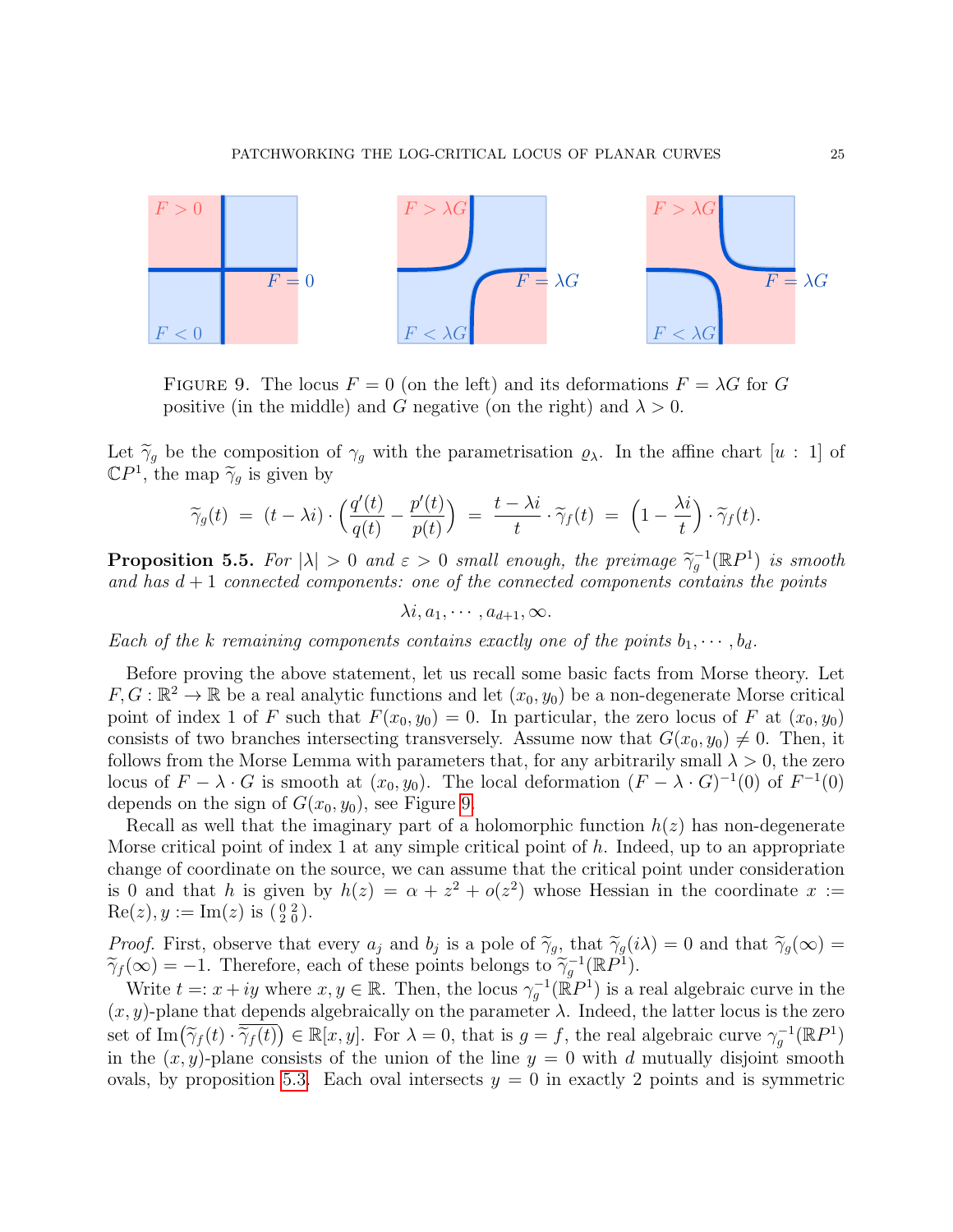with respect to  $y = 0$ . By Remark [5.2,](#page-22-3) we can localise the latter pair of points for each oval. In particular, the locus  $\text{Im}(\widetilde{\gamma}_f) = 0$  is as pictured on the top of Figure [10.](#page-25-1) Moreover, we have that the imaginary part of  $\tilde{\gamma}_f$  is negative on the complement component of  $\text{Im}(\tilde{\gamma}_f) = 0$  that contains *i* since  $\tilde{\gamma}'_f(0) < 0$ . Therefore, the sign of Im( $\tilde{\gamma}_f$ ) is as pictured on top of Figure [10.](#page-25-1)

If we denote  $F := \text{Im}(\tilde{\gamma}_f(x+iy))$  and  $G := \text{Im}\left(\frac{i}{x+iy}\tilde{\gamma}_f(x+iy)\right)$ , we have that  $\tilde{\gamma}_g(x+iy) =$  $(F - \lambda G)(x, y)$ . On the x-axis, the function  $\tilde{\gamma}_f$  is real valued so that  $G(x, 0) = x^{-1}\tilde{\gamma}_f(x)$ .<br>Since  $\tilde{\gamma}_f$  is strictly positive at its real critical points, that these critical points are located on Since  $\tilde{\gamma}_f$  is strictly negative at its real critical points, that these critical points are located on  ${x < 0}$ , by Proposition [5.1,](#page-20-1) then G is strictly positive at the critical points of  $\tilde{\gamma}_f$ . Therefore, we can determine which of the two possible deformations of Figure [9](#page-24-1) applies at each critical point of  $\tilde{\gamma}_f$  to obtain the locus Im( $\tilde{\gamma}_g$ ) = 0. The latter locus is picture on the bottom of Figure [10](#page-25-1) for  $\lambda > 0$ . The case  $\lambda < 0$  is obtianed by flipping the latter picture upside down. The result follows.  $\Box$ 

<span id="page-25-1"></span>

FIGURE 10. The locus  $\text{Im}(\widetilde{\gamma}_f) = 0$  (on top) in the  $(x, y)$ -plane and its deformation Im( $\widetilde{\gamma}_q$ ) = 0 (on the bottom) for small  $\lambda > 0$ .

## <span id="page-25-2"></span>6. Proof of Theorem [B](#page-10-1)

<span id="page-25-0"></span>**Lemma 6.1.** For any choice of real parameters  $a_1, \dots, a_{d+1}, b_1, \dots, b_d$  as in [\(12\)](#page-20-0) and  $\lambda \in \mathbb{R}$ with small enough absolute value, the polynomial

(14) 
$$
h(z, w) := w \cdot \prod_{j=1}^{d} (z - (-b_j - \lambda i)) + \prod_{j=1}^{d+1} (z - (a_j - \lambda i))
$$

is such that  $cr(h)$  is connected.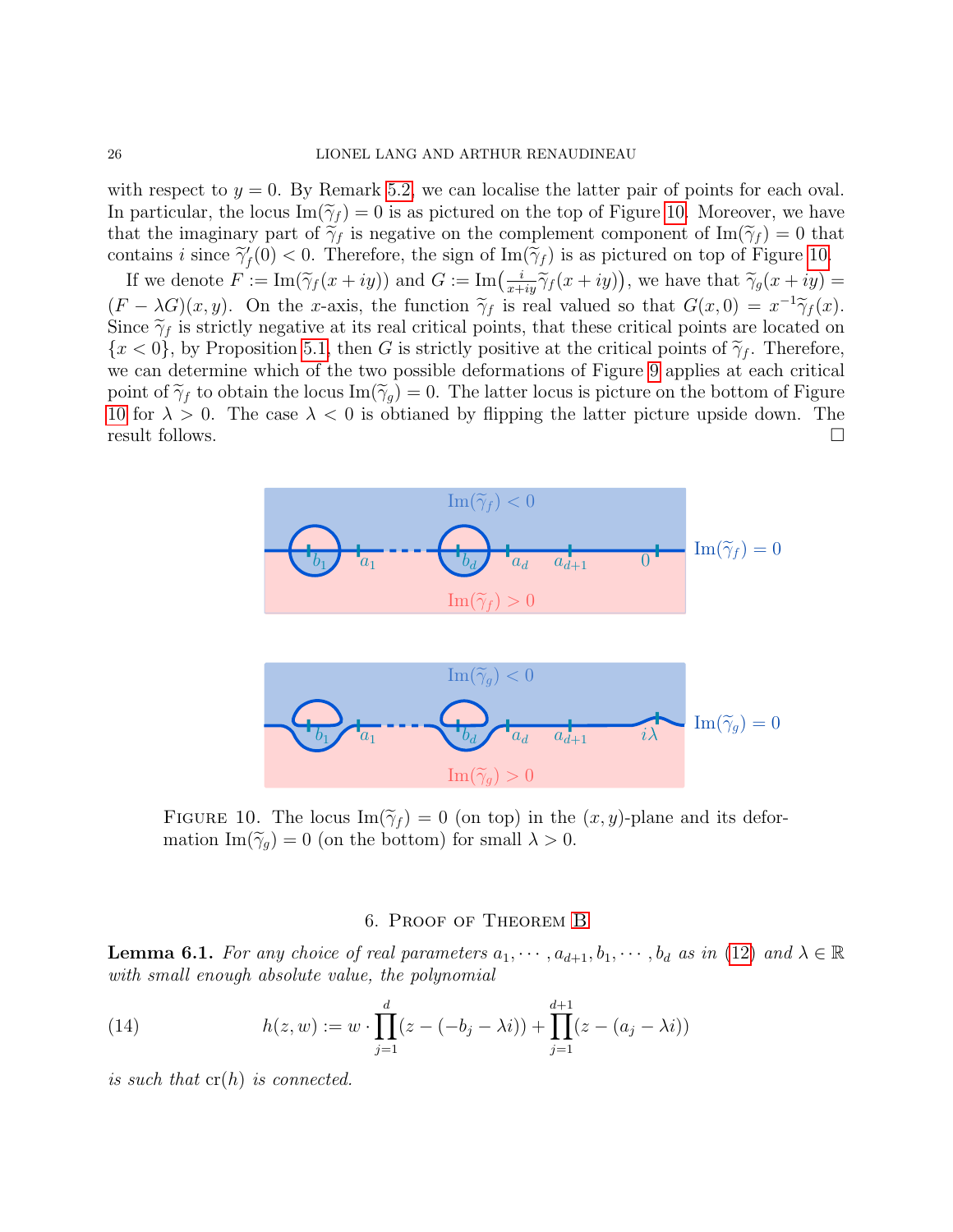*Proof.* For  $\lambda = 0$ , the curve  $Z(h)$  is a simple Harnack curve. To see this, observe that the coordinate z gives a parametrisation of  $Z(h)$  and that the points of intersection of the closure of  $Z(h)$  in  $\Sigma_1$  with the toric divisors are parametrised by  $a_1, \dots, a_{d+1}, 0, -b_1, \dots, b_d, -\infty$ . In particular, these points are in maximal cyclical position according to [\[Mik00,](#page-29-3) Definition 2] and  $Z(h)$  is therefore a simple Harnack curve. As a consequence, the Log-critical locus  $\text{cr}(h)$ is smooth and connected since  $Z(h)$  is rational. Eventually, the set  $cr(h)$  remains smooth and connected for small  $|\lambda|$ .

Proof of Theorem [B.](#page-10-1) In order to prove the statement, we will apply Theorem [A](#page-10-0) to a specific Viro polynomial  $f_t$  constructed from a degree d polynomial f and a Z-convex function  $\nu$ :  $\Delta_d \to \mathbb{R}$ . We choose  $\nu$  in such a way that the induced subdivision of  $\Delta_d$  is the one pictured in Figure [11.](#page-27-1) The latter subdivision consists of  $d-1$  sub-polygons  $T_1, \dots, T_{d-1}$  defined as  $T_j := \text{conv}\{(1, j-1), (1, j), (d-j+1, j-1), (d-j, j)\}\$ and d sub-polygons  $S_1, \dots, S_d$  defined as  $S_j := \text{conv} \{(0, j-1), (0, j), (1, j-1), (1, j)\}$  for  $1 \leq j \leq d-1$  and  $S_d := \text{conv} \{(0, d-1), (0, j), (1, j-1), (1, j)\}$ 1),  $(0, d)$ ,  $(1, d - 1)$ . This is clear that such a function  $\nu$  exists.

We will now construct the polynomial  $f$ , up to an irrelevant multiplicative constant. To do so, it suffices to describe for each  $P \in \{T_1, \dots, T_{d-1}, S_1, \dots, S_d\}$  the algebraic curve in  $X_P$ defined by the truncation  $f^P$ .

We fix an given integer  $1 \leqslant b \leqslant {\binom{d-1}{2}}+1$  as in the statement. Let k denote the integer such that  $\binom{k-1}{2} + 1 < b \leq \binom{k}{2} + 1$ ,  $\ell = d - 1 - k$  and  $r = \ell + \left(\binom{k-1}{2} + 1 - b\right)$ .

We now start the construction on f. If  $\ell \geq 1$ , we fix  $C_{T_1}$  to be the curve defined by any equation  $g_1$  of degree  $d-1$  as in [\(13\)](#page-23-0). If  $\ell \geqslant 2$ , we fix  $C_{T_2}$  to be the curve defined by an equation  $g_2$  of degree  $d-2$  where  $g_2$  is as in [\(13\)](#page-23-0). To ensure the compatibility of  $C_{T_1}$  with  $C_{T_2}$  along the edge  $T_1 \cap T_2$ , we need to take the parameters  $a_j$  of  $g_2$  to be the parameters  $b_j$ of  $g_1$ . We keep on with the same procedure up to  $T_\ell$  included.

It should be clear by now that we can inductively define the curves  $C_{T_i}$ ,  $i > \ell$ , using a polynomial as in either [\(13\)](#page-23-0) or [\(14\)](#page-25-2), adjusting the parameters  $a_j$  of this curve to the parameters  $b_i$  of the curve beneath it, using a change of variable  $z \mapsto -z$  if necessary. Then, we define any curve  $C_{T_i}$ ,  $i \neq r$ , using a polynomial as in [\(14\)](#page-25-2) and  $C_{T_r}$ , if  $r > \ell$ , using a polynomial as in [\(13\)](#page-23-0).

For the curves  $C_{S_i}$ ,  $1 \leq i \leq d-1$ , we use toric translations  $(z, w) \mapsto (\alpha z, \beta w)$  of the simple Harnack curve  $H := \{1 + z + zw - w = 0\}$ . We first choose  $C_{S_1}$  to be a toric translation of H compatible with  $C_{T_1}$  along  $S_1 \cap T_1$  (there is a  $\mathbb{C}^*$ -family of such). Next, we choose  $C_{S_2}$  to be the unique toric translation of H compatible with both  $C_{S_1}$  and  $C_{T_2}$ . We keep on with the same procedure up to  $C_{S_{d-1}}$ . Eventually, we pick  $C_{S_d}$  to be any line compatible with  $C_{S_{d-1}}$ . Since the curve  $C_P$  is smooth with smooth Log-critical locus cr( $C_P$ ) for any  $P \in \{T_1, \dots, T_{d-1}, S_1, \dots, S_d\}$ , the corresponding Viro polynomial  $f_t$  is Log non-degenerate.

We now define  $C := \overline{Z(f_t)} \subset \mathbb{C}P^2$  for  $t \in \mathcal{U}$  where  $\mathcal{U}$  is the open set provided by Theorem [A.](#page-10-0) We claim that  $b_0(\text{cr}(C)) = b$ . First, consider the patchwork obtained by throwing away the  $S_j$ -s. For any  $1 \leq j \leq \ell$ , the Log-critical locus  $cr(C_{T_j})$  consists of one component intersecting the divisor  $\{z = 0\}$  and  $d - j$  components intersecting  $\{w = \infty\}$ , according to Lemma [5.5.](#page-24-0) After patchworking, each of the  $d - j$  components connects to the component of  $cr(C_{T_{i+1}})$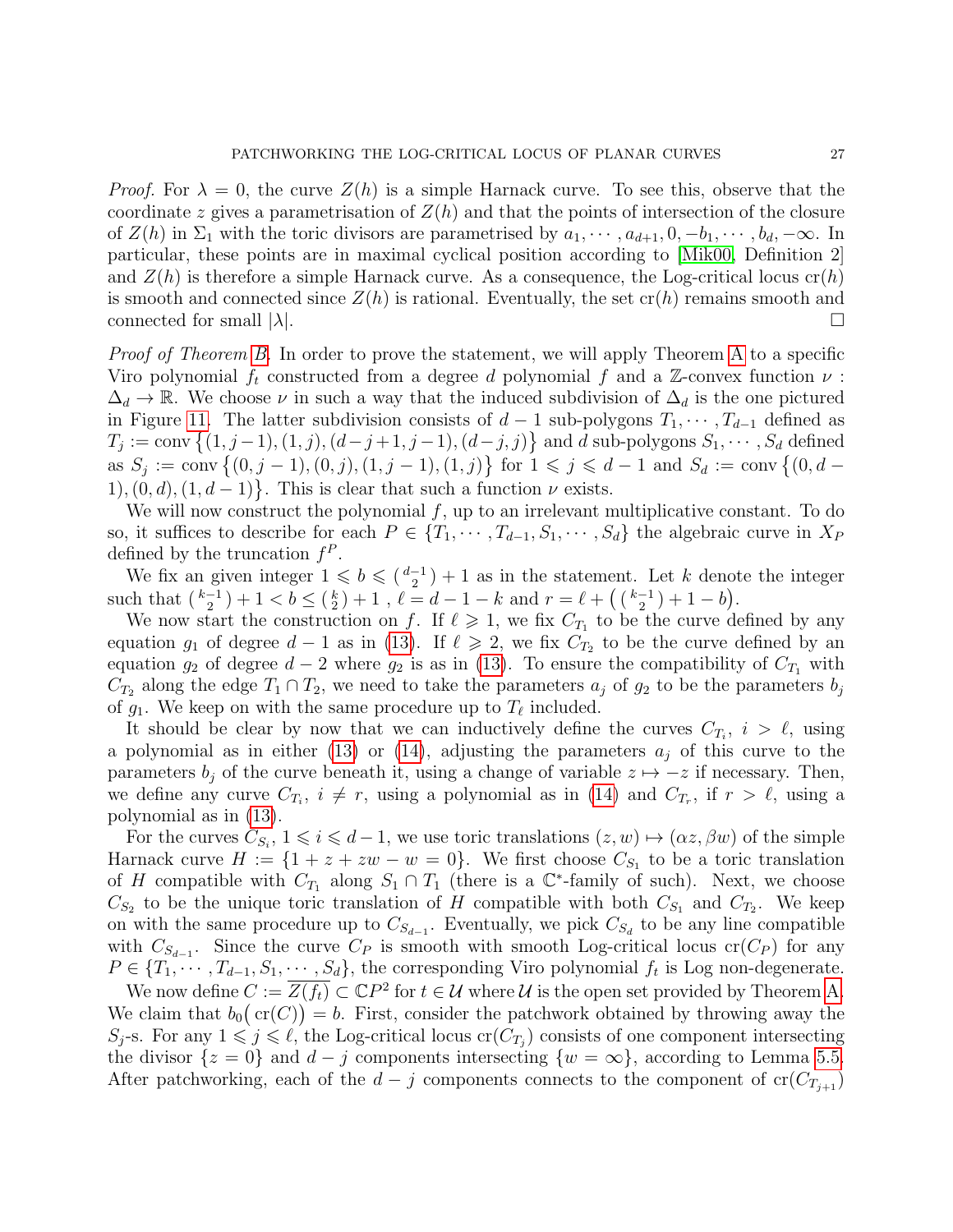intersecting  $\{z = 0\}, \, j = \ell$  included. We obtain  $\ell$  components this way. The patchwork of the loci  $\mathrm{cr}(C_{T_j})$ ,  $\ell < j \leq r$  provides us with a single component intersecting  $\{z=0\}$  and as many compact components in  $(\mathbb{C}^*)^2$  as there are lattice points in the interior of  $T_{\ell+1}\cup\cdots\cup T_r$ . Similarly the patchwork of the of the loci cr( $C_{T_j}$ ),  $r < j \leq d-1$  provides us with a single component intersecting  $\{z=0\}$  and as many compact components in  $(\mathbb{C}^*)^2$  as there are lattice points in the interior of  $T_{r+1} \cup \cdots \cup T_{d-1}$ . In total, we obtain as many compact components as the number of lattice points in the interior of  $T_{\ell+1} \cup \cdots \cup T_{d-1}$  minus the number of lattice points in the interior of the segment  $T_r \cap T_{r+1}$ , that is

$$
\left(\begin{array}{c}d-\ell-2\\2\end{array}\right)+1-(d-1-r)=\left(\begin{array}{c}k-1\\2\end{array}\right)+1-(d-1-r)=b+1-d+\ell.
$$

<span id="page-27-1"></span>To conclude, we reintroduce the polygons  $S_1, \dots, S_d$  in the patchwork. All the previous components intersecting  $\{z=0\}$  are now connected to each other and form a single connected component of cr(C). There are  $d - 2 - \ell$  new compact components in  $(\mathbb{C}^*)^2$ . In total, we obtain 1 +  $(b + 1 - d + \ell)$  +  $(d - 2 - \ell) = b$  components. □



FIGURE 11. A convex subdivision of  $\Delta_d$ .

#### 7. Appendix

<span id="page-27-0"></span>In this last section, we illustrate the necessity of the assumption of Theorem [C.](#page-10-3) Namely, we provide an example of Viro polynomial that is Log degenerate and show that the tropical limit of some Log-inflection points is not as predicted by the latter theorem. Below, we use the notations of Section [4.](#page-11-1)

Consider the Viro polynomial

$$
f_t(z, w) = ct + z((w - 1)(w - 1 + b) + dz(w - 1) + az^2)
$$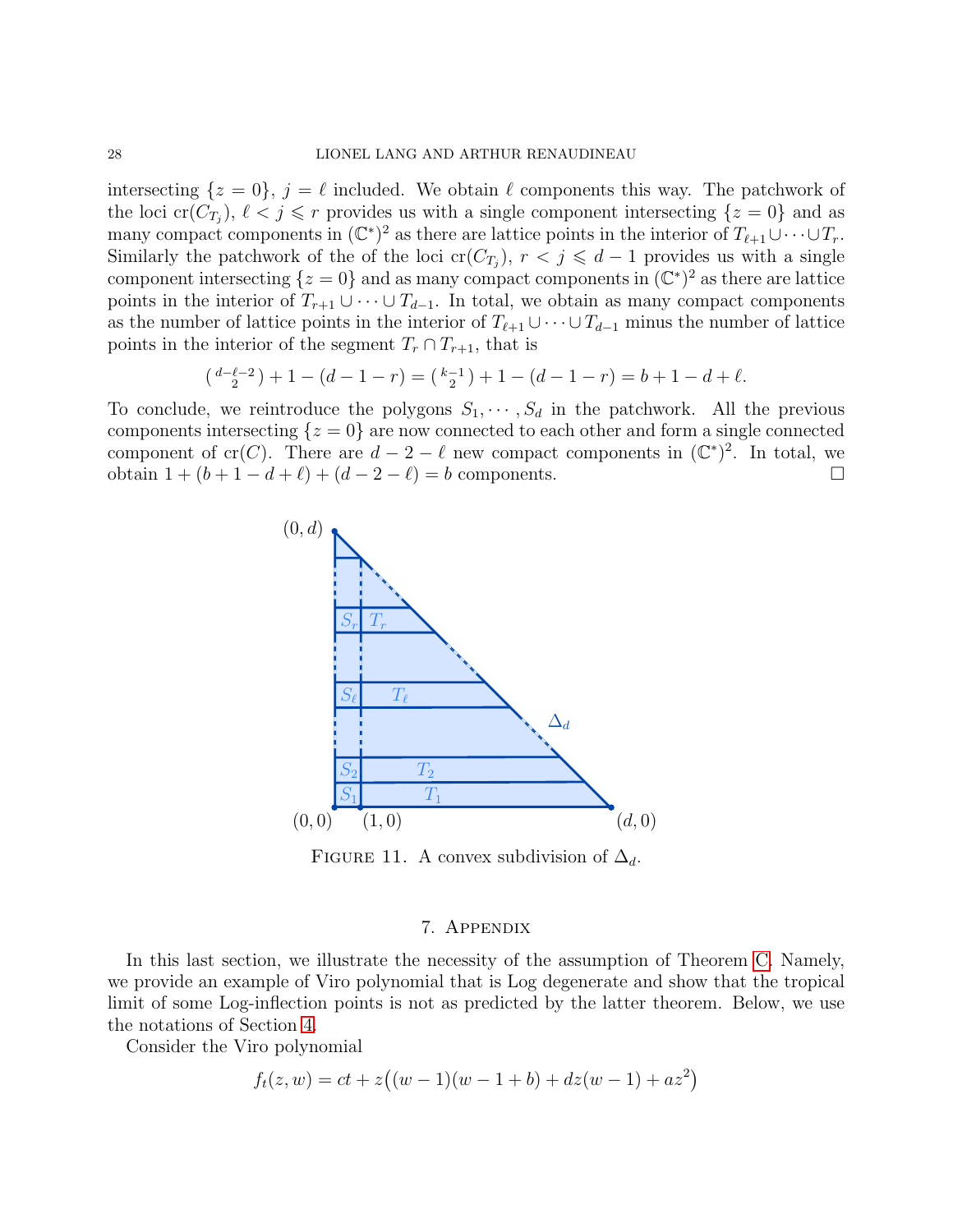whose coefficients depends on the complex parameters  $a, b, c$  and  $d$ . Consider for a moment the polynomial  $h(z, w) = (w - 1)(w - 1 + b) + dz(w - 1) + az^2$ . Since  $(w - 1)$  is a factor of the truncations of h to  $\{j_1 = 0\}$  and  $\{j_1 = 1\}$  respectively, the point  $(0, 1) \in V(h) \cap \{z = 0\}$ is a singular point of the Log-critical locus  $cr(h)$ , as hinted in the proof of Lemma [4.1\(](#page-12-0)c). In particular, the latter point is a Log-inflection point. Therefore, the Viro polynomial  $f_t$  is Log degenerate. However, it is non-degenerate for a generic choice of the coefficients  $a, b, c$  and  $d$ .

The Riemann-Hurwitz formula implies that there are exactly 3 Log-inflection points in  $C_t \cap V$  for small values of t. Repeating similar computations as in Section [4,](#page-11-1) we can provide a parametrisation for the latter points.

The polynomial  $\tilde{f}_t(z,\tilde{w})$  is given by

$$
\tilde{f}_t(z, w) = ct + z(\tilde{w}(\tilde{w} + b) + dz\tilde{w} + az^2)
$$

with Newton polygon  $\Delta = \text{conv}((0, 0, 1), (1, 1, 0), (1, 2, 0), (3, 0, 0))$ . Plainly, the numerator  $N$ does not depend on t since  $\gamma_t$  itself does not depend on t. Its Newton polyhedron is therefore contained in the  $(j_1, j_2)$ -plane and is actually given by conv  $((2, 0), (5, 0), (1, 4), (0, 4), (0, 1))$ . The truncation of  $\tilde{N}$  to the edge conv  $((2,0),(0,1))$  is  $b^3w - 3ab^2z^2$ . It follows that  $(1,2,3)$  is a tropism of the ideal  $(\tilde{f}_t, \tilde{N})$  since it is orthogonal to the edge conv  $((1, 1, 0), (0, 0, 1))$  of  $\tilde{\Delta}$ and the edge conv  $((2,0,0),(0,1,0))$  of New $(\tilde{N})$ . The corresponding solutions of the system  $\{\tilde{f}_t = \tilde{N} = 0\}$ , which are Log-inflection points of the curve  $C_t$ , are parametrised by

(15) 
$$
(\alpha s + o(s), \beta s^2 + o(s^2), s^3 + o(s^3))
$$

in the  $(z, \tilde{w}, t)$ -coordinates. The composition of this parametrisation with each of  $\tilde{f}_t$  and  $\tilde{N}$  is identically zero. This leads to two equations on the coefficients  $\alpha$  and  $\beta$  that are eventually equivalent to

<span id="page-28-0"></span>
$$
\alpha = -\frac{c}{a(3b+1)}
$$
 and  $\beta = \frac{3au^2}{b}$ .

Using the substitution  $t = s^3$  in the solutions [\(15\)](#page-28-0) and switching back to the coordinates  $(z, w, t)$  gives the following parametrisation for the Log-inflection points

$$
(\alpha t^{1/3} + o(t^{1/3}), 1 + \beta t^{2/3} + o(t^{2/3}), t + o(t)).
$$

Thus, the tropical limit of the 3 corresponding Log-inflection points is the point  $(-1/3, 0)$ , lying on the edge conv  $((-1,0),(0,0))$  of the tropical limit.

Observe that further computations lead to the formula

$$
\gamma_t(z(t), w(t)) = \frac{6a}{b} \left( \frac{-c}{a(3b+1)} t \right)^{2/3} + o(t^{2/3}).
$$

In turn, this formula allows to describe the Log-critical locus of  $C_t$  in terms of the Log-critical loci of  $ct + z(w - 1)(w - 1 + b)$  and  $z((w - 1)(w - 1 + b) + dz(w - 1) + az^2)$  for t small and generic.